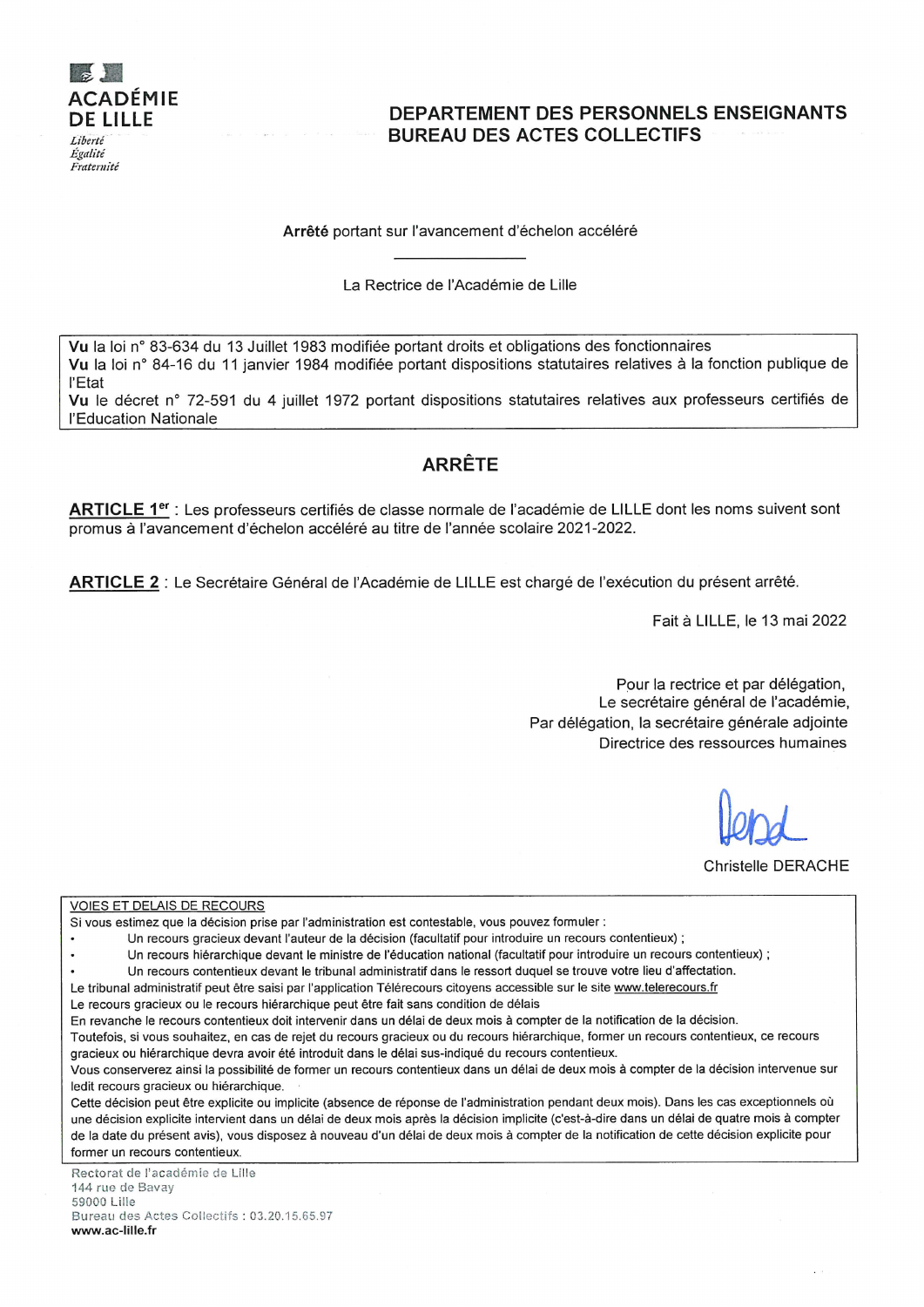| ACADEMIE : DE LILLE                                                      |                     | A V A N C E M E N T D' E C H E L O N                                           |                                |                                | PAGE : 1                                                        |        |  |
|--------------------------------------------------------------------------|---------------------|--------------------------------------------------------------------------------|--------------------------------|--------------------------------|-----------------------------------------------------------------|--------|--|
| BUREAU DE GESTION : PC32<br>DATE D'ARRETE :<br>DATE EDITION : 13/05/2022 |                     | ARRETE COLLECTIF<br>5531 PROFESSEUR CERTIFIE CLASSE NORMALE                    |                                |                                | PERIODE DE TRAITEMENT<br>01/09/2021<br>D U<br>31/08/2022<br>A U |        |  |
| NOM USAGE<br>PATRONYMIQUE<br>PRENOM                                      | DISCIPLINE          | AFFECTATION                                                                    | ACT.! PRO.                     |                                | ECH ! ECH CADENCE DATE D'EFFET REPORT                           | ASA!   |  |
| ABOURIZK<br>NAIM                                                         | 1000E<br>HIST GEO   | 0590190L CLG<br>JEAN-BAPTISTE LEBAS<br>82 RUE DUPUY DE LOME<br>59100 ROUBAIX   | 06 ! 07                        |                                | BONIF. ANC. 01/06/2022                                          | 0.2 m! |  |
| ADAMCZEWSKI<br>MATHILDE                                                  | 0426E<br>ESPAGNOL   | 0620047P CLG<br>GERMINAL<br>22 RUE JEAN JAURES<br>62118 BIACHE ST VAAST        | $06$ !<br>07                   |                                | BONIF. ANC. 01/07/2022                                          |        |  |
| AIGOUY-DEPUYDT<br>DEPUYDT<br>ELSA                                        | 1800E<br>ARTS PLAST | 0594300D<br>CLG<br>BAYARD<br>RUE DU STADE BAYARD<br>59723 DENAIN CEDEX         |                                | 06 ! 07 BONIF, ANC, 01/09/2021 |                                                                 |        |  |
| ! AMRIR<br>YAHYA                                                         | 7320E<br>TECH.HOSPI | 0590122M<br>LGT<br>VALENTINE LABBE<br>41 RUE PAUL DOUMER<br>59110 LA MADELEINE |                                | 06 ! 07 BONIF. ANC. 01/03/2022 |                                                                 |        |  |
| ! ARTOIS<br>FABIEN                                                       | 0100E<br>PHILOSOPHI | 0590034S LGT<br>PAUL DUEZ<br>1 BOULEVARD PAUL BEZIN<br>59407 CAMBRAI CEDEX     | 06 ! 07 BONIF. ANC. 01/03/2022 |                                |                                                                 |        |  |
| ! ASCOLA<br>JULIAN                                                       | 1000E<br>HIST GEO   | 0622868F CLG<br>JEAN JAURES<br>RUE MARGUERITE YOURCENAR<br>62300 LENS          | 06 ! 07 BONIF, ANC. 01/01/2022 |                                |                                                                 |        |  |
| $!$ BAK<br>KEVIN                                                         | 1300E<br>MATHEMATIO | 0590150T CLG<br>GUILLAUME BUDE<br>1 ALLEE GUILLAUME BUDE<br>59600 MAUBEUGE     | 08 <sub>1</sub><br>09          |                                | BONIF. ANC. 19/04/2022                                          |        |  |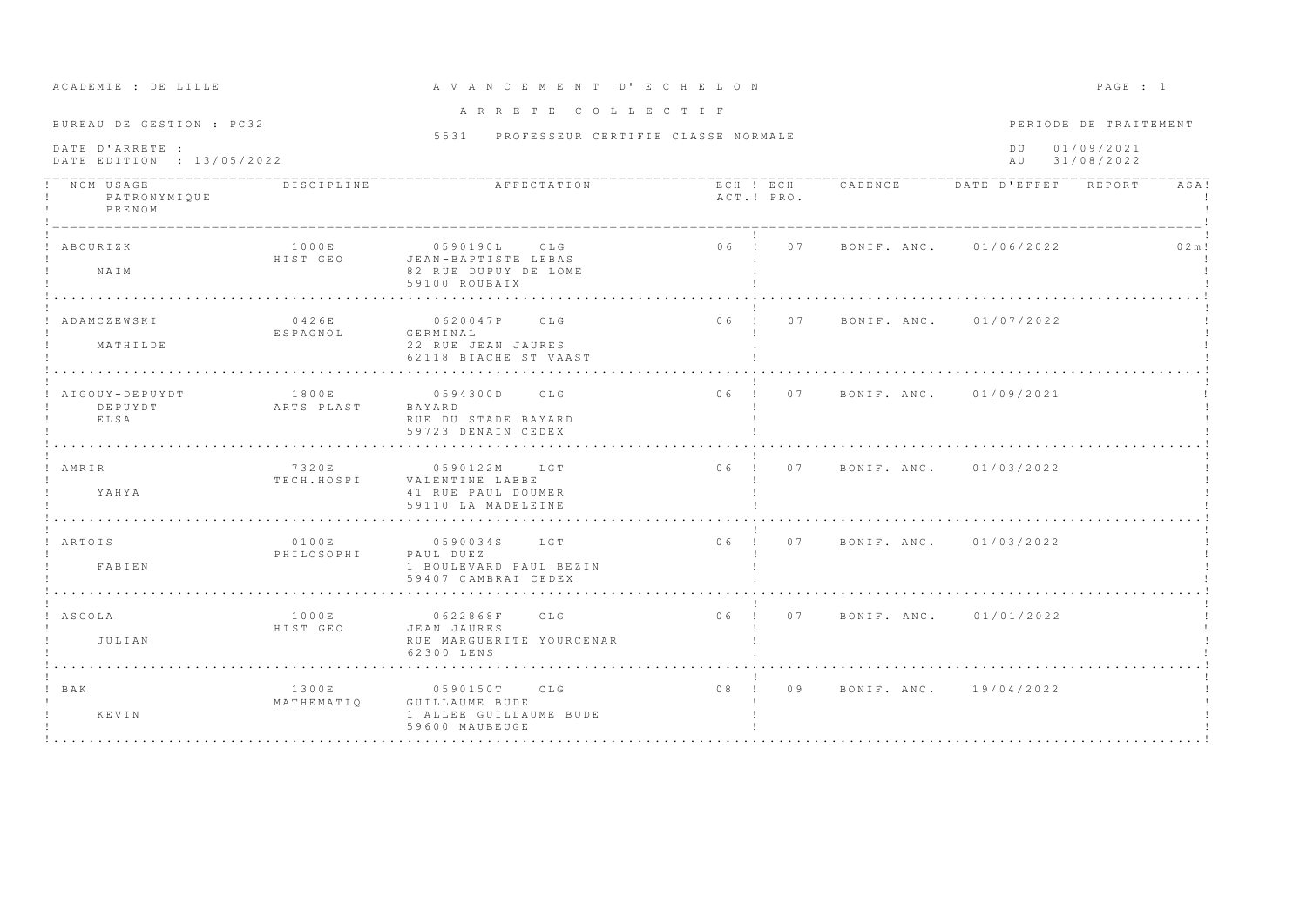| ACADEMIE : DE LILLE                                                      |                     | A V A N C E M E N T D' E C H E L O N                                                    |            |                                       |           | $PAGE$ : 2                                        |        |
|--------------------------------------------------------------------------|---------------------|-----------------------------------------------------------------------------------------|------------|---------------------------------------|-----------|---------------------------------------------------|--------|
| BUREAU DE GESTION : PC12<br>DATE D'ARRETE :<br>DATE EDITION : 13/05/2022 |                     | ARRETE COLLECTIF<br>5531 PROFESSEUR CERTIFIE CLASSE NORMALE                             |            |                                       | D U<br>AU | PERIODE DE TRAITEMENT<br>01/09/2021<br>31/08/2022 |        |
| NOM USAGE<br>PATRONYMIQUE<br>PRENOM                                      | DISCIPLINE          | AFFECTATION                                                                             | ACT.! PRO. | ECH ! ECH CADENCE DATE D'EFFET REPORT |           |                                                   | ASA!   |
| ! BARA<br>CANDICE                                                        | 0426E<br>ESPAGNOL   | 0622299M CLG<br>PILATRE DE ROZIER<br>27 RUE RAOUL LEBEURRE<br>62126 WIMILLE             |            | 08 ! 09 BONIF. ANC. 01/03/2022        |           |                                                   |        |
| ! BASSEZ<br>GEOFFREY                                                     | 0422E<br>ANGLAIS    | 0590006L CLG<br>LES ROCHAMBELLES<br>247 AV ANATOLE FRANCE BP 90029<br>59416 ANZIN CEDEX |            | 06 ! 07 BONIF ANC. 05/06/2022         |           |                                                   |        |
| BAUWENS<br>AUDREY MARIE IS                                               | 0201E<br>LET CLASSI | 05936631<br>CLG<br>JEAN DECONINCK<br>5 RUE GABRIEL<br>59430 ST POL SUR MER              |            | 06 ! 07 BONIF, ANC, 01/09/2021        |           |                                                   |        |
| ! BAVENCOFF<br>FREDERIC                                                  | 1300E<br>MATHEMATIQ | 0622871J<br>CLG<br>JACOUES PREVERT<br>1 RUE LOUIS ARAGON<br>62150 HOUDAIN               | 08! 09     | BONIF, ANC, 14/11/2021                |           |                                                   |        |
| ! BEN<br>LAETITIA                                                        | 0422E<br>ANGLAIS    | 0620004T CLG<br>DE L'EUROPE<br>AVENUE CHARLES DE GAULLE<br>62610 ARDRES                 |            | 08 ! 09 BONIF. ANC. 01/03/2022        |           |                                                   |        |
| ! BERGHE<br>ALINE                                                        | 0422E<br>ANGLAIS    | 0622273J CLG<br>LUCIEN VADEZ<br>RUE YERVANT TOUMANIANTZ<br>62228 CALAIS CEDEX           |            | 08 ! 09 BONIF, ANC. 01/04/2022        |           |                                                   | 0.2 m! |
| ! BIGOTTE<br>PAULINE                                                     | 0422E<br>ANGLAIS    | 0590065A LGT<br>EDMOND LABBE<br>817 RUE CHARLES BOURSEUL<br>59508 DOUAI CEDEX           |            | 06 ! 07 BONIF ANC . 01/07/2022        |           |                                                   |        |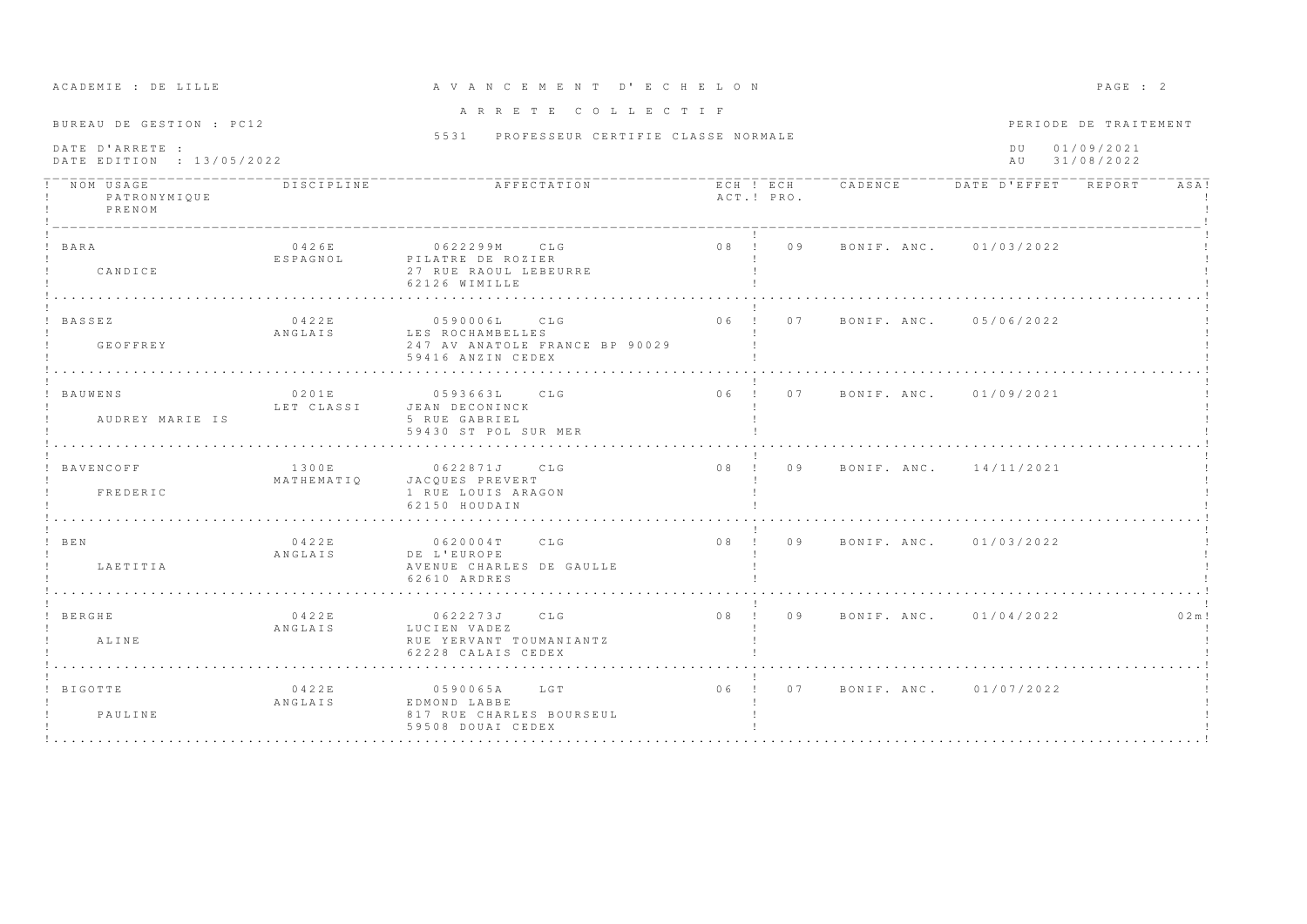| ACADEMIE : DE LILLE                                                      |                         | A V A N C E M E N T D' E C H E L O N                                                    |                 |    |                                |                     | PAGE : 3                                          |        |  |
|--------------------------------------------------------------------------|-------------------------|-----------------------------------------------------------------------------------------|-----------------|----|--------------------------------|---------------------|---------------------------------------------------|--------|--|
| BUREAU DE GESTION : PC12<br>DATE D'ARRETE :<br>DATE EDITION : 13/05/2022 |                         | ARRETE COLLECTIF<br>5531 PROFESSEUR CERTIFIE CLASSE NORMALE                             |                 |    |                                | D U<br>A U          | PERIODE DE TRAITEMENT<br>01/09/2021<br>31/08/2022 |        |  |
| NOM USAGE<br>PATRONYMIQUE<br>PRENOM                                      | <b>DISCIPLINE</b>       | AFFECTATION                                                                             | ACT.! PRO.      |    | ECH ! ECH CADENCE              | DATE D'EFFET REPORT |                                                   | ASA!   |  |
| $!$ BIS<br>DUPREELLE<br>EMELINE                                          | 0202E<br>LET MODERN     | 0592714E CLG<br>MENDES - FRANCE<br>19 RUE DE SOISSONS<br>59203 TOURCOING CEDEX          | 06 ! 07         |    | BONIF, ANC. 01/10/2021         |                     |                                                   | 0.5 m! |  |
| ! BOCHU<br>BETTY                                                         | 0422E<br>ANGLAIS        | 0590248Z CLG<br>LOUIS PASTEUR<br>151 BOULEVARD LOUISE MICHEL<br>59490 SOMAIN            | 08 <sub>1</sub> | 09 | BONIF. ANC. 14/07/2022         |                     |                                                   |        |  |
| ! BOCQUET<br><b>GREGORY</b>                                              | 1500F<br>SC.PHY.CH      | 0620166U LGT<br>ALBERT CHATELET<br>15 RUE GASSIN<br>62165 ST POL SUR TERNOISE CEDEX     | 08 <sub>1</sub> | 09 | BONIF, ANC. 01/03/2022         |                     |                                                   |        |  |
| ! BODY<br>THEODORE                                                       | 1000E<br>HIST GEO       | 0622276M LPO<br>JAN LAVEZZARI<br>AVENUE DU PHARE<br>62602 BERCK CEDEX                   |                 |    | 06 ! 07 BONIF. ANC. 01/09/2021 |                     |                                                   |        |  |
| BORGNIET<br>BEATRIX                                                      | 0422E<br>ANGLAIS        | 0622098U CLG<br>EMILE ZOLA<br>RUE DANIELE CASANOVA<br>62740 FOUQUIERES LES LENS         |                 |    | 08 ! 09 BONIF. ANC. 01/09/2021 |                     |                                                   |        |  |
| ! BOUCHARD<br>MATHIEU                                                    | 0422E<br>ANGLAIS        | 0590117G LGT<br>LOUIS PASTEUR<br>1 RUE DES URBANISTES<br>59800 LILLE                    |                 |    | 06 ! 07 BONIF. ANC. 01/09/2021 |                     |                                                   |        |  |
| BOURGUIGNON<br>CLEMENCE                                                  | 0 2 0 2 E<br>LET MODERN | 0622434J CLG<br>ROGER SALENGRO<br>13 RUE ROGER SALENGRO<br>62222 BOULOGNE SUR MER CEDEX | $08$ ! 09       |    | BONIF, ANC. 01/03/2022         |                     |                                                   |        |  |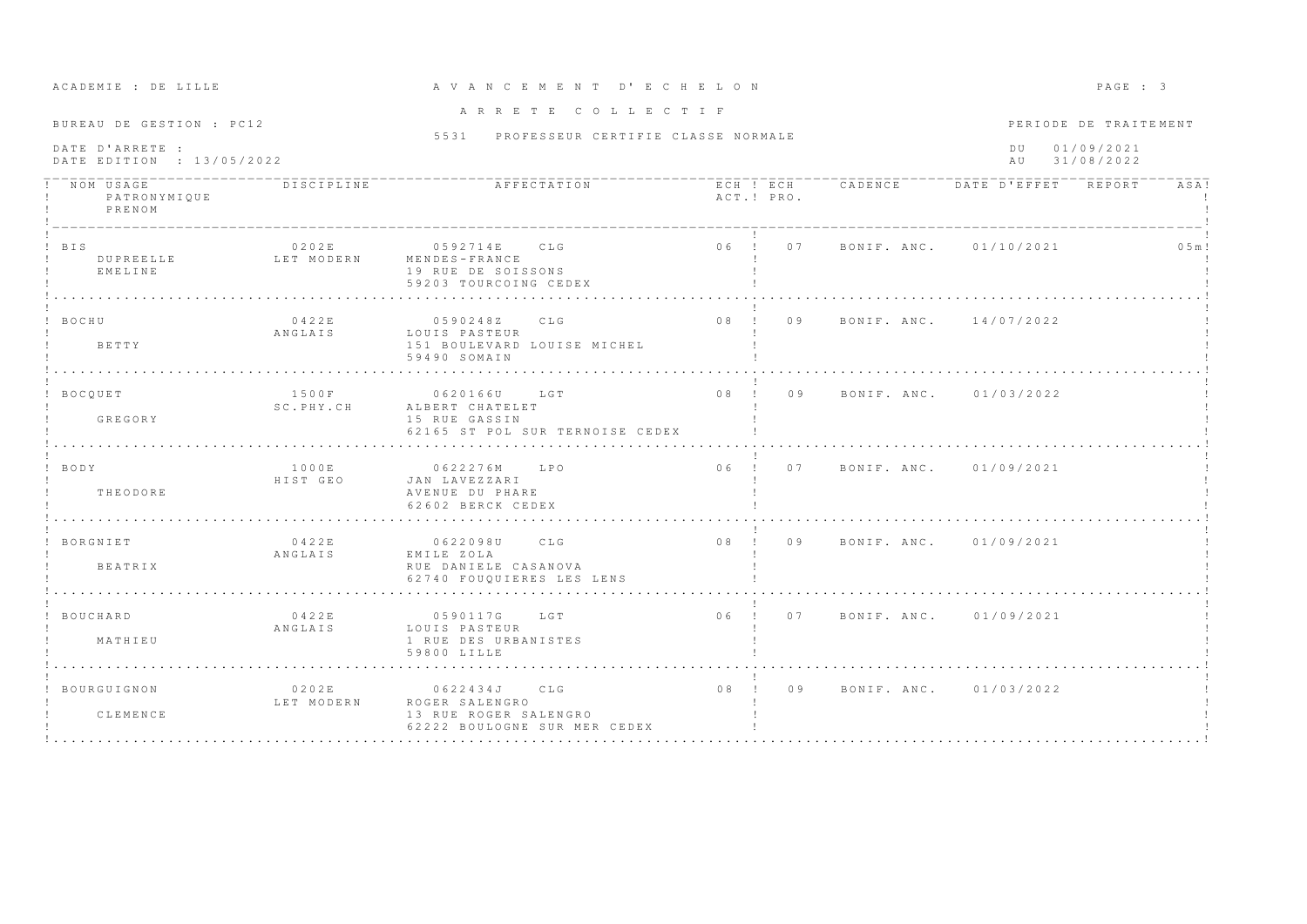| ACADEMIE : DE LILLE                                                      |                                 | AVANCEMENT D'ECHELON                                                                       |            |                                |                                                            | PAGE : 4 |  |
|--------------------------------------------------------------------------|---------------------------------|--------------------------------------------------------------------------------------------|------------|--------------------------------|------------------------------------------------------------|----------|--|
| BUREAU DE GESTION : PC12<br>DATE D'ARRETE :<br>DATE EDITION : 13/05/2022 |                                 | ARRETE COLLECTIF<br>5531 PROFESSEUR CERTIFIE CLASSE NORMALE                                |            |                                | PERIODE DE TRAITEMENT<br>01/09/2021<br>DU<br>AU 31/08/2022 |          |  |
| ! NOM USAGE<br>PATRONYMIQUE<br>PRENOM                                    | <b>DISCIPLINE</b>               |                                                                                            | ACT.! PRO. |                                |                                                            | ASA!     |  |
| ! BOUTRY<br>FRANCOISE                                                    | 0202E<br>LET MODERN CARNOT      | 0620056Z LPO<br>1 RUE SADI CARNOT<br>62701 BRUAY LA BUISSIERE CEDEX                        |            | 08 ! 09 BONIF. ANC. 01/09/2021 |                                                            |          |  |
| ! BRIEZ<br>OLIVIER                                                       | 1700E<br>EDUC MUSIC JEAN MOULIN | 0593678C CLG<br>41 RUE HENRI DURRE<br>59135 WALLERS                                        | 08 ! 09    | BONIF, ANC, 01/09/2021         |                                                            |          |  |
| ! BRIZZI<br><b>BENOTT</b>                                                | 1500F<br>SC.PHY.CH              | 0593231S CLG<br>ALBERT SCHWEITZER<br>A5 RUE DU COLLEGE<br>59480 LA BASSEE                  |            | 08 ! 09 BONIF ANC. 01/09/2021  |                                                            |          |  |
| ! BRONSART<br>OCEANE                                                     | 0421E<br>ALLEMAND               | 0590050J CLG<br>JOSQUIN DES PRES<br>AVENUE LOUIS FRANQUET<br>59163 CONDE SUR L ESCAUT      |            | 06 ! 07 BONIF. ANC. 01/03/2022 |                                                            |          |  |
| ! BRUN<br>CHARLOTTE                                                      | 1000E<br>HIST GEO               | 0590131X CLG<br>JEAN JAURES<br>1 RUE DE LA PAIX DU 8 MAI 1945<br>59462 LOMME CEDEX         |            | 08 ! 09 BONIF. ANC. 01/03/2022 |                                                            |          |  |
| ! BUKOVAC<br>JULIE                                                       | 0202E<br>LET MODERN             | 0623918X CLG<br>MARTIN LUTHER KING<br>RUE PASTEUR MARTIN LUTHER KING<br>62228 CALAIS CEDEX |            | 08 ! 09 BONIF. ANC. 01/01/2022 |                                                            | 0.2 m!   |  |
| $!$ BYL<br>FASOUELLE<br>CAMILLE                                          | 1300E<br>MATHEMATIQ             | 0620088J CLG<br>LES OUATRE VENTS<br>BOULEVARD DELANNOY<br>62340 GUINES                     |            | 06 ! 07 BONIF, ANC. 01/03/2022 |                                                            |          |  |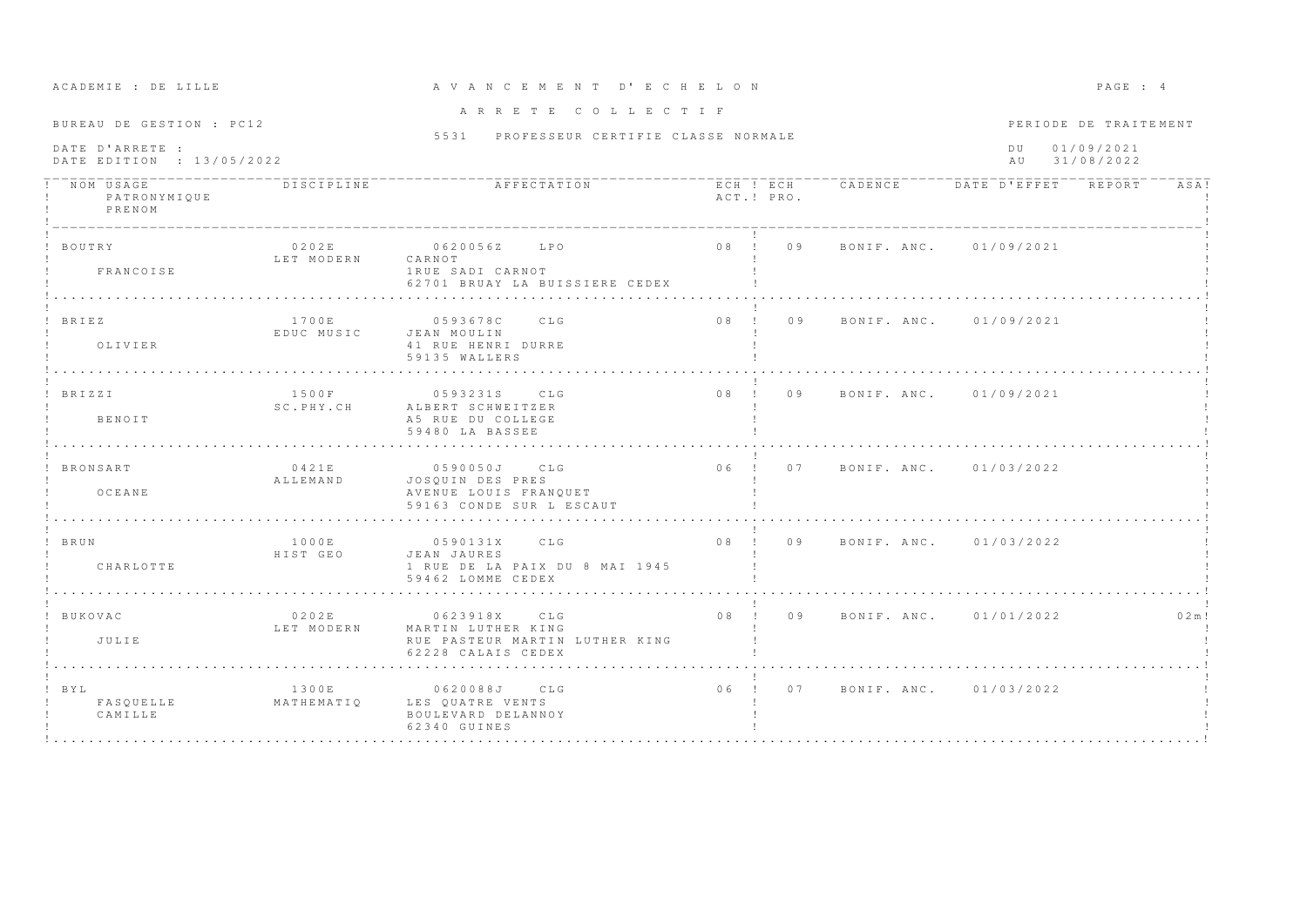| ACADEMIE . DE EILEE                          |                            |                                                                                        |            |  |                                |  | $\cdots$              |      |
|----------------------------------------------|----------------------------|----------------------------------------------------------------------------------------|------------|--|--------------------------------|--|-----------------------|------|
| BUREAU DE GESTION : PC12                     |                            | ARRETE COLLECTIF                                                                       |            |  |                                |  | PERIODE DE TRAITEMENT |      |
| DATE D'ARRETE :<br>DATE EDITION : 13/05/2022 |                            | 5531 PROFESSEUR CERTIFIE CLASSE NORMALE                                                |            |  | DU 01/09/2021<br>AU 31/08/2022 |  |                       |      |
| ! NOM USAGE<br>PATRONYMIQUE<br>PRENOM        | <b>DISCIPLINE</b>          |                                                                                        | ACT.! PRO. |  |                                |  |                       | ASA! |
| CALLEWAERT<br>HUGUES                         | 0426E<br>ESPAGNOL MARIETTE | 0622949U LGT<br>69 RUE DE BEAUREPAIRE<br>62321 BOULOGNE SUR MER CEDEX                  |            |  | 06 ! 07 BONIF. ANC. 01/09/2021 |  |                       |      |
| ! CALOONE<br>LAETITIA                        | 0422E<br>ANGLAIS           | 0622574L CLG<br>ALBERT CAMUS<br>RUE DU 11 NOVEMBRE 1918<br>62380 LUMBRES               |            |  | 06 ! 07 BONIF. ANC. 07/02/2022 |  |                       |      |
| ! CALVET<br>MARJORIE                         | 1000E<br>HIST GEO          | 0622086F CLG<br>DESCARTES-MONTAIGNE<br>RUE MONTAIGNE<br>62800 LIEVIN                   |            |  | 06 ! 07 BONIF ANC 01/01/2022   |  |                       |      |
| ! CAMPIN<br>CAROLINE                         | 0426E<br>ESPAGNOL          | 0590086Y LGT<br>MARGUERITE DE FLANDRE<br>4 RUE DU MARECHAL LECLERC<br>59147 GONDECOURT |            |  | 08 ! 09 BONIF. ANC. 01/08/2022 |  |                       |      |
| ! CARELS<br>CLAIRE                           | 0201E<br>LET CLASSI        | 0622093N CLG<br>PIERRE MENDES-FRANCE<br>3 RUE JULES GUESDE<br>62510 AROUES             |            |  | 08 ! 09 BONIF. ANC. 13/11/2021 |  |                       |      |
| ! CARNIER<br>ALEXIA                          | 1500F<br>SC.PHY.CH         | 0590214M LGT<br>COLBERT<br>PARVIS JEAN-BAPTISTE COLBERT<br>59208 TOURCOING CEDEX       |            |  | 08 ! 09 BONIF. ANC. 01/02/2022 |  |                       |      |
| ! CARON<br>FLORE                             | 1300E<br>MATHEMATIO        | 0620170Y CLG<br>PAUL LANGEVIN<br>RUE JULES MATTEZ<br>62430 SALLAUMINES                 |            |  | 06 ! 07 BONIF. ANC. 05/06/2022 |  |                       |      |

# A CA DROMIR : DROITILIR COM A V AN C E M E N T D'E C H E LON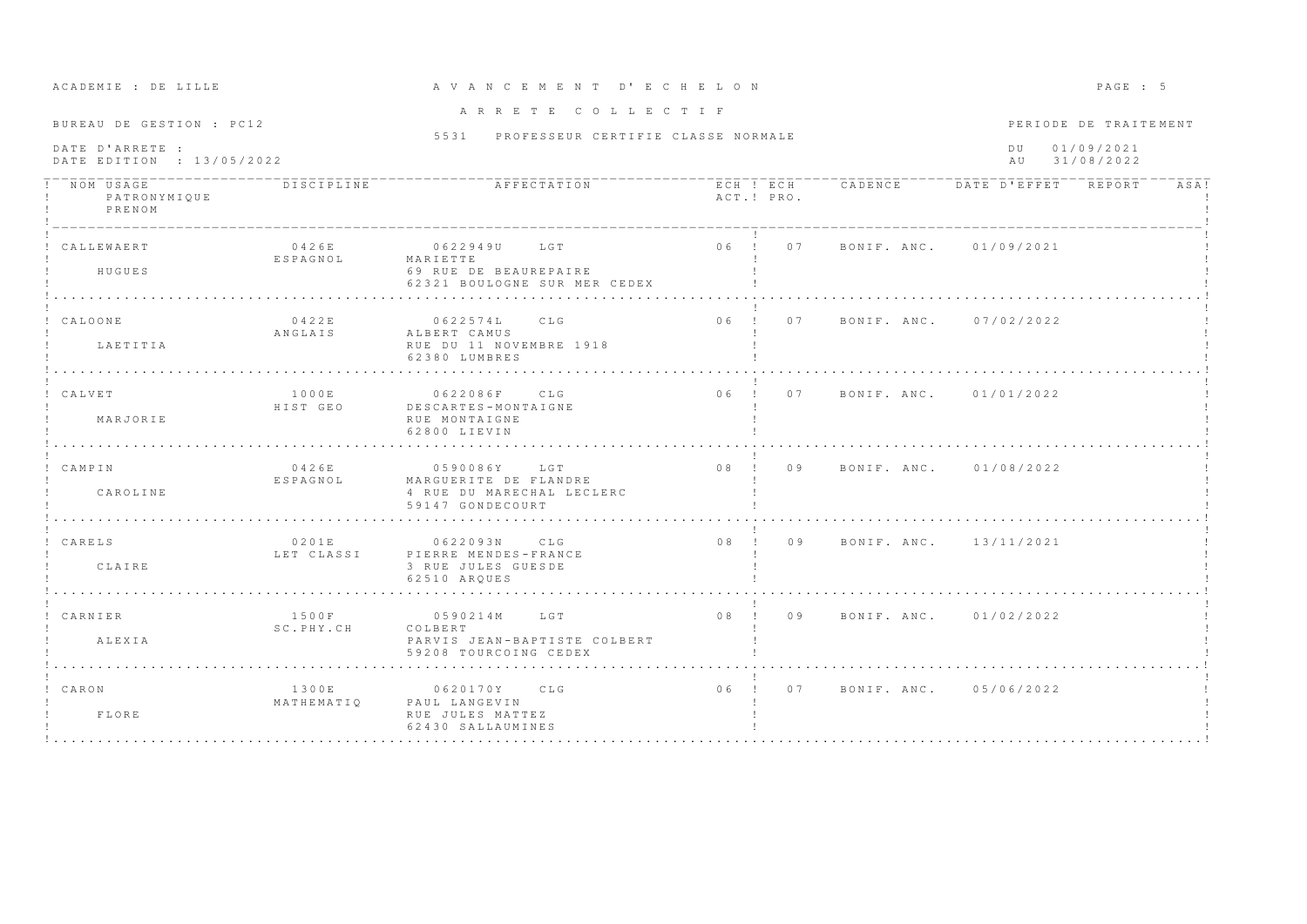| ACADEMIE : DE LILLE                                                      |                     | A V A N C E M E N T D' E C H E L O N                                                  |                                |                                |                                                                 | PAGE : 6  |  |
|--------------------------------------------------------------------------|---------------------|---------------------------------------------------------------------------------------|--------------------------------|--------------------------------|-----------------------------------------------------------------|-----------|--|
| BUREAU DE GESTION : PC22<br>DATE D'ARRETE :<br>DATE EDITION : 13/05/2022 |                     | ARRETE COLLECTIF<br>5531 PROFESSEUR CERTIFIE CLASSE NORMALE                           |                                |                                | PERIODE DE TRAITEMENT<br>01/09/2021<br>D U<br>31/08/2022<br>A U |           |  |
| NOM USAGE<br>PATRONYMIQUE<br>PRENOM                                      | DISCIPLINE          | AFFECTATION                                                                           | ACT.! PRO.                     | ECH ! ECH CADENCE              | DATE D'EFFET REPORT                                             | ASA!      |  |
| ! CARON<br>GUILLAUME                                                     | 1300E<br>MATHEMATIO | 0622273J CLG<br>LUCIEN VADEZ<br>RUE YERVANT TOUMANIANTZ<br>62228 CALAIS CEDEX         | 08 ! 09                        |                                | BONIF, ANC. 01/06/2021                                          | $0.4$ m ! |  |
| CARPENTIER<br>DAVID                                                      | 1300E<br>MATHEMATIQ | 0593482P<br>C.T.G<br>FREDERIC JOLIOT CURIE<br>RUE DE MONTIGNY<br>59167 LALLAING       | $06 \quad 1$<br>0.7            |                                | BONIF, ANC. 01/09/2021                                          |           |  |
| CATHELAIN<br>JEROME                                                      | 0422E<br>ANGLAIS    | 0620165T<br>CLG<br>ESPLANADE<br>18 RUE GENERAL LECLERC<br>62505 ST OMER CEDEX         | 06 ! 07                        |                                | BONIF, ANC. 01/09/2021                                          |           |  |
| CAUET<br>FANNY                                                           | 0202E<br>LET MODERN | 0596860L<br>CLG<br>LUCIE AUBRAC<br>184 RUE FIN DE LA GUERRE<br>59200 TOURCOING CEDEX  |                                | 06 ! 07 BONIF. ANC. 01/06/2022 |                                                                 | 0.2 m!    |  |
| CAULFIELD-LANCON<br>JEREMY                                               | 1300E<br>MATHEMATIO | 0622261W CLG<br>PIERRE CUALLACCI<br>SQUARE RICHARD PRUVOST<br>62270 FREVENT           | 06 ! 07 BONIF. ANC. 01/09/2021 |                                |                                                                 |           |  |
| ! CHAIBI<br>AYMEN                                                        | 1600F<br>SC.VIE TER | 0596059R CLG<br>JULES FERRY<br>RUE DU CAPITAINE HAEZEBROUCK<br>59482 HAUBOURDIN CEDEX | 08 ! 09 BONIF. ANC. 01/03/2022 |                                |                                                                 |           |  |
| ! CHARON<br>MARGOT                                                       | 1000E<br>HIST GEO   | 0594299C CLG<br>TURGOT<br>1 RUE SCHEURER KESTNER<br>59220 DENAIN                      | 06 ! 07                        |                                | BONIF. ANC. 01/03/2022                                          |           |  |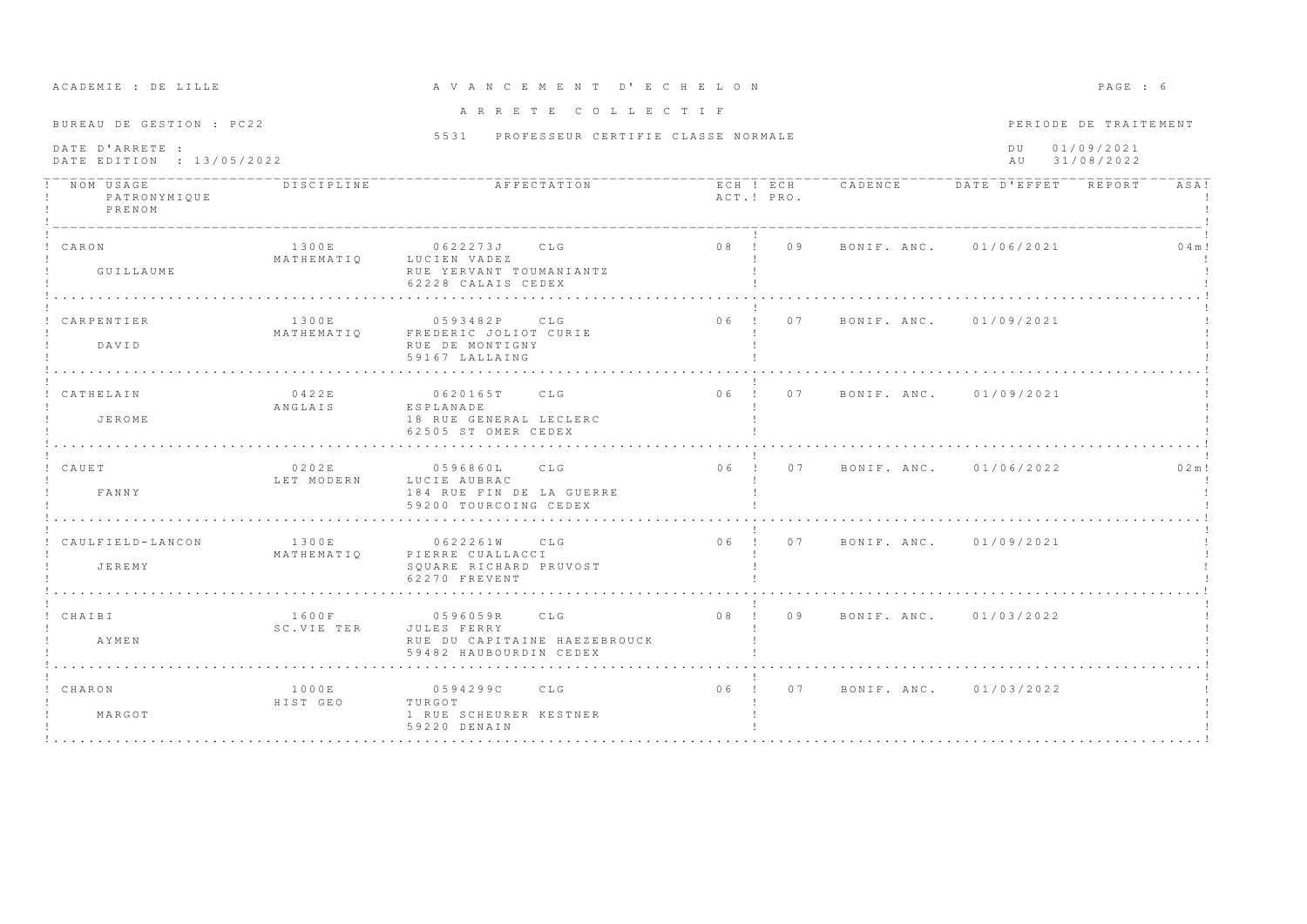| ACADEMIE : DE LILLE                                                      |                     | A V A N C E M E N T D' E C H E L O N                                                      |            |                                |                                                                   | PAGE : 7 |  |
|--------------------------------------------------------------------------|---------------------|-------------------------------------------------------------------------------------------|------------|--------------------------------|-------------------------------------------------------------------|----------|--|
| BUREAU DE GESTION : PC22<br>DATE D'ARRETE :<br>DATE EDITION : 13/05/2022 |                     | ARRETE COLLECTIF<br>5531 PROFESSEUR CERTIFIE CLASSE NORMALE                               |            |                                | PERIODE DE TRAITEMENT<br>01/09/2021<br>$D$ U<br>31/08/2022<br>A U |          |  |
| NOM USAGE<br>PATRONYMIQUE<br>PRENOM                                      | <b>DISCIPLINE</b>   | AFFECTATION                                                                               | ACT.! PRO. |                                | ECH ! ECH CADENCE DATE D'EFFET REPORT                             | ASA!     |  |
| CHAUMETTE<br>MADELEINE                                                   | 0080E<br>DOCUMENT.  | 0590088A CLG<br>JULES VERNE<br>RUE SALVADOR ALLENDE<br>59760 GRANDE SYNTHE                |            | 06 ! 07 BONIF. ANC. 18/04/2022 |                                                                   |          |  |
| CHOCHOY<br>MARINE                                                        | 1300E<br>MATHEMATIO | 0624430D LGT<br>GAMBETTA<br>25 BOULEVARD CARNOT<br>62022 ARRAS CEDEX<br>.                 | 08 ! 09    |                                | BONIF. ANC. 01/03/2022                                            |          |  |
| ! CHTIOUI<br>ABDELATIF                                                   | 1300E<br>ΜΑΤΗΕΜΑΤΙΟ | 0593180L<br>CLG<br>ANTOINE DE SAINT EXUPERY<br>23 RUE DU PROGRES<br>59260 HELLEMMES LILLE |            | 06 ! 07 BONIF ANC. 01/03/2022  |                                                                   |          |  |
| ! CHUOUARD<br>FLORENT                                                    | 0202E<br>LET MODERN | 0596854E LPO<br>DU PAYS DE CONDE<br>2 RUE JEAN MONNET<br>59163 CONDE SUR L ESCAUT         |            | 06 ! 07 BONIF. ANC. 01/09/2021 |                                                                   |          |  |
| ! CLAYE<br><b>NICOLAS</b>                                                | 1300E<br>MATHEMATIO | 0622791X<br>CLG <sub>1</sub><br>VICTOR HUGO<br>RUE FRANCOIS DELATTRE<br>62440 HARNES      |            | 06 ! 07 BONIF, ANC, 01/03/2022 |                                                                   |          |  |
| CLEMENT<br>ALLAERT<br>CHARLOTTE                                          | 0202E<br>LET MODERN | 0595782P CLG<br>DU MOULIN<br>21 RUE DU COMTE DE FLANDRE<br>59760 GRANDE SYNTHE            |            | 06 ! 07 BONIF. ANC. 27/04/2022 |                                                                   |          |  |
| ! COGNIAUX<br>ELODIE                                                     | 1700E<br>EDUC MUSIC | 0622576N CLG<br>VAUBAN<br>372 RUE D'ORLEANSVILLE<br>62100 CALAIS                          |            | 06 ! 07 BONIF, ANC, 01/03/2022 |                                                                   |          |  |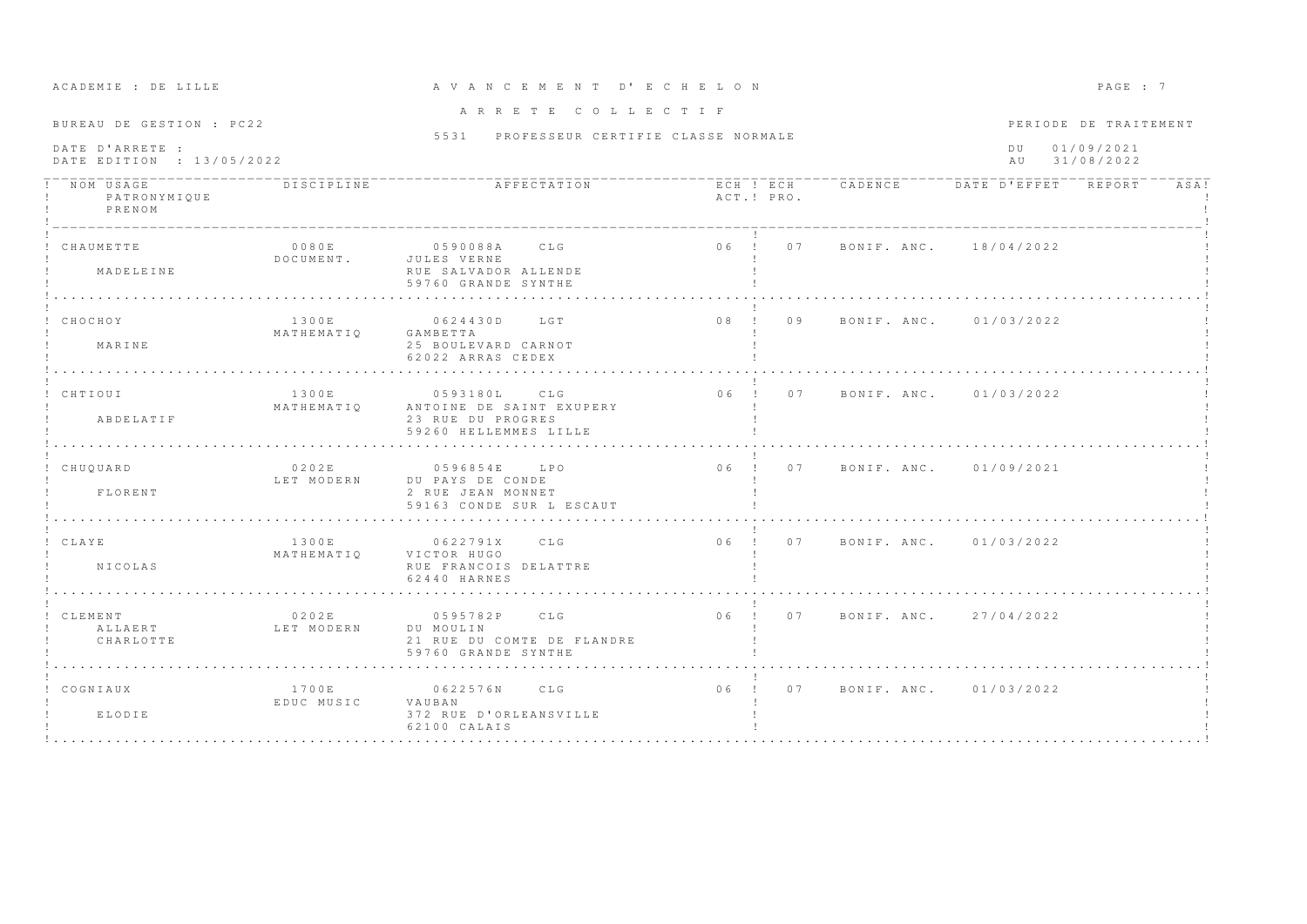| ACADEMIE . DE BIBB                           |                               | AVANCBRINI                                                                                                            |  |            |                                |  | rnom. o               |      |
|----------------------------------------------|-------------------------------|-----------------------------------------------------------------------------------------------------------------------|--|------------|--------------------------------|--|-----------------------|------|
| BUREAU DE GESTION : PC32                     |                               | ARRETE COLLECTIF                                                                                                      |  |            |                                |  | PERIODE DE TRAITEMENT |      |
| DATE D'ARRETE :<br>DATE EDITION : 13/05/2022 |                               | 5531 PROFESSEUR CERTIFIE CLASSE NORMALE                                                                               |  |            | DU 01/09/2021<br>AU 31/08/2022 |  |                       |      |
| PATRONYMIQUE<br>PRENOM                       | DISCIPLINE                    |                                                                                                                       |  | ACT.! PRO. |                                |  |                       | ASA! |
| ! COLETTE<br>AURELIE                         | 8010G<br>ECO.GE.MK GUY MOLLET | 0620256S LPO<br>57 RUE BOCOUET FLOCHEL<br>62022 ARRAS CEDEX                                                           |  |            | 06 ! 07 BONIF. ANC. 01/03/2022 |  |                       |      |
| CATOEN<br><b>DOROTHEE</b>                    |                               | LET MODERN UNIVERSITE ARTOIS<br>1230 RUE DE L'UNIVERSITE<br>Superieur 62408 BETHUNE CEDEX                             |  |            |                                |  |                       |      |
| ! COOUEAU<br><b>NICOLAS</b>                  | MATHEMATIO                    | 1300E 0620042J LGT<br>ANDRE MALRAUX<br>314 RUE JULES MASSENET<br>62408 BETHUNE CEDEX                                  |  |            | 06 ! 07 BONIF. ANC. 01/09/2021 |  |                       |      |
| ! COSTARD<br>CAROLE                          | 1000E<br>HIST GEO             | 0590071G LGT<br>JEAN BART<br>1 RUE DU NOUVEL ARSENAL<br>59383 DUNKEROUE CEDEX 1                                       |  |            | 06 ! 07 BONIF ANC. 01/03/2022  |  |                       |      |
| ! COTTRELLE<br>VIANNEY                       | 0422E<br>ANGLAIS              | 0596854E LPO<br>DU PAYS DE CONDE<br>2 RUE JEAN MONNET<br>59163 CONDE SUR L ESCAUT                                     |  |            | 06 ! 07 BONIF. ANC. 07/12/2021 |  |                       |      |
| ! COURMONT<br>T. TNDA                        | 0202E                         | 0597132G<br>UPHF<br>LET MODERN UNIV POLYTECHNIQUE HAUTS DE FR<br>LE MONT HOUY<br>Superieur 59313 VALENCIENNES CEDEX 9 |  |            | 06 ! 07 BONIF. ANC. 01/03/2022 |  |                       |      |
| ! COUSSOOU<br>AMANDINE                       | 0 2 0 2 E                     | 0622090K CLG<br>LET MODERN ALBERT DEBEYRE<br>RUE JEAN ZAY<br>62660 BEUVRY                                             |  |            | 08 ! 09 BONIF. ANC. 01/03/2022 |  |                       |      |

### A CA D E LITTE DACE : DE LITTE A VAN C E M E N T D ' E C H E L O N P A G E : 9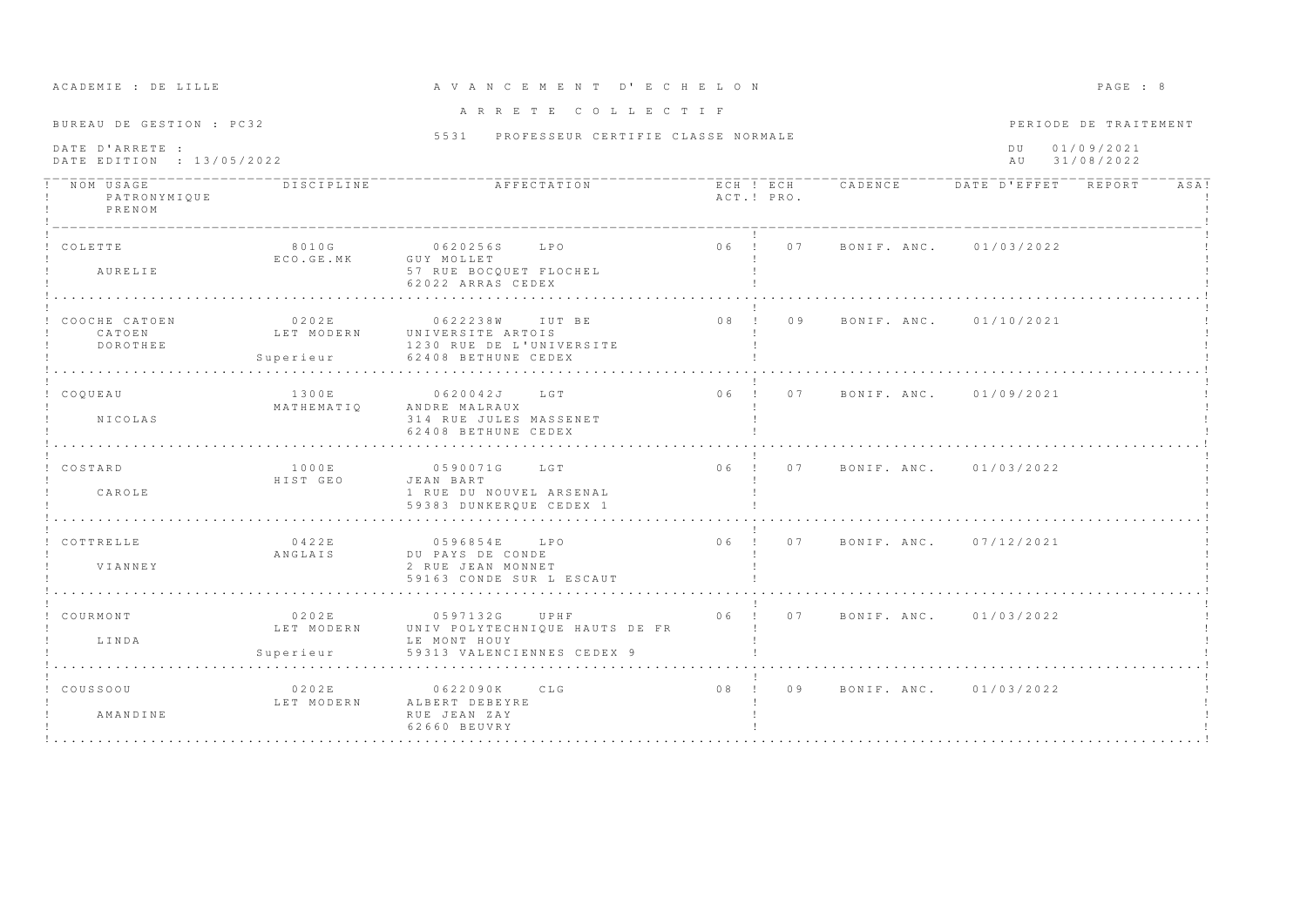| BUREAU DE GESTION : PC22                     |                      | ARRETE COLLECTIF                                                                                |            |                                       |                                       | PERIODE DE TRAITEMENT |      |
|----------------------------------------------|----------------------|-------------------------------------------------------------------------------------------------|------------|---------------------------------------|---------------------------------------|-----------------------|------|
| DATE D'ARRETE :<br>DATE EDITION : 13/05/2022 |                      | 5531 PROFESSEUR CERTIFIE CLASSE NORMALE                                                         |            |                                       | 01/09/2021<br>$D$ II<br>AU 31/08/2022 |                       |      |
| NOM USAGE<br>PATRONYMIQUE<br>PRENOM          | DISCIPLINE           | AFFECTATION                                                                                     | ACT.! PRO. | ECH ! ECH CADENCE DATE D'EFFET REPORT |                                       |                       | ASA! |
| COUVREUR<br>MAGGY                            | 1500F<br>SC. PHY. CH | 0590107W CLG<br>JEAN MOULIN<br>RUE DU 4 SEPTEMBRE<br>59141 IWUY                                 |            | 08 ! 09 BONIF. ANC. 01/03/2022        |                                       |                       |      |
| CREPEL<br>MARINE                             | 0422E<br>ANGLAIS     | LGT<br>0590121L<br>CESAR BAGGIO<br>BOULEVARD D'ALSACE<br>59000 LILLE                            |            | 06 ! 07 BONIF, ANC, 01/09/2021        |                                       |                       |      |
| ! CROENNE<br>NICOLAS                         | 8010G<br>ECO.GE.MK   | 0620011A LP<br>JACOUES LE CARON<br>61 AVENUE DE L'HIPPODROME<br>62000 ARRAS                     |            | 08 ! 09 BONIF ANC 09/10/2021          |                                       |                       |      |
| CROHEN<br>MELANIE                            | 0080E<br>DOCUMENT.   | 0592830F CLG<br>JEAN ZAY<br>22 RUE JEAN BAPTISTE CLEMENT<br>59155 FACHES THUMESNIL              |            | 06 ! 07 BONIF ANC 01/03/2022          |                                       |                       |      |
| CUVELIER<br>NATACHA                          | 1300E<br>MATHEMATIO  | 0594394F CLG<br>MARIE CURIE<br>70 RUE DES URSULINES<br>59203 TOURCOING                          |            | 06 ! 07 BONIF, ANC. 06/03/2022        |                                       |                       |      |
| DE BACKER<br>STEPHANTE                       | 0202E<br>LET MODERN  | 0590181B LG<br>MAXENCE VAN DER MEERSCH<br>1 AV MAXENCE VAN DER MEERSCH<br>59052 ROUBAIX CEDEX 1 |            | 06 ! 07 BONIF. ANC. 01/09/2021        |                                       |                       |      |
| DE GRES<br>ALLEGAERT<br>EMELINE              | 1300E<br>MATHEMATIO  | 0620170Y CLG<br>PAUL LANGEVIN<br>RUE JULES MATTEZ<br>62430 SALLAUMINES                          |            | 06 ! 07 BONIF ANC. 01/03/2022         |                                       |                       |      |

A CADEMIE : DE LILLE ET A V A N C E M E N T D'E C H E L O N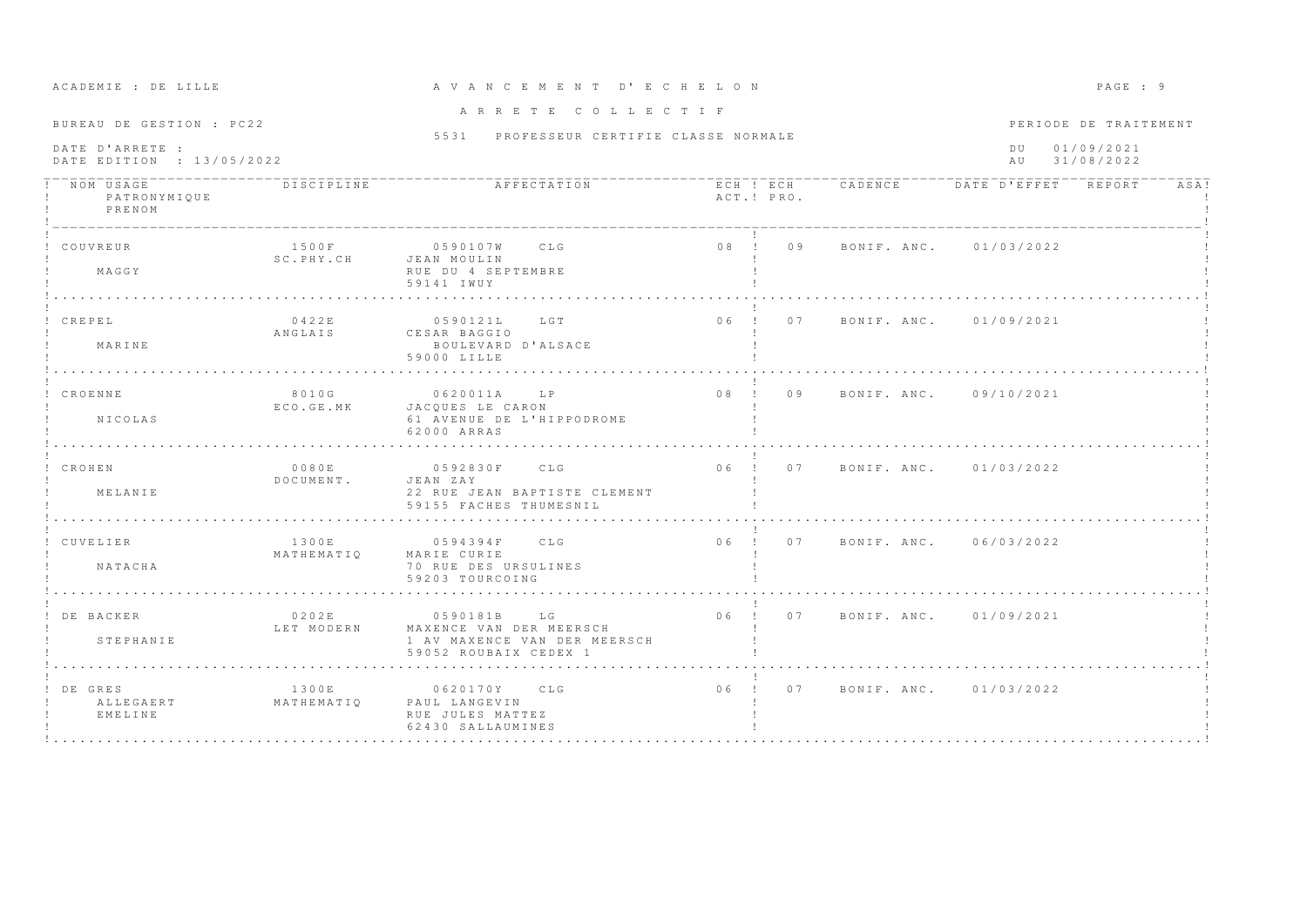| ACADEMIE : DE LILLE<br>A V A N C E M E N T D' E C H E L O N              |                               | PAGE : 10                                                                                        |                 |            |                                |                                                                 |  |           |
|--------------------------------------------------------------------------|-------------------------------|--------------------------------------------------------------------------------------------------|-----------------|------------|--------------------------------|-----------------------------------------------------------------|--|-----------|
| BUREAU DE GESTION : PC12<br>DATE D'ARRETE :<br>DATE EDITION : 13/05/2022 |                               | ARRETE COLLECTIF<br>5531 PROFESSEUR CERTIFIE CLASSE NORMALE                                      |                 |            |                                | PERIODE DE TRAITEMENT<br>01/09/2021<br>D U<br>31/08/2022<br>a u |  |           |
| ! NOM USAGE<br>PATRONYMIQUE<br>PRENOM                                    | <b>DISCIPLINE</b>             | AFFECTATION                                                                                      |                 | ACT.! PRO. | ECH ! ECH CADENCE              | DATE D'EFFET REPORT                                             |  | ASA!      |
| DEBEIRE<br>SEBASTIEN                                                     | 0202E<br>LET MODERN           | 0593662K CLG<br>JEAN DEMAILLY<br>RUE COLLEGE JEAN DEMAILLY<br>59474 SECLIN CEDEX                 |                 | 06 ! 07    |                                | BONIF, ANC. 01/03/2022                                          |  |           |
| DEBEUSSCHER<br>STEPHANE                                                  | 1500F<br>SC.PHY.CH            | 0590073J<br>L G T<br>AUGUSTE ANGELLIER<br>BD REPUBLIQUE<br>59942 DUNKEROUE CEDEX 2<br>.          | 08 ! 09         |            |                                | BONIF, ANC. 11/12/2021                                          |  |           |
| DEBLOCK<br>OURDOUILLIE<br>ANNE-SOPHIE                                    | 0080E<br>DOCUMENT.            | 0593664M<br>CLG<br>LUCIE AUBRAC<br>17 RUE DE CAHORS<br>59640 DUNKEROUE                           |                 | 06 ! 07    |                                | BONIF, ANC. 01/09/2021                                          |  |           |
| ! DEFER<br>AMBRE                                                         | 1000E<br>HIST GEO             | LGT<br>0590117G<br>LOUIS PASTEUR<br>1 RUE DES URBANISTES<br>59800 LILLE                          |                 |            | 06 ! 07 BONIF ANC 01/09/2021   |                                                                 |  |           |
| ! DEFFONTAINES<br>ANNE-CATHERINE                                         | 1300E<br>MATHEMATIO           | 0590190L<br>C.L.G<br>JEAN-BAPTISTE LEBAS<br>82 RUE DUPUY DE LOME<br>59100 ROUBAIX                |                 |            | 06 ! 07 BONIF. ANC. 01/08/2021 |                                                                 |  | $0.4$ m ! |
| DEGALLAIX<br>CHEESEMAN<br>ANGELA                                         | 0422E<br>ANGLAIS<br>Superieur | 0597132G<br>UPHF<br>UNIV POLYTECHNIQUE HAUTS DE FR<br>LE MONT HOUY<br>59313 VALENCIENNES CEDEX 9 | 08 <sub>1</sub> | 09         | BONIF. ANC. 01/03/2022         |                                                                 |  |           |
| ! DELAIRE<br>CAROLINE                                                    | 0202E<br>LET MODERN           | CLG<br>0620156H<br>DU BELLIMONT<br>CHEMIN DU FORESTEL<br>62550 PERNES                            |                 | 06 ! 07    |                                | BONIF. ANC. 01/03/2022                                          |  |           |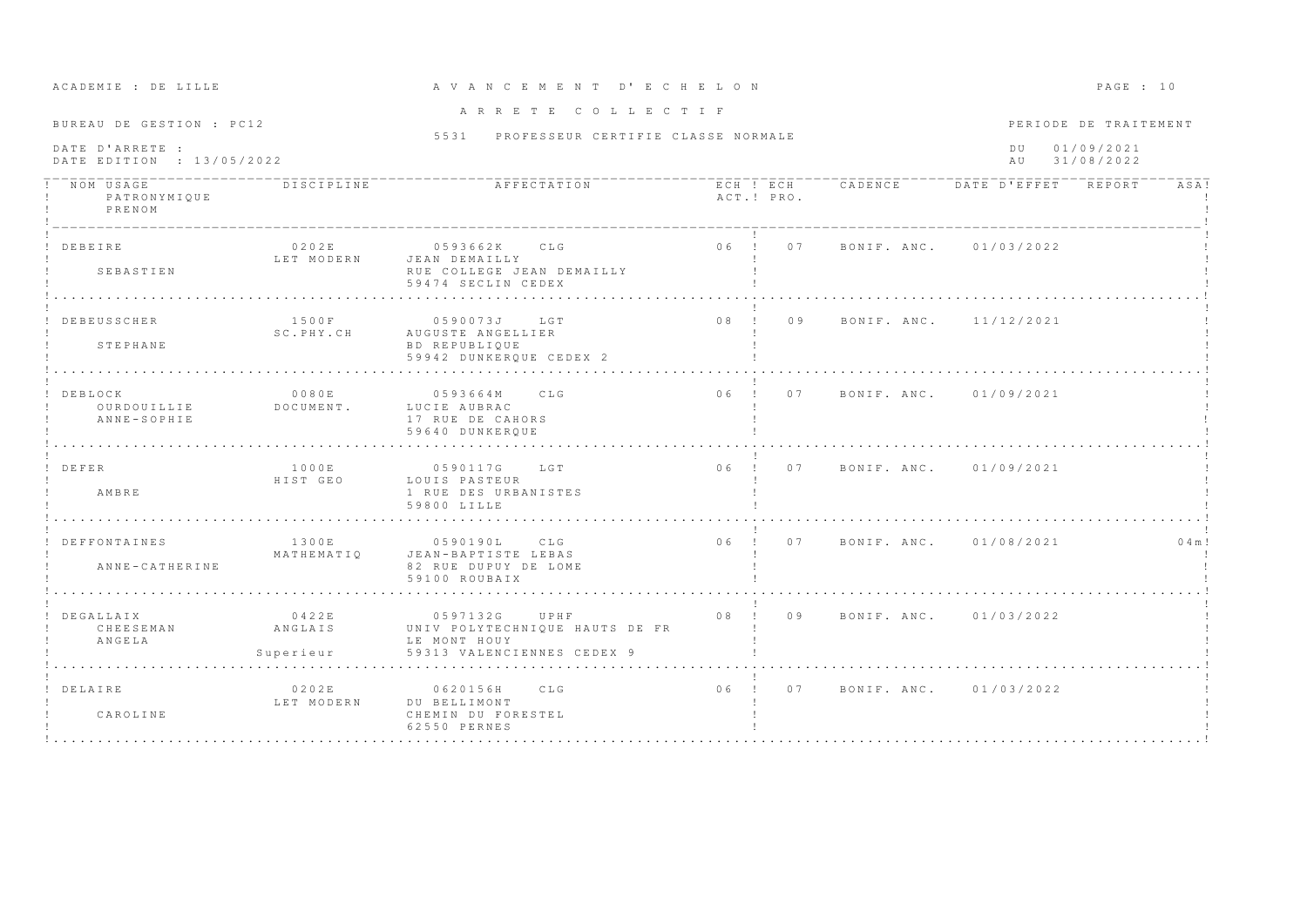| ACADEMIE : DE LILLE<br>A V A N C E M E N T D' E C H E L O N<br>ARRETE COLLECTIF<br>BUREAU DE GESTION : PC12<br>5531 PROFESSEUR CERTIFIE CLASSE NORMALE<br>DATE D'ARRETE :<br>DATE EDITION : 13/05/2022 |                     | PAGE : 11                                                                             |                                |  |                                                                 |        |
|--------------------------------------------------------------------------------------------------------------------------------------------------------------------------------------------------------|---------------------|---------------------------------------------------------------------------------------|--------------------------------|--|-----------------------------------------------------------------|--------|
|                                                                                                                                                                                                        |                     |                                                                                       |                                |  | PERIODE DE TRAITEMENT<br>D U<br>01/09/2021<br>31/08/2022<br>a u |        |
| NOM USAGE<br>PATRONYMIQUE<br>PRENOM                                                                                                                                                                    | DISCIPLINE          | AFFECTATION                                                                           | ACT.! PRO.                     |  | ECH ! ECH CADENCE DATE D'EFFET REPORT                           | ASA!   |
| DELATTRE<br>MARYLINE                                                                                                                                                                                   | 0422E<br>ANGLAIS    | 0593227M CLG<br>DU LAZARO<br>56 RUE DU LAZARO<br>59700 MARCO EN BAROEUL<br>.          | 06 ! 07 BONIF. ANC. 26/02/2022 |  |                                                                 |        |
| DELCOIGNE<br>JULIEN                                                                                                                                                                                    | 0422E<br>ANGLAIS    | 0622795B CLG<br>FRANCOIS RABELAIS<br>51 RUE RENE CASSIN<br>62253 HENIN BEAUMONT CEDEX | $06$ !<br>07                   |  | BONIF. ANC. 01/11/2021                                          |        |
| DELEPLACE<br>JULIEN                                                                                                                                                                                    | 1000E<br>HIST GEO   | 0590093F LGT<br>BEAUPRE<br>AVENUE DE BEAUPRE<br>59481 HAUBOURDIN CEDEX                | 06 ! 07 BONIF, ANC. 01/09/2021 |  |                                                                 |        |
| DELEPOUVE<br>MARGAUX                                                                                                                                                                                   | 1000E<br>HIST GEO   | 0596833G<br>CLG<br>NINA SIMONE<br>53 BOULEVARD MONTEBELLO<br>59000 LILLE              |                                |  | 06 ! 07 BONIF. ANC. 01/06/2021                                  | 0.4 m! |
| DELHAYE<br>CALLAERT<br>GRETA                                                                                                                                                                           | 1300E<br>MATHEMATIQ | 0593664M CLG<br>LUCIE AUBRAC<br>17 RUE DE CAHORS<br>59640 DUNKEROUE                   | 08 ! 09 BONIF. ANC. 01/03/2022 |  |                                                                 |        |
| ! DELOFFRE<br>THIBAULT                                                                                                                                                                                 | 0201E<br>LET CLASSI | 0593664M CLG<br>LUCIE AUBRAC<br>17 RUE DE CAHORS<br>59640 DUNKEROUE                   | 06 ! 07 BONIF ANC 01/09/2021   |  |                                                                 |        |
| DELPIERRE<br>FOURNIER<br>SOPHIE                                                                                                                                                                        | 1300E<br>MATHEMATIO | 0623919Y CLG<br>LEONARD DE VINCI<br>CONTOUR DE BUOUEUX<br>62220 CARVIN                | 07<br>$06$ !                   |  | BONIF. ANC. 01/03/2022                                          |        |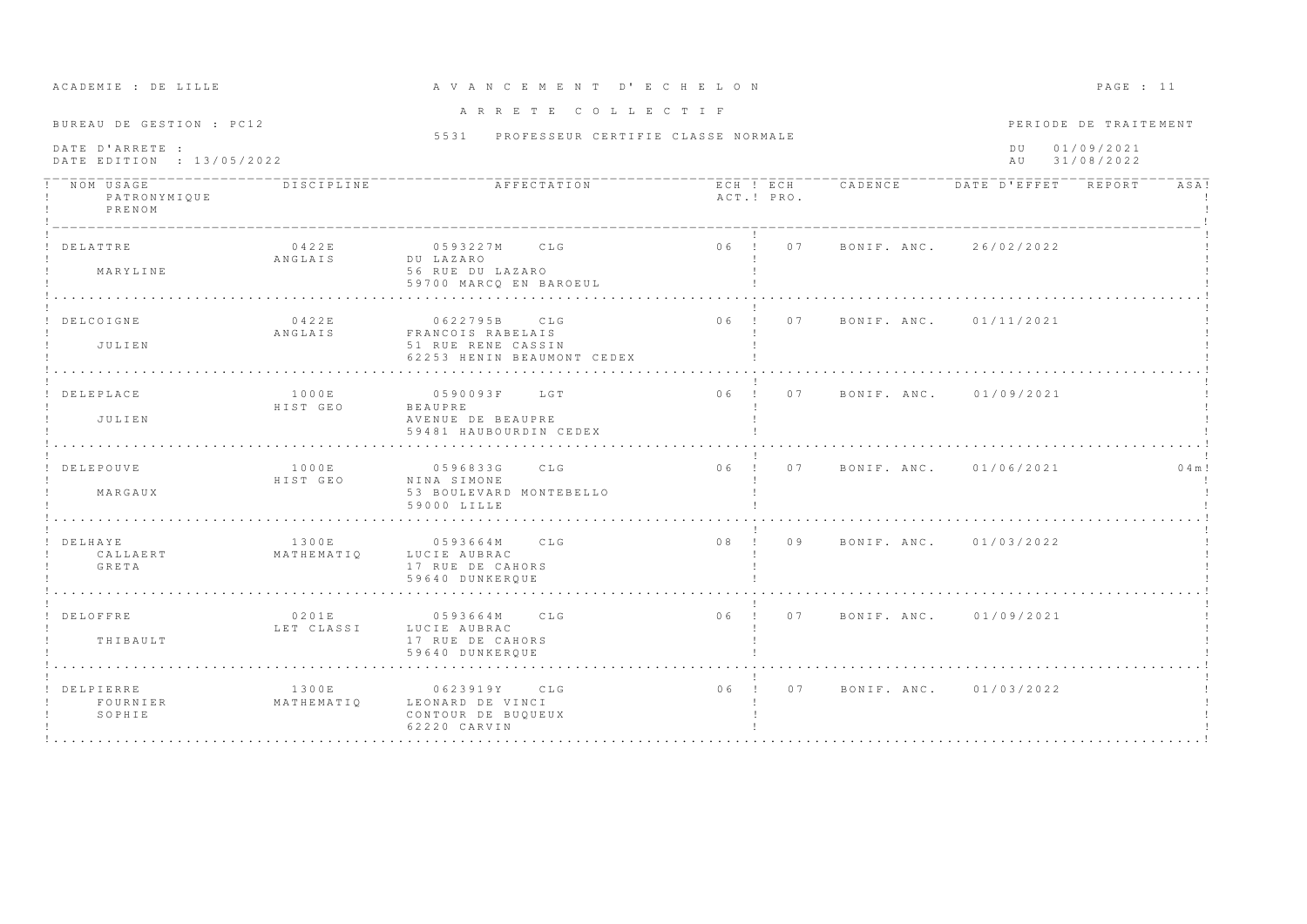| ACADEMIE : DE LILLE                                                      |                     | A V A N C E M E N T D' E C H E L O N                                                 |                                                     |                                |                                                                 | PAGE : 12 |  |
|--------------------------------------------------------------------------|---------------------|--------------------------------------------------------------------------------------|-----------------------------------------------------|--------------------------------|-----------------------------------------------------------------|-----------|--|
| BUREAU DE GESTION : PC22<br>DATE D'ARRETE :<br>DATE EDITION : 13/05/2022 |                     | ARRETE COLLECTIF<br>5531 PROFESSEUR CERTIFIE CLASSE NORMALE                          |                                                     |                                | PERIODE DE TRAITEMENT<br>01/09/2021<br>D U<br>31/08/2022<br>A U |           |  |
| -----------<br>NOM USAGE<br>PATRONYMIQUE<br>PRENOM                       | DISCIPIINE          | AFFECTATION                                                                          | ECH ! ECH CADENCE DATE D'EFFET REPORT<br>ACT.! PRO. |                                |                                                                 | ASA!      |  |
| DELVILLE<br>FLORENCE                                                     | 1600F<br>SC.VIE TER | 0594293W CLG<br>ALBERT ROUSSEL<br>87 RUE DE GUISNES<br>59200 TOURCOING               | 06 ! 07 BONIF, ANC. 01/06/2021                      |                                |                                                                 | 0.4 m!    |  |
| <b>DEMOUGIN</b><br>WATELET<br>MELANIE                                    | 0422E<br>ANGLAIS    | C.L.G<br>0594636U<br>MAXIME DEYTS<br>16 AVENUE JEAN MOULIN<br>59270 BAILLEUL         | $0.8$ $1$<br>0.9                                    |                                | BONIF, ANC. 01/01/2022                                          |           |  |
| ! DERAM<br>SANDRINE                                                      | 1500F<br>SC.PHY.CH  | 0622949U<br>LGT<br>MARIETTE<br>69 RUE DE BEAUREPAIRE<br>62321 BOULOGNE SUR MER CEDEX | 08 ! 09                                             |                                | BONIF, ANC. 01/09/2021                                          |           |  |
| DEREUME<br>ANNE SOPHIE                                                   | 1800E<br>ARTS PLAST | 0622272H CLG<br>EMILE ZOLA<br>RUE DE CRACOVIE<br>62540 MARLES LES MINES              |                                                     | 06 ! 07 BONIF. ANC. 01/03/2022 |                                                                 |           |  |
| DERIPPE BOUIN<br>BOUIN<br>LUCIE                                          | 0422E<br>ANGLAIS    | 0595170Z<br>C L G<br>DES FLANDRES<br>2 AVENUE DES FLANDRES<br>59522 HAZEBROUCK CEDEX |                                                     | 08 ! 09 BONIF. ANC. 01/03/2022 |                                                                 |           |  |
| <b>DESBOURSES</b><br>FABIEN                                              | 1300E<br>MATHEMATIQ | 0623016S CLG<br>PIERRE BROSSOLETTE<br>RUE VICTOR HUGO<br>62221 NOYELLES SOUS LENS    |                                                     | 06 ! 07 BONIF. ANC. 01/01/2022 |                                                                 |           |  |
| DESCAMPS<br>BASCOUR<br>JANIQUE                                           | 0080E<br>DOCUMENT.  | 0594424N LGT<br>RAYMOND QUENEAU<br>PLACE LEON BLUM<br>59650 VILLENEUVE D ASCO        | 06 ! 07                                             |                                | BONIF. ANC. 01/09/2021                                          |           |  |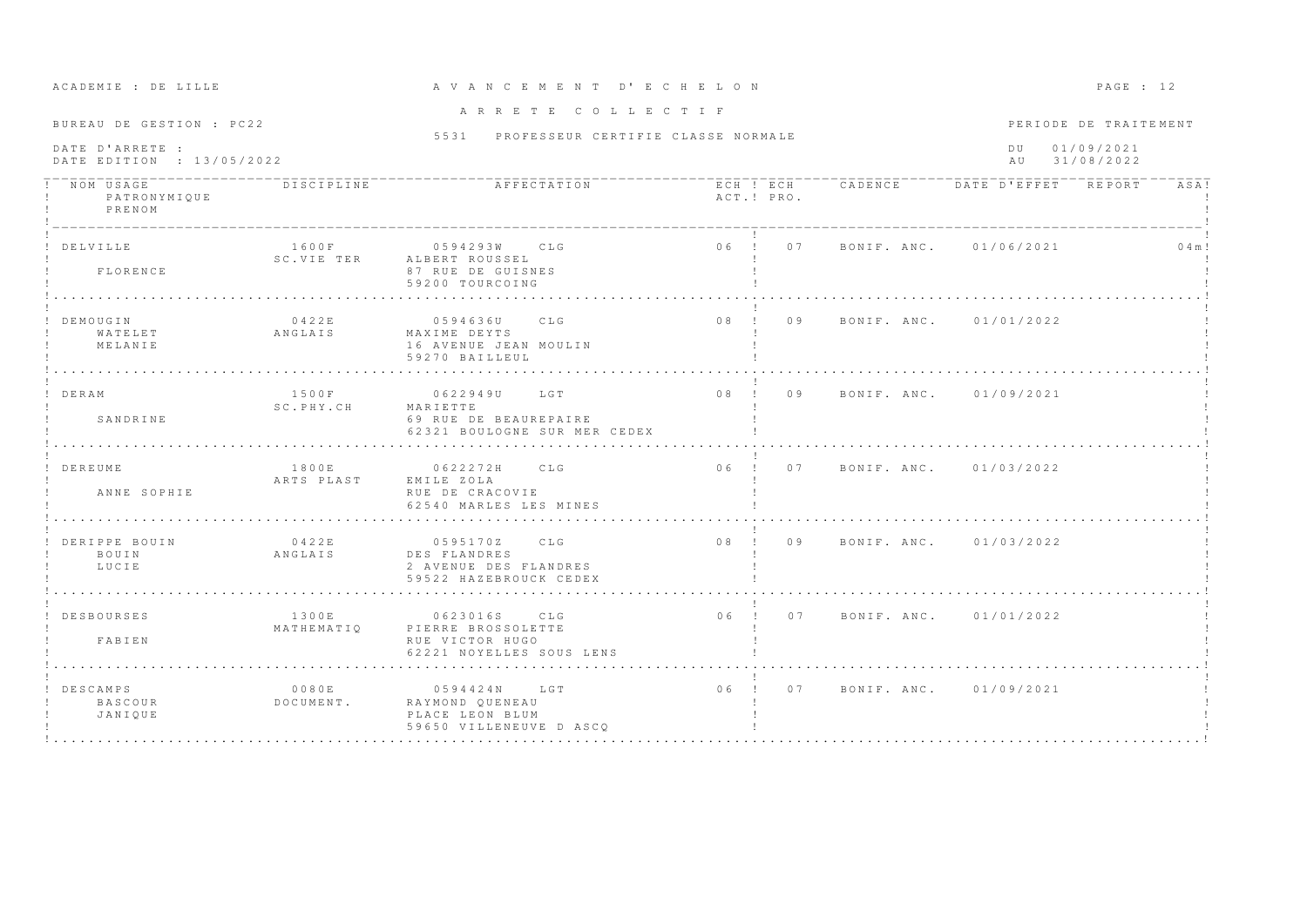| ACADEMIE : DE LILLE                                                                                                                     |                            |                                                                                   | A V A N C E M E N T D' E C H E L O N |                                                                |                                |  | PAGE : 13 |      |
|-----------------------------------------------------------------------------------------------------------------------------------------|----------------------------|-----------------------------------------------------------------------------------|--------------------------------------|----------------------------------------------------------------|--------------------------------|--|-----------|------|
| ARRETE COLLECTIF<br>BUREAU DE GESTION : PC12<br>5531 PROFESSEUR CERTIFIE CLASSE NORMALE<br>DATE D'ARRETE :<br>DATE EDITION : 13/05/2022 |                            |                                                                                   |                                      | PERIODE DE TRAITEMENT<br>01/09/2021<br>D U<br>31/08/2022<br>AU |                                |  |           |      |
| NOM USAGE<br>PATRONYMIQUE<br>PRENOM                                                                                                     | DISCIPLINE                 | AFFECTATION                                                                       |                                      | ACT.! PRO.                                                     |                                |  |           | ASA! |
| ! DESMET<br>AGATHE                                                                                                                      | 0202E<br>LET MODERN        | 0623018U CLG<br>LOUIS PASTEUR<br>AVENUE MERMOZ<br>62590 OIGNIES                   |                                      |                                                                | 06 ! 07 BONIF. ANC. 01/03/2022 |  |           |      |
| ! DESMONT<br>MATHILDE                                                                                                                   | 0422E<br>ANGLAIS           | 0622086F CLG<br>DESCARTES-MONTAIGNE<br>RUE MONTAIGNE<br>62800 LIEVIN              |                                      |                                                                | 06 ! 07 BONIF. ANC. 13/07/2022 |  |           |      |
| ! DEVIGNE<br>SABRINA                                                                                                                    | 8010G<br>ECO.GE.MK         | 0590093F LGT<br>BEAUPRE<br>AVENUE DE BEAUPRE<br>59481 HAUBOURDIN CEDEX            |                                      |                                                                | 06 ! 07 BONIF ANC. 01/09/2021  |  |           |      |
| ! DHALLUIN<br>CLEMENT                                                                                                                   | 0426E<br>ESPAGNOL          | CLG<br>0594297A<br>VICTOR HUGO<br>RUE CALMETTE<br>59950 AUBY                      |                                      |                                                                | 06 ! 07 BONIF. ANC. 01/09/2021 |  |           |      |
| ! DHORNE<br>ANNE-SOPHIE                                                                                                                 | 0202E<br>LET MODERN        | 0593487V CLG<br>JULES FERRY<br>4 RUE DE MONSEIGNEUR GUERRY<br>59407 CAMBRAI CEDEX |                                      |                                                                | 08 ! 09 BONIF. ANC. 01/09/2021 |  |           |      |
| ! DILLY<br>BACOUART<br>JULIE                                                                                                            | 1000E<br>HIST GEO          | 0622417R CLG<br>MICHELET<br>33 BOULEVARD EMILE BASLY<br>62303 LENS CEDEX          |                                      |                                                                | 06 ! 07 BONIF. ANC. 01/03/2022 |  |           |      |
| ! DOLLO<br>EMILIE                                                                                                                       | 1800E<br>ARTS PLAST FERNIG | 0594410Y CLG<br>50 RUE FERNIG<br>59158 MORTAGNE DU NORD                           |                                      |                                                                | 06 ! 07 BONIF. ANC. 25/01/2022 |  |           |      |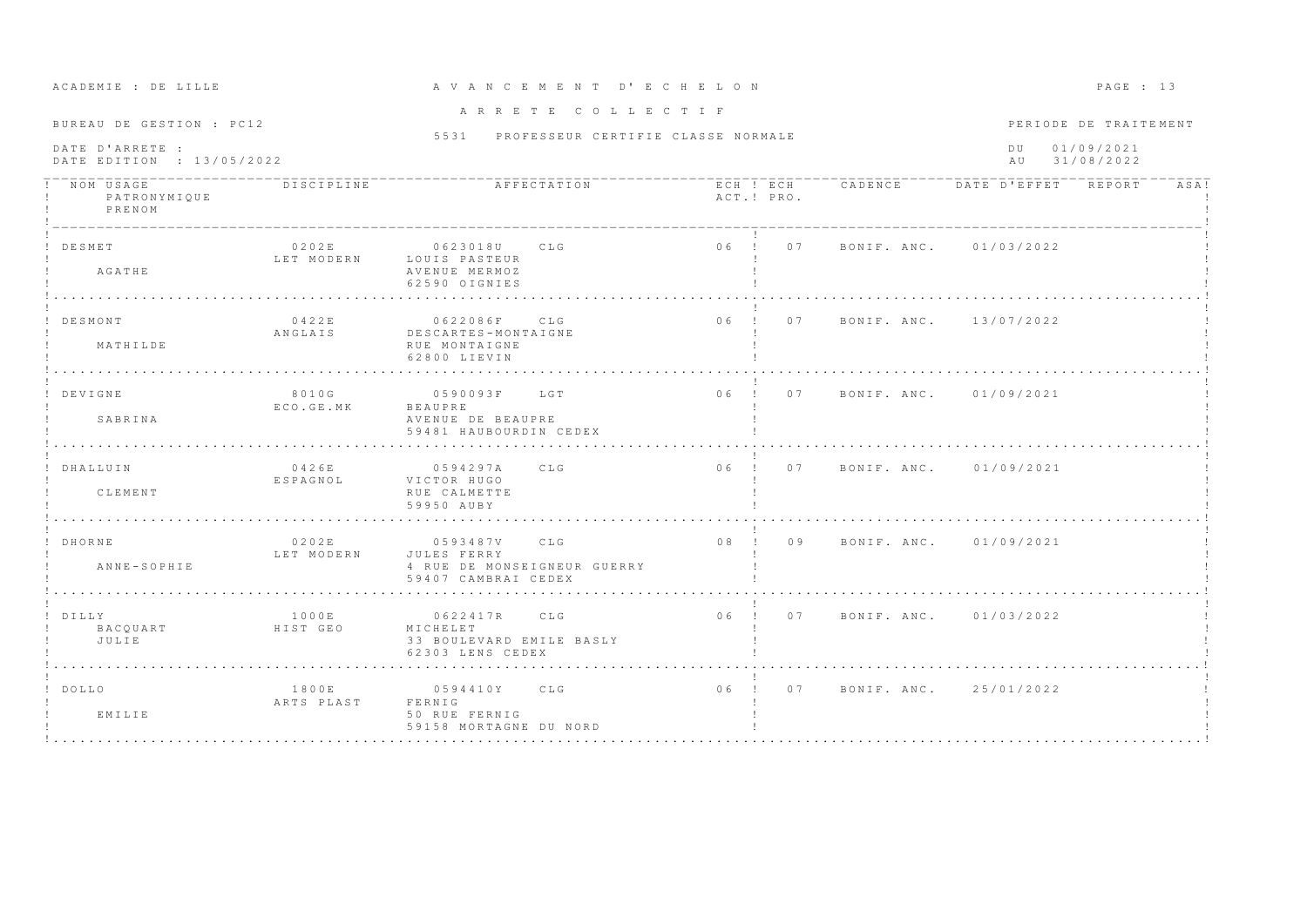| ACADEMIE : DE LILLE                                                      |                         | A V A N C E M E N T D' E C H E L O N                                                      |                 |    |                                       |                        | PAGE : 14                                         |        |
|--------------------------------------------------------------------------|-------------------------|-------------------------------------------------------------------------------------------|-----------------|----|---------------------------------------|------------------------|---------------------------------------------------|--------|
| BUREAU DE GESTION : PC12<br>DATE D'ARRETE :<br>DATE EDITION : 13/05/2022 |                         | ARRETE COLLECTIF<br>5531 PROFESSEUR CERTIFIE CLASSE NORMALE                               |                 |    |                                       | DU.<br>A U             | PERIODE DE TRAITEMENT<br>01/09/2021<br>31/08/2022 |        |
| ! NOM USAGE<br>PATRONYMIQUE<br>PRENOM                                    | DISCIPLINE              | AFFECTATION                                                                               | ACT.! PRO.      |    | ECH ! ECH CADENCE DATE D'EFFET REPORT |                        |                                                   | ASA!   |
| DOUCHAIN<br>FACKEURE<br>CAMILLE                                          | 0422E<br>ANGLAIS        | 0620063G LGT<br>SOPHIE BERTHELOT<br>224 BOULEVARD GAMBETTA<br>62104 CALAIS CEDEX          | 08 ! 09         |    | BONIF. ANC. 01/12/2021                |                        |                                                   |        |
| ! DOURDIN<br><b>ISABELLE</b>                                             | 1300E<br>MATHEMATIO     | 0622576N CLG<br>VAUBAN<br>372 RUE D'ORLEANSVILLE<br>62100 CALAIS                          | 08 <sub>1</sub> | 09 |                                       | BONIF, ANC. 01/03/2022 |                                                   |        |
| DREMIERE<br>ANTOINE                                                      | 1600F<br>SC.VIE TER     | 0593667R CLG<br>ROSA PARKS<br>66 RUE D'ALGER<br>59058 ROUBAIX CEDEX 1                     | 08 ! 09         |    |                                       | BONIF, ANC. 01/10/2021 |                                                   | 0.4 m! |
| ! DRICI<br>FARAH                                                         | 0202E<br>LET MODERN     | 0590060V<br>LGT<br>ALFRED KASTLER<br>123 RUE PAUL ELIE CASANOVA<br>59723 DENAIN CEDEX     |                 |    | 06 ! 07 BONIF, ANC, 01/03/2022        |                        |                                                   |        |
| DUBELLOY<br>ANNE                                                         | 0100E<br>PHILOSOPHI     | 0590121L<br>L G T<br>CESAR BAGGIO<br>BOULEVARD D'ALSACE<br>59000 LILLE                    |                 |    | 08 ! 09 BONIF. ANC. 01/03/2022        |                        |                                                   |        |
| DUBRULLE<br>LEBRUN<br>MARION                                             | 1500F<br>SC.PHY.CH      | 0596892W LG<br>INTERNAT D'EXCELLENCE<br>264 RUE D'ARRAS<br>59500 DOUAI                    |                 |    | 08 ! 09 BONIF. ANC. 01/03/2022        |                        |                                                   |        |
| ! DUBUS<br>CAMILLE                                                       | 0 2 0 2 E<br>LET MODERN | 0590083V LGT<br>CAMILLE CLAUDEL<br>CITE SCOLAIRE RUE PAUL LAFARGU<br>59613 FOURMIES CEDEX | 06 ! 07         |    |                                       | BONIF. ANC. 01/01/2022 |                                                   |        |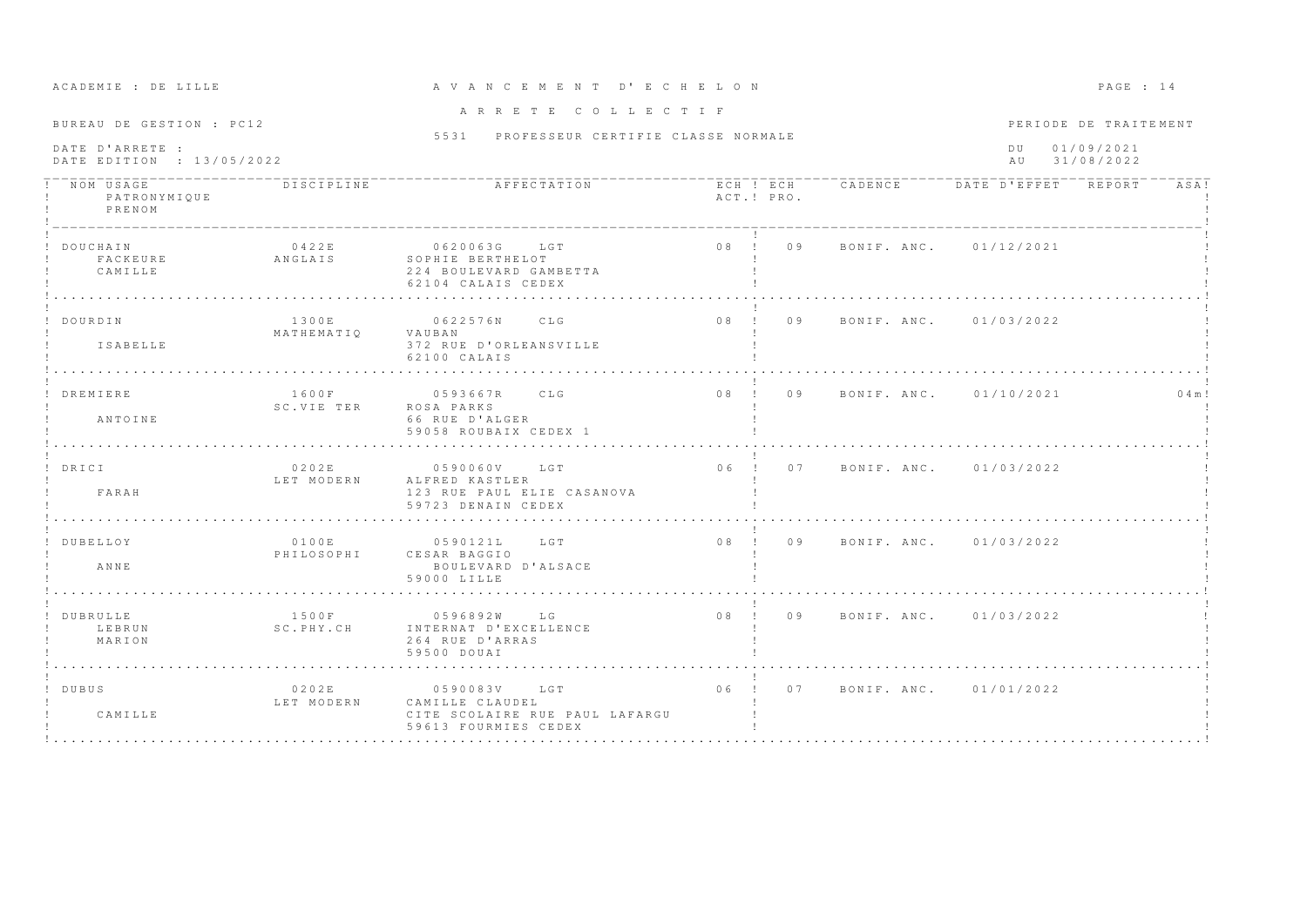| BUREAU DE GESTION : PC12                     |                      | ARRETE COLLECTIF                                                                                                                                                                       |             |                                       |                        | PERIODE DE TRAITEMENT    |      |
|----------------------------------------------|----------------------|----------------------------------------------------------------------------------------------------------------------------------------------------------------------------------------|-------------|---------------------------------------|------------------------|--------------------------|------|
| DATE D'ARRETE :<br>DATE EDITION : 13/05/2022 |                      | 5531 PROFESSEUR CERTIFIE CLASSE NORMALE                                                                                                                                                |             |                                       | D U<br>AU              | 01/09/2021<br>31/08/2022 |      |
| NOM USAGE<br>PATRONYMIQUE<br>PRENOM          | DISCIPLINE           | AFFECTATION                                                                                                                                                                            | ACT.! PRO.  | ECH ! ECH CADENCE DATE D'EFFET REPORT |                        |                          | ASA! |
| DUFOSSE<br>FONTAINE<br>ALIX                  | 0421E<br>ALLEMAND    | 0622418S CLG<br>JEAN ZAY<br>3 RUE ROBERT SCHUMAN<br>62335 LENS CEDEX<br>de la característica de la característica de la característica de la característica de la característica de la |             | 06 ! 07 BONIF. ANC. 01/01/2022        |                        |                          |      |
| ! DUFOUR<br>GERALDINE                        | 0.202E<br>LET MODERN | 0596854E LPO<br>DU PAYS DE CONDE<br>2 RUE JEAN MONNET<br>59163 CONDE SUR L ESCAUT                                                                                                      |             | 06 ! 07 BONIF. ANC. 01/03/2022        |                        |                          |      |
| ! DUHAMEL<br>BENEDICTE                       | 0202E<br>LET MODERN  | $0593663L$ CLG<br>JEAN DECONINCK<br>5 RUE GABRIEL<br>59430 ST POL SUR MER                                                                                                              |             | 06 ! 07 BONIF ANC 25/03/2022          |                        |                          |      |
| ! DUMONT<br>PAULINE                          | 0422E<br>ANGLAIS     | 0622098U CLG<br>EMILE ZOLA<br>RUE DANIELE CASANOVA<br>62740 FOUOUIERES LES LENS                                                                                                        |             | 08 ! 09 BONIF. ANC. 01/03/2022        |                        |                          |      |
| DUPONT<br>FRANCOIS<br>CINDY                  | 1000E<br>HIST GEO    | 0622791X CLG<br>VICTOR HUGO<br>RUE FRANCOIS DELATTRE<br>62440 HARNES                                                                                                                   | $08$ ! $09$ |                                       | BONIF, ANC. 01/09/2021 |                          |      |
| ! DURIEZ<br>THIBAUT                          | 1100E<br>SC.ECO.SOC  | 0623915U LGT<br>VOLTAIRE<br>PLACE BERTIN LEDOUX<br>62410 WINGLES                                                                                                                       |             | 06 ! 07 BONIF ANC. 01/09/2021         |                        |                          |      |
| ! DUVAUX<br>CARLIER<br>ISABELLE              | 1300E<br>MATHEMATIO  | 0595884A LPO<br>ANDRE LURCAT<br>113 RUE D'HAUMONT<br>59602 MAUBEUGE CEDEX                                                                                                              |             | 06 ! 07 BONIF. ANC. 01/09/2021        |                        |                          |      |

# A CADEMIE : DE LILLE CAN COM A V A N C E M E N T D'E C H E L O N CADEMIE : DE LILLE PAGE : 15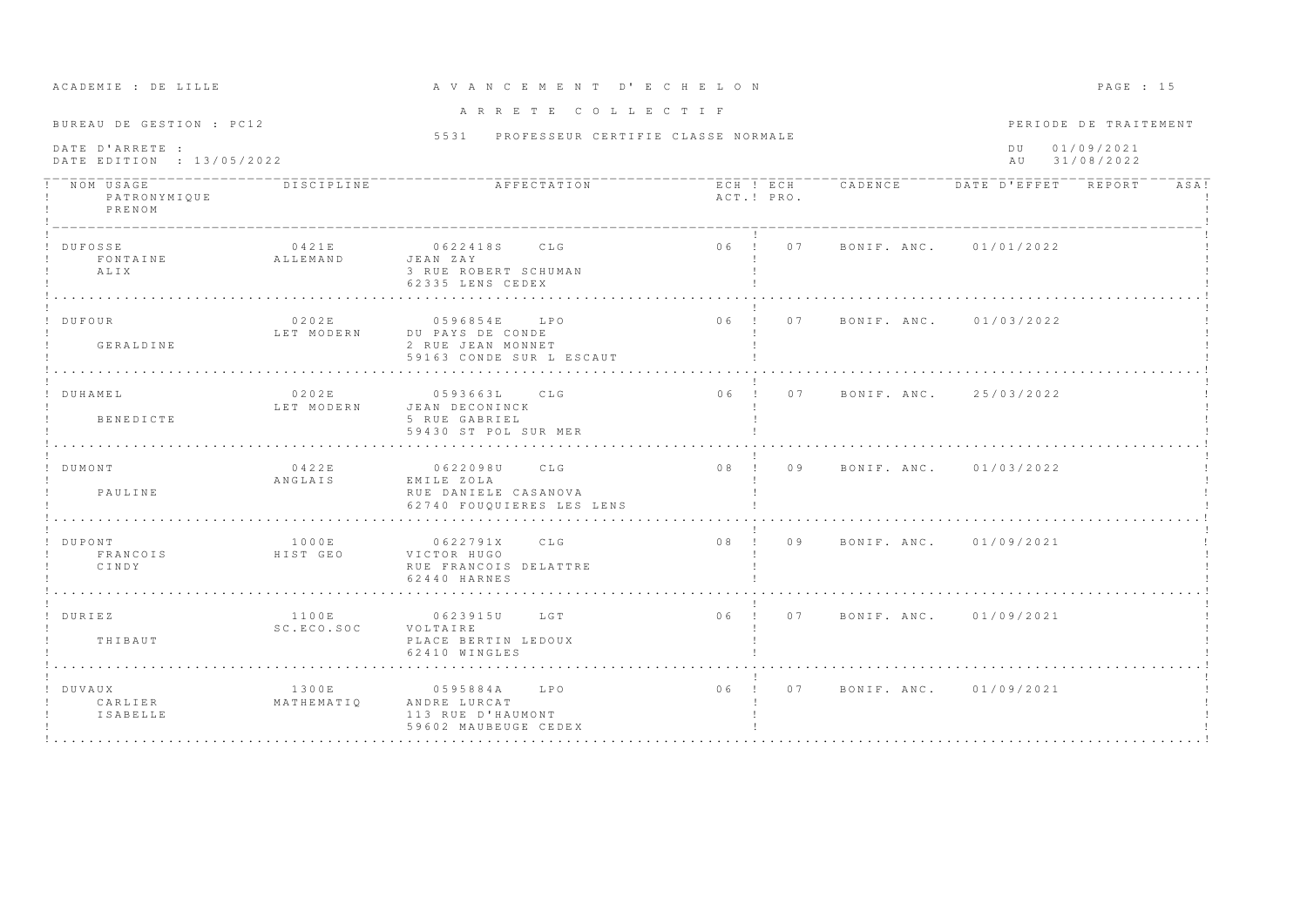| ACADEMIE . DE BIBB                                                                                                                                                                                                                                                                                                                                                                                             |                     | AVANC BRBNI                                                                                                                      |            |                                |                                | rnum. ru              |
|----------------------------------------------------------------------------------------------------------------------------------------------------------------------------------------------------------------------------------------------------------------------------------------------------------------------------------------------------------------------------------------------------------------|---------------------|----------------------------------------------------------------------------------------------------------------------------------|------------|--------------------------------|--------------------------------|-----------------------|
| BUREAU DE GESTION : PC22<br>DATE D'ARRETE :<br>DATE EDITION : 13/05/2022                                                                                                                                                                                                                                                                                                                                       |                     | ARRETE COLLECTIF                                                                                                                 |            |                                |                                | PERIODE DE TRAITEMENT |
|                                                                                                                                                                                                                                                                                                                                                                                                                |                     | 5531 PROFESSEUR CERTIFIE CLASSE NORMALE                                                                                          |            |                                | DU 01/09/2021<br>AU 31/08/2022 |                       |
| $\overline{N}$ $\overline{O}$ $\overline{M}$ $\overline{U}$ $\overline{S}$ $\overline{A}$ $\overline{G}$ $\overline{E}$ $\overline{S}$ $\overline{E}$ $\overline{S}$ $\overline{E}$ $\overline{S}$ $\overline{E}$ $\overline{S}$ $\overline{E}$ $\overline{S}$ $\overline{E}$ $\overline{S}$ $\overline{E}$ $\overline{S}$ $\overline{E}$ $\overline{S}$ $\overline{E}$ $\overline{$<br>PATRONYMIQUE<br>PRENOM |                     |                                                                                                                                  | ACT.! PRO. |                                |                                | ASA!                  |
| ! EDDAMIN<br>ABDALLAH                                                                                                                                                                                                                                                                                                                                                                                          | 1300E               | 0592751V CLG<br>MATHEMATIQ FELICIEN JOLY<br>RUE CAMILLE DESMOULINS<br>59124 ESCAUDAIN<br>de la caractería de la caractería de la |            | 08 ! 09 BONIF. ANC. 01/03/2022 |                                |                       |
| ! EGO<br>STEPHANIE                                                                                                                                                                                                                                                                                                                                                                                             | SC. VIE TER BEAUPRE | AVENUE DE BEAUPRE<br>59481 HAUBOURDIN CEDEX                                                                                      |            |                                |                                |                       |
| ! ELISABETH<br><b>DUPONT</b><br>CLAIRE                                                                                                                                                                                                                                                                                                                                                                         |                     | 1300E 0622795B CLG<br>MATHEMATIQ FRANCOIS RABELAIS<br>51 RUE RENE CASSIN<br>62253 HENIN BEAUMONT CEDEX                           |            | 08 ! 09 BONIF, ANC. 19/07/2022 |                                |                       |
| ! ELOY-DEFAUW<br>DEFAUW<br>JULIE                                                                                                                                                                                                                                                                                                                                                                               | 0202E               | 0593663L CLG<br>LET MODERN JEAN DECONINCK<br>5 RUE GABRIEL<br>59430 ST POL SUR MER                                               |            | 06 ! 07 BONIF. ANC. 07/11/2021 |                                |                       |
| ! FILLIERE<br>GAULTHIER                                                                                                                                                                                                                                                                                                                                                                                        | 1000E<br>HIST GEO   | 0622871J CLG<br>JACQUES PREVERT<br>1 RUE LOUIS ARAGON<br>62150 HOUDAIN                                                           |            | 06 ! 07 BONIF. ANC. 01/03/2022 |                                |                       |
| ! FINET<br>LEFEBVRE                           LET MODERN           ALBERT BALL<br>MAGALI                                                                                                                                                                                                                                                                                                                       | 0202E               | 0593234V CLG<br>BOULEVARD LEON BLUM<br>59112 ANNOEULLIN                                                                          |            | 08 ! 09 BONIF. ANC. 01/03/2022 |                                |                       |
| ! FLOND<br>MARIE                                                                                                                                                                                                                                                                                                                                                                                               | 0426E<br>ESPAGNOL   | 0622420U CLG<br>PAUL LANGEVIN<br>2 RUE PAUL ELUARD<br>62210 AVION                                                                |            | 06 ! 07 BONIF. ANC. 01/03/2022 |                                |                       |

### A C A D E M I E : D E L I L L E A V A N C E M E N T D ' E C H E L O N P A G E : 1 6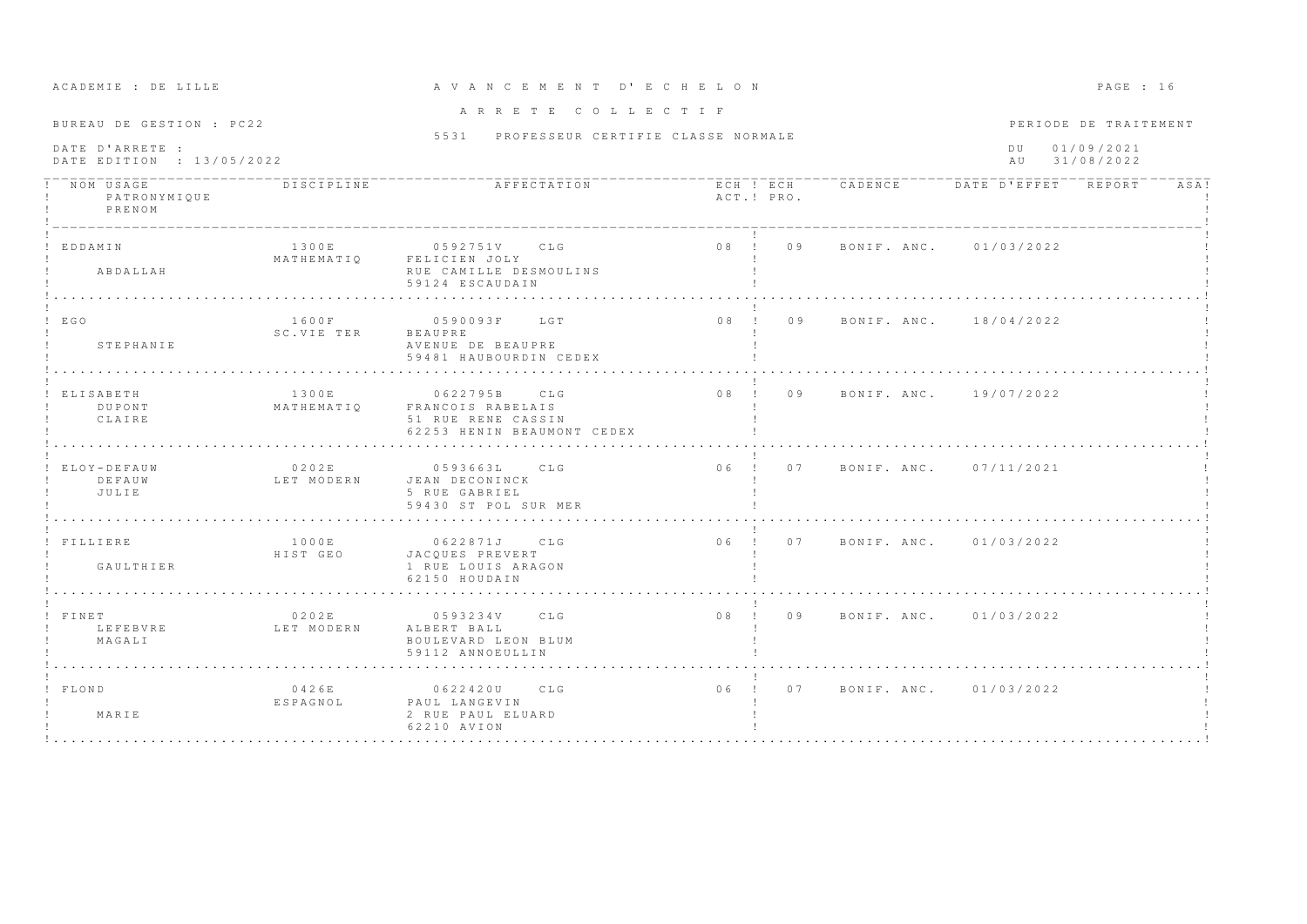| ROUDEMIN : DR PIPPR                                                                                   |                                   | AVAN CEMENT D'ECHELON                                                                                     |                                         |            |                                |  | FAGE : I/             |           |
|-------------------------------------------------------------------------------------------------------|-----------------------------------|-----------------------------------------------------------------------------------------------------------|-----------------------------------------|------------|--------------------------------|--|-----------------------|-----------|
| BUREAU DE GESTION : PC12                                                                              |                                   | ARRETE COLLECTIF                                                                                          |                                         |            |                                |  | PERIODE DE TRAITEMENT |           |
|                                                                                                       |                                   |                                                                                                           | 5531 PROFESSEUR CERTIFIE CLASSE NORMALE |            |                                |  |                       |           |
| DATE D'ARRETE :<br>DATE EDITION : 13/05/2022                                                          |                                   |                                                                                                           |                                         |            | DU 01/09/2021<br>AU 31/08/2022 |  |                       |           |
| $\frac{1}{1}$ - $\frac{1}{NOM}$ - $\frac{1}{USAGE}$ - - - - - - - - - - - -<br>PATRONYMIQUE<br>PRENOM | <b>DISCIPLINE</b>                 |                                                                                                           |                                         | ACT.! PRO. |                                |  |                       | ASA!      |
| ! FOURNIER<br>STEPHANIE                                                                               | 0202E                             | 0593479L CLG<br>LEBRUN – LET MODERN – WENCESLAS COBERGHER<br>16 BIS RUE MAURICE CORNETTE<br>59380 BERGUES |                                         |            | 06 ! 07 BONIF. ANC. 01/09/2021 |  |                       |           |
| ! FRAMERY<br>JEAN-BAPTISTE                                                                            |                                   | ECO.GE.FIN GIRAUX SANNIER<br>RUE GIRAUX SANNIER<br>62222 BOULOGNE SUR MER CEDEX                           |                                         |            |                                |  |                       |           |
| ! FRELAUT<br>DEMESSINES HIST GEO<br>VERONIQUE                                                         | 1000E                             | 0622907Y CLG<br>DE LA MORINIE<br>AVENUE GUY MOLLET<br>62505 ST OMER CEDEX                                 |                                         |            | 08 ! 09 BONIF ANC. 01/03/2022  |  |                       |           |
| ! FREMAUX<br>SYLVIE                                                                                   | 6502E                             | 0620109G LGT<br>6 RUE PAUL ELUARD<br>62300 LENS                                                           |                                         |            | 06 ! 07 BONIF, ANC, 05/08/2022 |  |                       |           |
| ! FRYDRYCH<br>ANGELIQUE                                                                               | 0.422E<br>ANGLAIS<br>Superieur    | 0623957P U ARTO<br>UNIVERSITE ARTOIS<br>9 RUE DU TEMPLE<br>62030 ARRAS CEDEX                              |                                         |            | 08 ! 09 BONIF. ANC. 12/02/2022 |  |                       |           |
| GAY<br>JEAN-PHILIPPE                                                                                  | 0 2 0 2 E<br>LET MODERN LEON BLUM | 0593475G CLG<br>1 RUE ROGER SALENGRO<br>59136 WAVRIN                                                      |                                         |            | 08 ! 09 BONIF. ANC. 01/09/2021 |  |                       |           |
| ! GERONIMI<br>ELSA                                                                                    | 1000E<br>HIST GEO                 | 0594634S CLG<br>THEODORE MONOD<br>205 RUE HENRI REGNAULT<br>59100 ROUBAIX                                 |                                         |            | 06 ! 07 BONIF, ANC. 26/06/2022 |  |                       | $0.2$ m ! |

### A CA DE VAN CE MENTE A VAN CE MENTE DE L'ALIAN DE L'ALIAN DE L'ALIAN DE L'ALIAN DE L'ALIAN DE L'ALIAN DE L'ALI<br>A GA GE ESTE EN ESTE EN L'ALIAN DE L'ALIAN DE L'ALIAN DE L'ALIAN DE L'ALIAN DE L'ALIAN DE L'ALIAN DE L'ALIAN D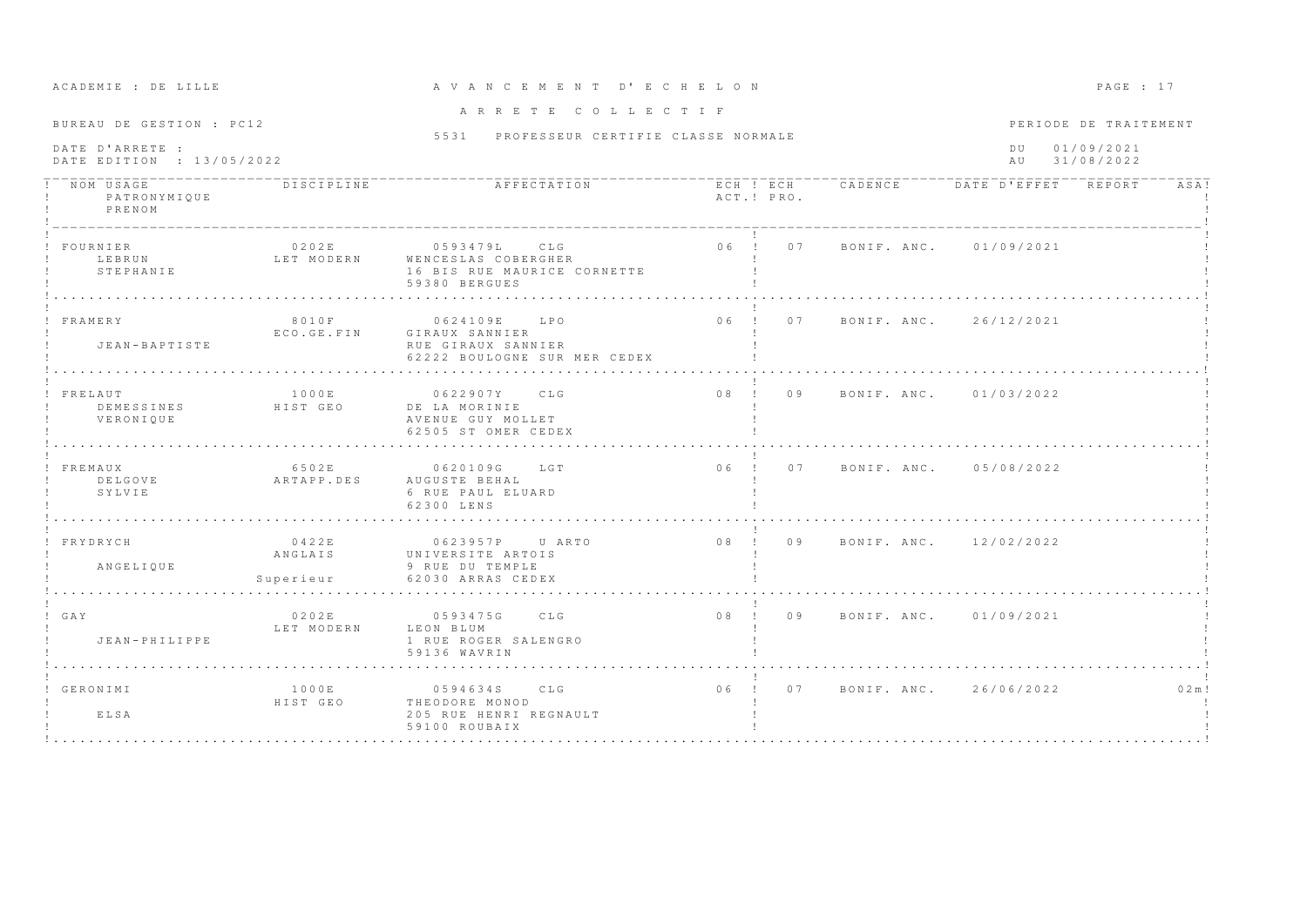| ACADEMIE : DE LILLE                                                      |                               | A V A N C E M E N T D' E C H E L O N                                               |                                |                        | PAGE : 18                                         |
|--------------------------------------------------------------------------|-------------------------------|------------------------------------------------------------------------------------|--------------------------------|------------------------|---------------------------------------------------|
| BUREAU DE GESTION : PC22<br>DATE D'ARRETE :<br>DATE EDITION : 13/05/2022 |                               | ARRETE COLLECTIF<br>5531 PROFESSEUR CERTIFIE CLASSE NORMALE                        |                                | $D$ U<br>A U           | PERIODE DE TRAITEMENT<br>01/09/2021<br>31/08/2022 |
| ! NOM USAGE<br>PATRONYMIQUE<br>PRENOM                                    | <b>DISCIPLINE</b>             | THE REPORT AFFECTATION THE RESERVE THE PLATE D'EFFET REPORT                        | ACT.! PRO.                     |                        | ASA!                                              |
| ! GFELLER<br>PAULINE                                                     | 1500F<br>SC.PHY.CH            | 0622093N CLG<br>PIERRE MENDES-FRANCE<br>3 RUE JULES GUESDE<br>62510 ARQUES         | 06 ! 07 BONIF. ANC. 01/09/2021 |                        |                                                   |
| ! GHILLEBAERT<br>CHRISTIAN                                               | 0422E<br>ANGLAIS<br>Superieur | 0597239Y U LILL<br>42 RUE PAUL DUEZ<br>59800 LILLE                                 | 08 ! 09                        | BONIF, ANC. 13/08/2022 |                                                   |
| ! GICOUIAUD<br>FRANCOIS                                                  | 1600F<br>SC.VIE TER           | 0590190L CLG<br>JEAN-BAPTISTE LEBAS<br>82 RUE DUPUY DE LOME<br>59100 ROUBAIX       | 08 ! 09 BONIF. ANC. 01/08/2021 |                        | 0.4 m!                                            |
| ! GILLOT<br>JULIA                                                        | 0426E<br>ESPAGNOL             | 0622871J CLG<br>JACOUES PREVERT<br>1 RUE LOUIS ARAGON<br>62150 HOUDAIN             | 08 ! 09 BONIF. ANC. 01/03/2022 |                        |                                                   |
| ! GLAISE<br>RYCKELYNCK<br>ELODIE                                         | 1300E<br>MATHEMATIQ           | 0594650J CLG<br>JACOUES PREVERT<br>80 ROUTE DE MILLAM<br>59143 WATTEN              | 06 ! 07 BONIF ANC 01/01/2022   |                        |                                                   |
| ! GOBERT<br>MICHAEL                                                      | 7100E<br>BIOT.CHIM            | 0595809U LGT<br>DE L'ESCAUT<br>1 AVENUE DE SAINT AMAND<br>59305 VALENCIENNES CEDEX | 06 ! 07 BONIF ANC. 01/03/2022  |                        |                                                   |
| GODEFROY<br>CEDRIC                                                       | 1600F<br>SC.VIE TER           | 0590119J LGT<br>FAIDHERBE<br>9 RUE ARMAND CARREL<br>59034 LILLE CEDEX              | $06$ !<br>0.7                  | BONIF. ANC. 01/03/2022 |                                                   |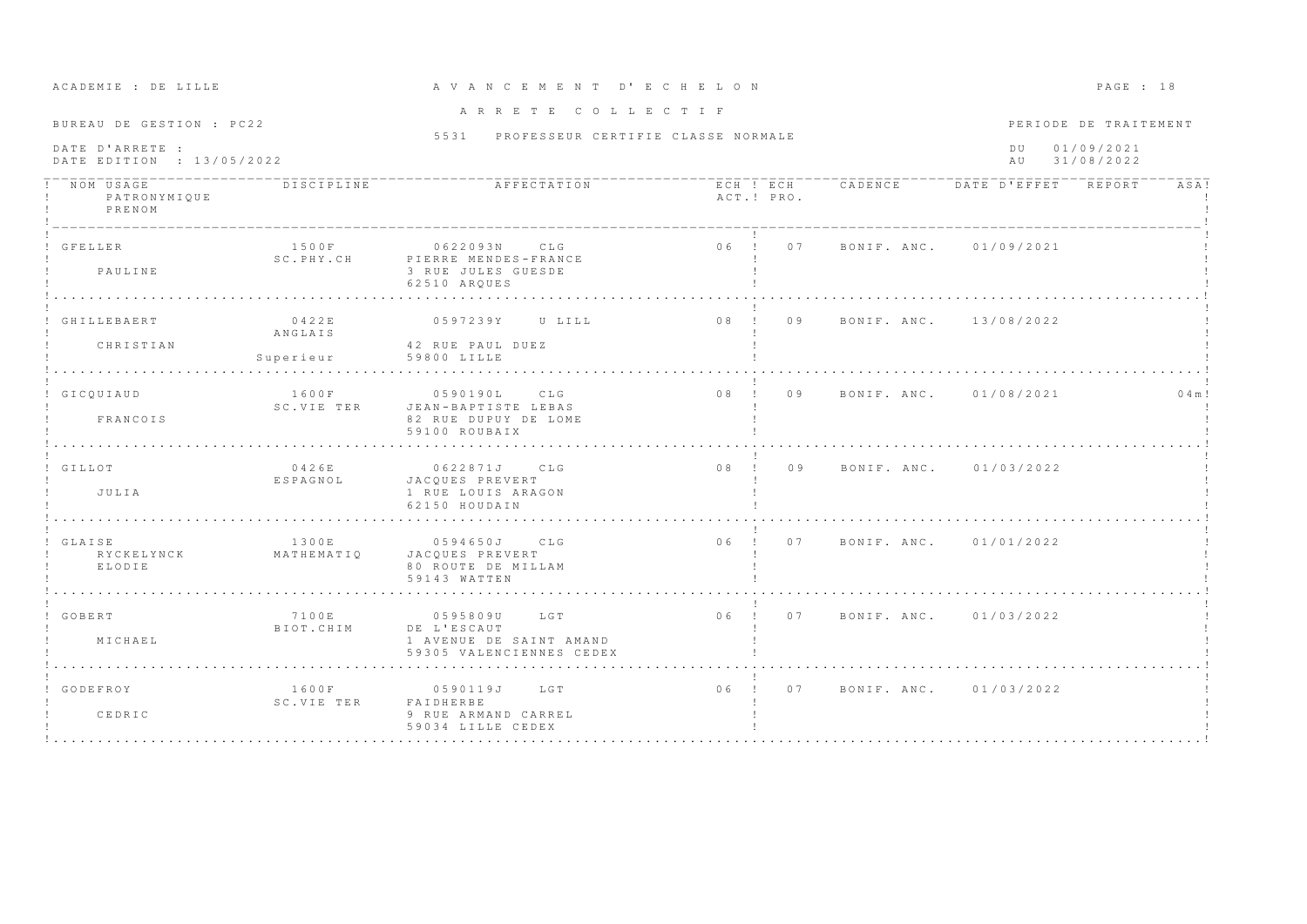| ACADEMIE : DE LILLE                                                      |                     | A V A N C E M E N T D' E C H E L O N                                                    |            |                                | PAGE : 19                                                      |  |
|--------------------------------------------------------------------------|---------------------|-----------------------------------------------------------------------------------------|------------|--------------------------------|----------------------------------------------------------------|--|
| BUREAU DE GESTION : PC12<br>DATE D'ARRETE :<br>DATE EDITION : 13/05/2022 |                     | ARRETE COLLECTIF<br>5531 PROFESSEUR CERTIFIE CLASSE NORMALE                             |            |                                | PERIODE DE TRAITEMENT<br>01/09/2021<br>DU.<br>31/08/2022<br>AU |  |
| NOM USAGE<br>PATRONYMIQUE<br>PRENOM                                      | DISCIPLINE          | AFFECTATION                                                                             | ACT.! PRO. |                                | ECH ! ECH CADENCE DATE D'EFFET REPORT<br>ASA!                  |  |
| GORLIER<br>LEMAIRE<br>JULIE                                              | 0421E<br>ALLEMAND   | 0620026S CLG<br>DU VAL DU GY<br>284 RUE ALBERT DERBECOURT<br>62810 AVESNES LE COMTE     |            | 08 ! 09 BONIF. ANC. 01/03/2022 |                                                                |  |
| GOUGELET<br>BOGAERT<br>ISABELLE                                          | 1100E<br>SC.ECO.SOC | 0620040G LGT<br>LOUIS BLARINGHEM<br>BOULEVARD VICTOR HUGO<br>62408 BETHUNE CEDEX        | $08$ ! 09  | BONIF, ANC, 01/09/2021         |                                                                |  |
| GOUILLARD<br>JULIE                                                       | 0202E<br>LET MODERN | 0623016S CLG<br>PIERRE BROSSOLETTE<br>RUE VICTOR HUGO<br>62221 NOYELLES SOUS LENS<br>.  | 06 ! 07    |                                | BONIF. ANC. 01/09/2021                                         |  |
| ! GOURDON<br>THIBAUT                                                     | 1000E<br>HIST GEO   | 0623915U LGT<br>VOLTAIRE<br>PLACE BERTIN LEDOUX<br>62410 WINGLES                        |            | 08 ! 09 BONIF, ANC. 01/03/2022 |                                                                |  |
| ! GRARD<br>SYLVAIN                                                       | 0422E<br>ANGLAIS    | 0622264Z CLG<br>CLAUDE DEBUSSY<br>3 CHEMIN DE DOUAI<br>62710 COURRIERES                 |            | 06 ! 07 BONIF. ANC. 01/03/2022 |                                                                |  |
| ! GRAVELIN-LIBBRECHT<br>LUCIE                                            | 0202E<br>LET MODERN | 0593234V CLG<br>ALBERT BALL<br>BOULEVARD LEON BLUM<br>59112 ANNOEULLIN                  |            | 08 ! 09 BONIF. ANC. 01/03/2022 |                                                                |  |
| ! GREBET<br>FABRICE PHILIPP                                              | 0422E<br>ANGLAIS    | 0622434J CLG<br>ROGER SALENGRO<br>13 RUE ROGER SALENGRO<br>62222 BOULOGNE SUR MER CEDEX |            | 08 ! 09 BONIF. ANC. 01/09/2021 |                                                                |  |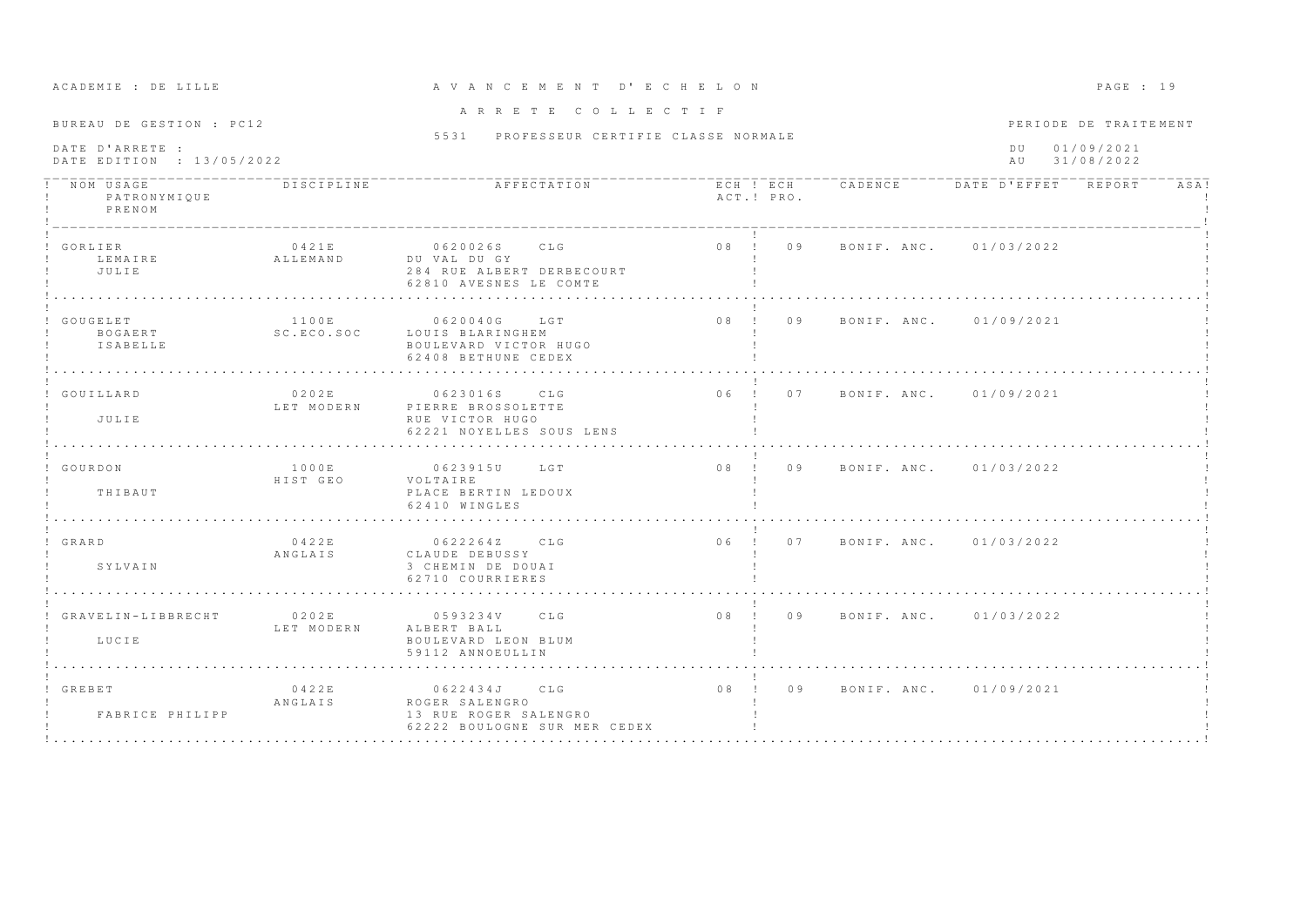| BUREAU DE GESTION : PC12                     |                                 | ARRETE COLLECTIF                                                                     |            |  |                                       |  |  |      |
|----------------------------------------------|---------------------------------|--------------------------------------------------------------------------------------|------------|--|---------------------------------------|--|--|------|
|                                              |                                 | 5531 PROFESSEUR CERTIFIE CLASSE NORMALE                                              |            |  | PERIODE DE TRAITEMENT                 |  |  |      |
| DATE D'ARRETE :<br>DATE EDITION : 13/05/2022 |                                 |                                                                                      |            |  | DU 01/09/2021<br>AU 31/08/2022        |  |  |      |
| ! NOM USAGE<br>PATRONYMIQUE<br>PRENOM        | <b>DISCIPLINE</b>               | AFFECTATION                                                                          | ACT.! PRO. |  | ECH ! ECH CADENCE DATE D'EFFET REPORT |  |  | ASA! |
| ! GRESSIER<br>MATTHIEU                       | 0202E<br>LET MODERN             | 0624109E LPO<br>GIRAUX SANNIER<br>RUE GIRAUX SANNIER<br>62222 BOULOGNE SUR MER CEDEX |            |  | 06 ! 07 BONIF. ANC. 14/12/2021        |  |  |      |
|                                              |                                 |                                                                                      |            |  |                                       |  |  |      |
| ! GROMADA<br>GWENAELLE                       | 0202E<br>LET MODERN JEAN JAURES | 0594412A CLG<br>RUE DU 8 MAI 1945                                                    |            |  | 06 ! 07 BONIF. ANC. 01/03/2022        |  |  |      |
|                                              |                                 | 59690 VIEUX CONDE                                                                    |            |  |                                       |  |  |      |
| ! GUEBLI                                     | 1000E                           | 0593242D CLG                                                                         |            |  | 08 ! 09 BONIF. ANC. 01/04/2022        |  |  | 02m! |
| TRIFI<br>HABIBA                              | HIST GEO                        | GUSTAVE NADAUD<br>1 RUE DU SYNDICAT<br>59150 WATTRELOS                               |            |  |                                       |  |  |      |
|                                              |                                 |                                                                                      |            |  |                                       |  |  |      |
| GUERRERO                                     | 0426E<br>ESPAGNOL               | 0590122M LGT<br>VALENTINE LABBE                                                      |            |  | 06 ! 07 BONIF, ANC. 01/12/2021        |  |  |      |
| ADRIAN                                       |                                 | 41 RUE PAUL DOUMER<br>59110 LA MADELEINE                                             |            |  |                                       |  |  |      |
|                                              |                                 |                                                                                      |            |  |                                       |  |  |      |
| $!$ GWOZDZ                                   | 0422E<br>ANGLAIS                | 0622863A CLG<br>ADAM DE LA HALLE                                                     |            |  | 06 ! 07 BONIF. ANC. 01/03/2022        |  |  |      |
| MARINE                                       |                                 | RUE DE ROUBAIX<br>62217 ACHICOURT                                                    |            |  |                                       |  |  |      |
|                                              |                                 |                                                                                      |            |  |                                       |  |  |      |
| ! HADDAD                                     | 0422E<br>ANGLAIS                | 0594168K CLG<br>JEAN ZAY                                                             |            |  | 06 ! 07 BONIF. ANC. 01/11/2021        |  |  |      |
| SORAYA                                       |                                 | RUE DE LA CHAUSSEE<br>59750 FEIGNIES                                                 |            |  |                                       |  |  |      |
|                                              |                                 |                                                                                      |            |  |                                       |  |  |      |
| ! HAUT                                       | 1800E<br>ARTS PLAST             | 0622098U CLG<br>EMILE ZOLA                                                           |            |  | 06 ! 07 BONIF ANC 23/09/2021          |  |  |      |
| EMILIE                                       |                                 | RUE DANIELE CASANOVA<br>62740 FOUOUIERES LES LENS                                    |            |  |                                       |  |  |      |

# A CA DREATH A C E M E N T D'E C H E LON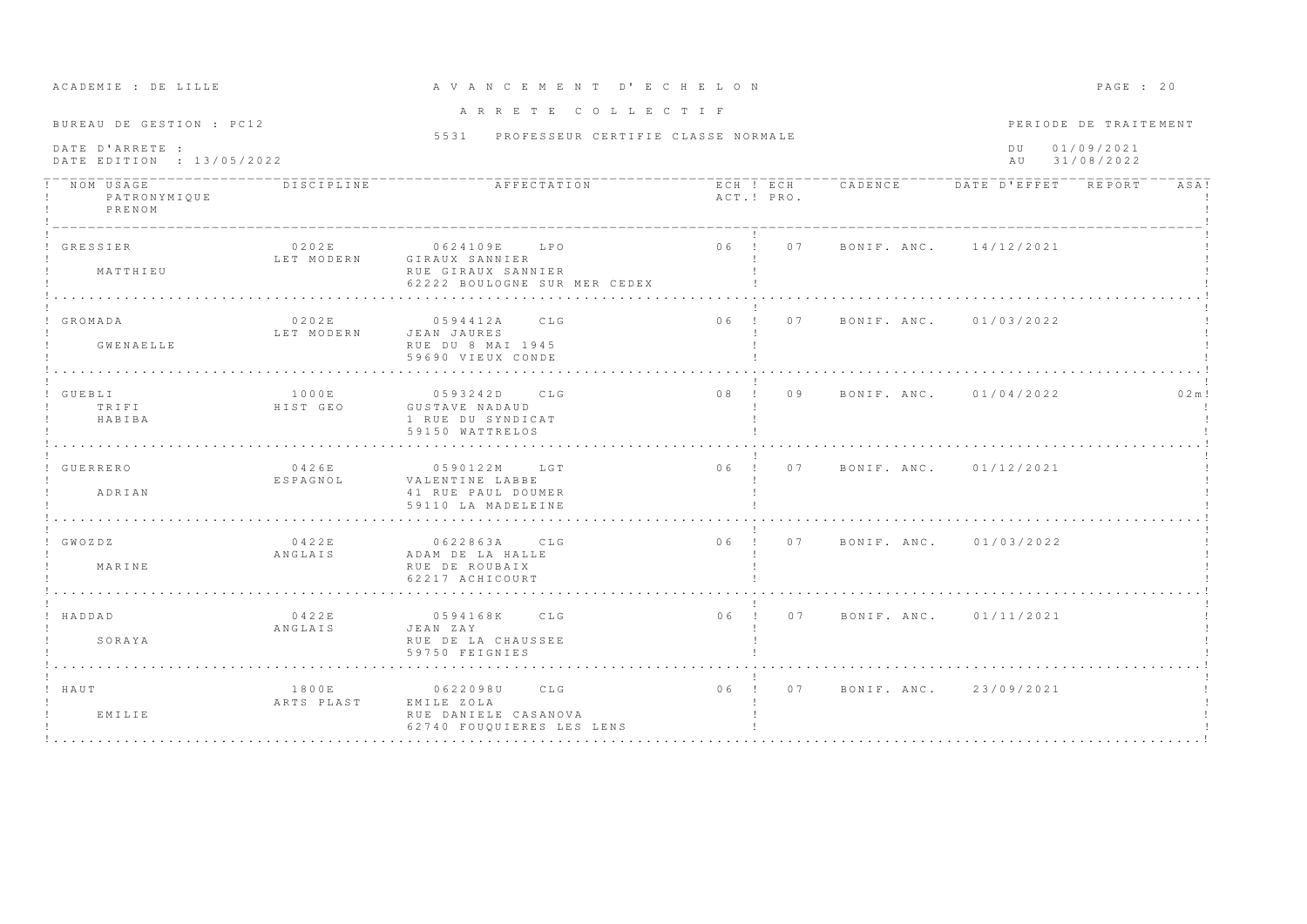| ACADEMIE : DE LILLE                                                      |                                    | A V A N C E M E N T D' E C H E L O N                                                             |            |    |                                                             |                        | PAGE : 21 |      |
|--------------------------------------------------------------------------|------------------------------------|--------------------------------------------------------------------------------------------------|------------|----|-------------------------------------------------------------|------------------------|-----------|------|
| BUREAU DE GESTION : PC12<br>DATE D'ARRETE :<br>DATE EDITION : 13/05/2022 |                                    | ARRETE COLLECTIF<br>5531 PROFESSEUR CERTIFIE CLASSE NORMALE                                      |            |    | PERIODE DE TRAITEMENT<br>01/09/2021<br>D U<br>AU 31/08/2022 |                        |           |      |
| NOM USAGE<br>PATRONYMIQUE<br>PRENOM                                      | <b>DISCIPLINE</b>                  | AFFECTATION                                                                                      | ACT.! PRO. |    | ECH ! ECH CADENCE DATE D'EFFET REPORT                       |                        |           | ASA! |
| HERNANDEZ<br>ANNA                                                        | 0426E<br>ESPAGNOL                  | 0593231S CLG<br>ALBERT SCHWEITZER<br>A5 RUE DU COLLEGE<br>59480 LA BASSEE                        | 06 ! 07    |    |                                                             | BONIF, ANC. 01/09/2021 |           |      |
| HERNAULT<br>EMILIE                                                       | 0422E<br>ANGLAIS                   | C L G<br>05945371<br>JULES VERNE<br>RUE DU CHRIST<br>59535 NEUVILLE EN FERRAIN CEDEX             | $0.8$ $1$  | 09 |                                                             | BONIF, ANC. 23/09/2021 |           |      |
| HOCHEDEZ<br>GALLAND<br>AUDREY                                            | 1300E<br>MATHEMATIQ                | 0620109G<br>LGT<br>AUGUSTE BEHAL<br>6 RUE PAUL ELUARD<br>62300 LENS                              |            |    | 06 ! 07 BONIF ANC 01/01/2022                                |                        |           |      |
| HOUVIN<br>FLORENT                                                        | 1700E<br>EDUC MUSIC                | 0620156H CLG<br>DU BELLIMONT<br>CHEMIN DU FORESTEL<br>62550 PERNES                               |            |    | 06 ! 07 BONIF. ANC. 01/03/2022                              |                        |           |      |
| ! HUBIN<br>CONSTANCE                                                     | 1000E<br>HIST GEO                  | 0593239A CLG<br>BORIS VIAN<br>2 RUE ROMAIN ROLLAND<br>59170 CROIX                                |            |    | 08 ! 09 BONIF. ANC. 13/01/2022                              |                        |           |      |
| HUBNER<br>EVERARD<br>SABRINA                                             | 0426E<br>ESPAGNOL                  | 0623016S CLG<br>PIERRE BROSSOLETTE<br>RUE VICTOR HUGO<br>62221 NOYELLES SOUS LENS                |            |    | 06 ! 07 BONIF ANC. 01/03/2022                               |                        |           |      |
| HURIAUX<br>YOURI                                                         | 1100E<br>SC. ECO. SOC<br>Superieur | 0597132G<br>UPHF<br>UNIV POLYTECHNIQUE HAUTS DE FR<br>LE MONT HOUY<br>59313 VALENCIENNES CEDEX 9 | $06$ !     | 07 |                                                             | BONIF, ANC. 01/09/2021 |           |      |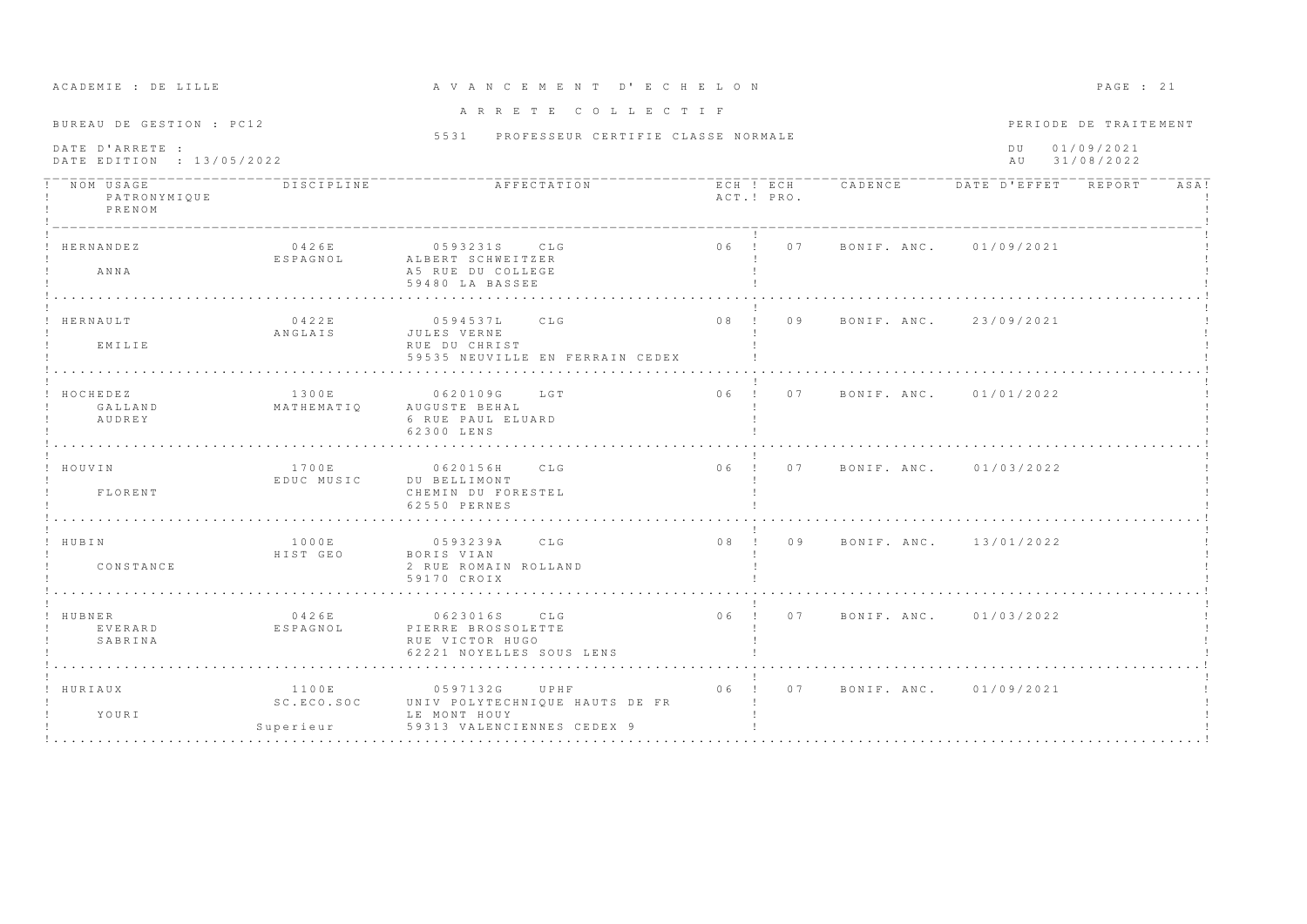| ACADEMIE : DE LILLE                                                      |                     | A V A N C E M E N T D' E C H E L O N                                                                     |            |                                       |                        | $PAGE$ : 22                                       |      |
|--------------------------------------------------------------------------|---------------------|----------------------------------------------------------------------------------------------------------|------------|---------------------------------------|------------------------|---------------------------------------------------|------|
| BUREAU DE GESTION : PC22<br>DATE D'ARRETE :<br>DATE EDITION : 13/05/2022 |                     | ARRETE COLLECTIF<br>5531 PROFESSEUR CERTIFIE CLASSE NORMALE                                              |            |                                       | D U<br>A U             | PERIODE DE TRAITEMENT<br>01/09/2021<br>31/08/2022 |      |
| NOM USAGE<br>PATRONYMIQUE<br>PRENOM                                      | DISCIPLINE          | AFFECTATION                                                                                              | ACT.! PRO. | ECH ! ECH CADENCE DATE D'EFFET REPORT |                        |                                                   | ASA! |
| IGOUTI<br>MALIKA                                                         | 1600F<br>SC.VIE TER | 0593486U CLG<br>FELICIEN JOLY<br>683 RUE EDGARD LOUBRY<br>59970 FRESNES SUR ESCAUT                       | 08 ! 09    |                                       | BONIF. ANC. 01/03/2022 |                                                   |      |
| KLAMAR<br>ANNA                                                           | 0421E<br>ALLEMAND   | 0594301E<br>CLG<br>PAUL ELUARD<br>60 RUE EMILE ZOLA<br>59192 BEUVRAGES                                   | 06 ! 07    |                                       | BONIF. ANC. 01/01/2022 |                                                   |      |
| KNOCKAERT<br>INGRID                                                      | 0422E<br>ANGLAIS    | 0593181M<br>CLG<br>MAXENCE VAN DER MEERSCH<br>CAPPELLE LA GDE 16 AV DE GAULL<br>59180 CAPPELLE LA GRANDE |            | 08 ! 09 BONIF. ANC. 01/01/2022        |                        |                                                   |      |
| ! KORCSEK<br>JULIEN                                                      | 1500F<br>SC.PHY.CH  | 0622424Y CLG<br>LANGEVIN-WALLON<br>PLACE JEAN JAURES<br>62160 GRENAY                                     |            | 06 ! 07 BONIF, ANC, 01/09/2021        |                        |                                                   |      |
| ! KOWALSKA<br>JENNIFER                                                   | 0422E<br>ANGLAIS    | 0594300D CLG<br>BAYARD<br>RUE DU STADE BAYARD<br>59723 DENAIN CEDEX                                      |            | 06 ! 07 BONIF, ANC. 01/09/2021        |                        |                                                   |      |
| ! KRUPSKI<br>ADRIEN                                                      | 1300E<br>MATHEMATIQ | 0622793Z CLG<br>DAVID MARCELLE<br>5 RUE DU COLLEGE<br>62420 BILLY MONTIGNY                               |            | 06 ! 07 BONIF ANC 01/09/2021          |                        |                                                   |      |
| ! KRYUS<br>PIQUET<br>PEGGY                                               | 1800E<br>ARTS PLAST | 0593672W CLG<br>DE L'OSTREVANT<br>RUE EMMANUEL CHABRIER<br>59111 BOUCHAIN                                | $08$ ! 09  |                                       | BONIF, ANC. 05/10/2021 |                                                   |      |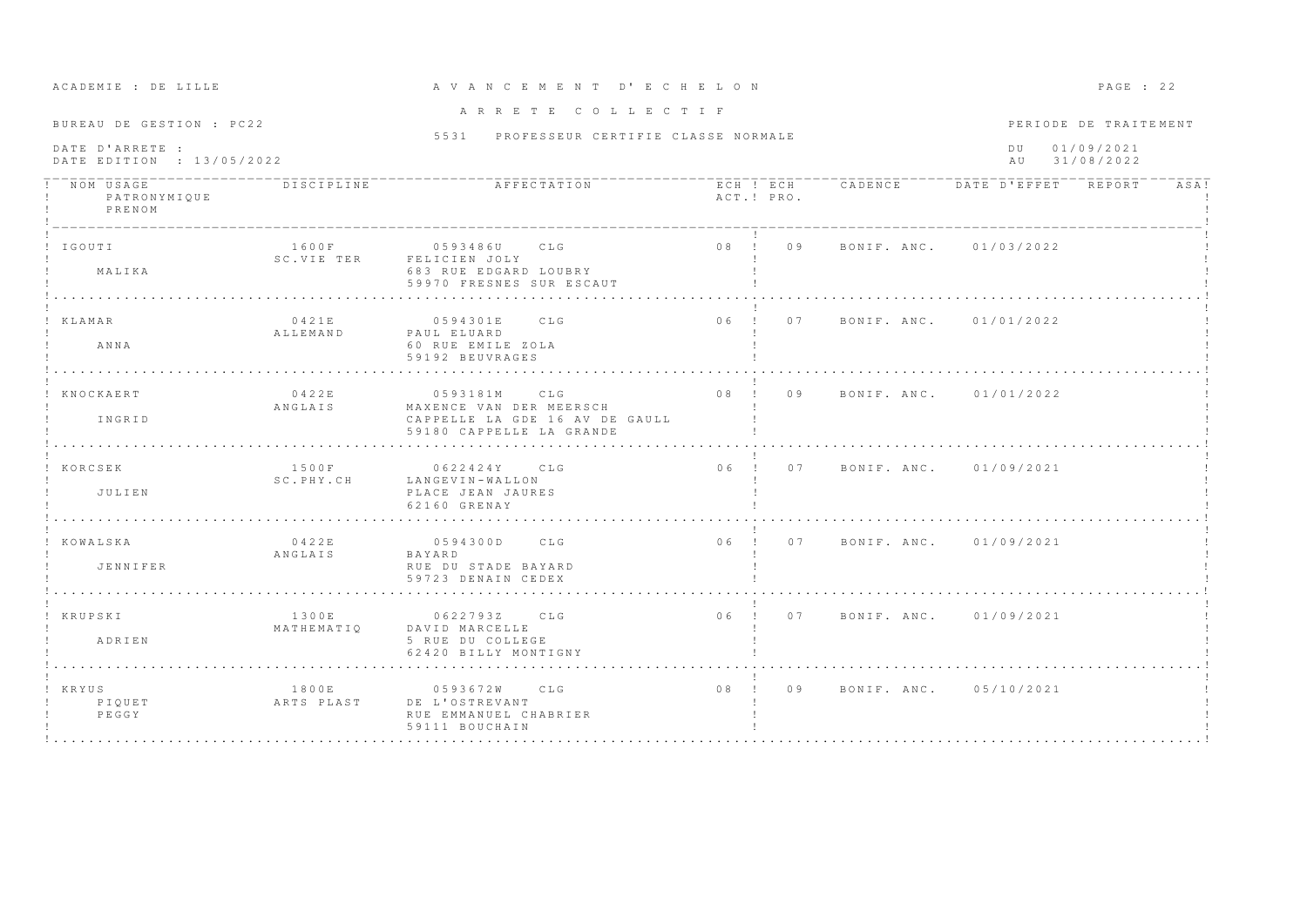| ACADEMIE : DE LILLE                                                      |                     | A V A N C E M E N T D' E C H E L O N                                                    |                                |                                | PAGE : 23                                                      |  |
|--------------------------------------------------------------------------|---------------------|-----------------------------------------------------------------------------------------|--------------------------------|--------------------------------|----------------------------------------------------------------|--|
| BUREAU DE GESTION : PC22<br>DATE D'ARRETE :<br>DATE EDITION : 13/05/2022 |                     | ARRETE COLLECTIF<br>5531 PROFESSEUR CERTIFIE CLASSE NORMALE                             |                                |                                | PERIODE DE TRAITEMENT<br>01/09/2021<br>D U<br>31/08/2022<br>AU |  |
| ! NOM USAGE<br>PATRONYMIQUE<br>PRENOM                                    | DISCIPLINE          | AFFECTATION                                                                             | ACT.! PRO.                     |                                | ECH ! ECH CADENCE DATE D'EFFET REPORT<br>ASA!                  |  |
| ! LADEN<br>LYDIE                                                         | 1500F<br>SC.PHY.CH  | 0594402P CLG<br>ANDRE CANIVEZ<br>417 RUE BERTHE GARNIER<br>59508 DOUAI CEDEX            | 08 ! 09 BONIF. ANC. 01/03/2022 |                                |                                                                |  |
| LAMBOLEY<br>CARLIER<br>VIRGINIE                                          | 0201E               | 0622422W<br>CLG<br>LET CLASSI JEAN-JACQUES ROUSSEAU<br>3 RUE JEAN WIENER<br>62210 AVION | 08 ! 09                        | BONIF. ANC. 01/03/2022         |                                                                |  |
| ! LANGLET<br>DAMIEN                                                      | 1000E<br>HIST GEO   | 0596892W<br>LG<br>INTERNAT D'EXCELLENCE<br>264 RUE D'ARRAS<br>59500 DOUAI               | 08 ! 09                        | BONIF, ANC. 01/03/2022         |                                                                |  |
| ! LATAS PARADA<br>YAGO                                                   | 0426E<br>ESPAGNOL   | 0620199E CLG<br>PIERRE DAUNOU<br>1 RUE ALEXANDRE DUMAS<br>62321 BOULOGNE SUR MER CEDEX  |                                | 06 ! 07 BONIF. ANC. 22/03/2022 |                                                                |  |
| ! LAURENT<br>SEBASTIEN                                                   | 1800E<br>ARTS PLAST | 0622947S CLG<br>GEORGE SAND<br>RUE JEAN MACE<br>62400 BETHUNE                           |                                | 06 ! 07 BONIF. ANC. 15/07/2022 |                                                                |  |
| LAVIALLE-VIVEROS<br>VIVEROS<br>LUCY                                      | 0426E<br>ESPAGNOL   | 0622950V CLG<br>LE TRION<br>RUE DU COLLEGE<br>62830 SAMER                               | 06 ! 07 BONIF. ANC. 06/11/2021 |                                |                                                                |  |
| ! LECOMPT<br>ANTOINE                                                     | SC.VIE TER          | 1600F 0622793Z CLG<br>DAVID MARCELLE<br>5 RUE DU COLLEGE<br>62420 BILLY MONTIGNY        | $08$ ! 09                      | BONIF, ANC, 01/03/2022         |                                                                |  |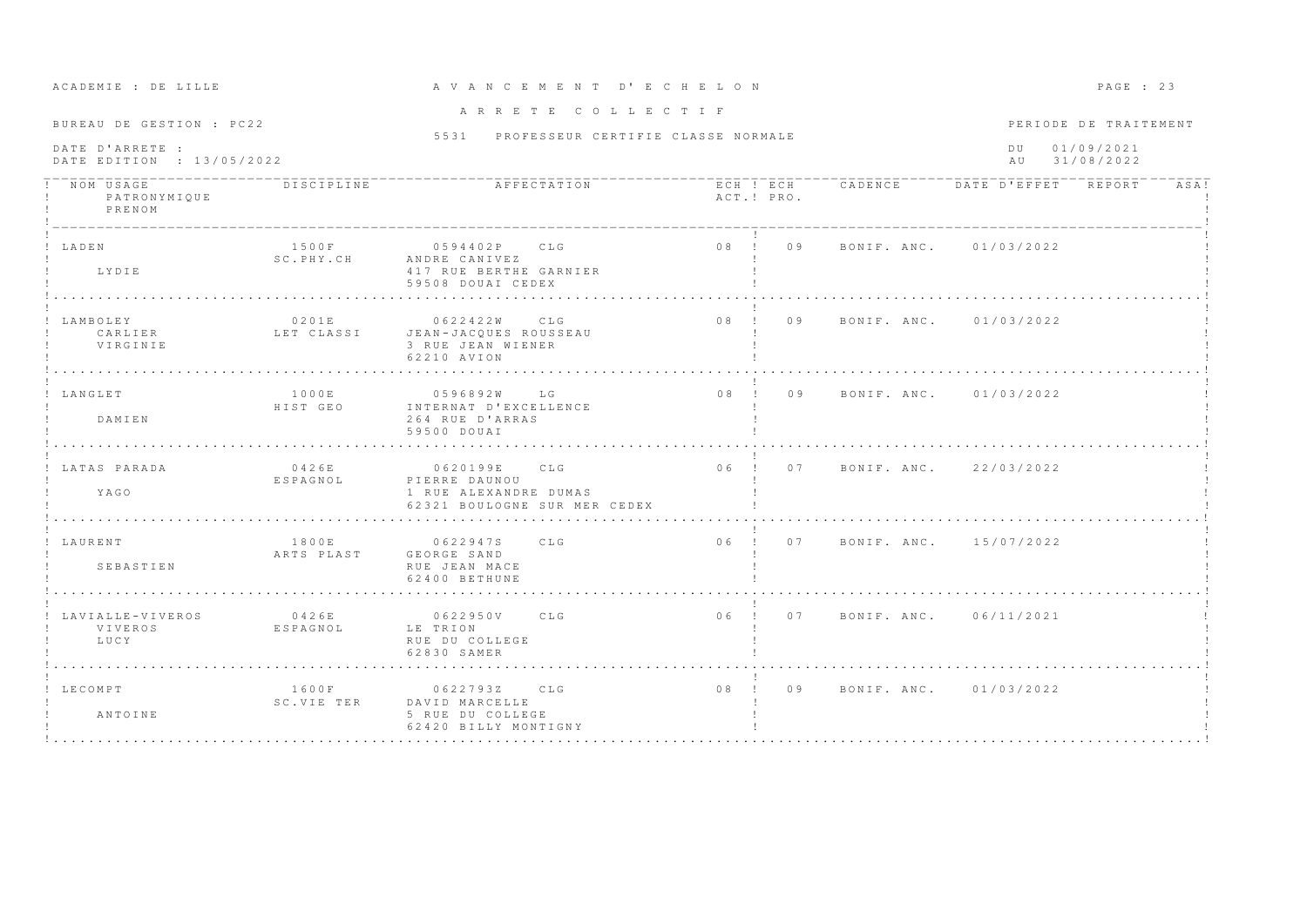| ACADEMIE : DE LILLE                                                      |                               | A V A N C E M E N T D' E C H E L O N                                               |                                | PAGE : 24                                                      |
|--------------------------------------------------------------------------|-------------------------------|------------------------------------------------------------------------------------|--------------------------------|----------------------------------------------------------------|
| BUREAU DE GESTION : PC3S<br>DATE D'ARRETE :<br>DATE EDITION : 13/05/2022 |                               | ARRETE COLLECTIF<br>5531 PROFESSEUR CERTIFIE CLASSE NORMALE                        |                                | PERIODE DE TRAITEMENT<br>01/09/2021<br>D U<br>31/08/2022<br>AU |
| NOM USAGE<br>PATRONYMIQUE<br>PRENOM                                      | <b>DISCIPLINE</b>             | AFFECTATION                                                                        | ACT.! PRO.                     | ECH ! ECH CADENCE DATE D'EFFET REPORT<br>ASA!                  |
| LEFEBVRE<br>PHILIPPE                                                     | 0422E<br>ANGLAIS<br>Superieur | 0597239Y U LILL<br>42 RUE PAUL DUEZ<br>59800 LILLE                                 | $08$ ! 09                      | BONIF, ANC. 05/07/2022                                         |
| ! LEGRAND<br>BERENGERE                                                   | 0080E<br>DOCUMENT.            | 0623022Y CLG<br>PAUL ELUARD<br>14 RUE LEON JOUHAUX<br>62980 VERMELLES              | 08 <sub>1</sub><br>09          | BONIF. ANC. 01/09/2021                                         |
| ! LEMIR<br>CARRE<br>MARION                                               | 1300E<br>MATHEMATIO           | CLG<br>0594294X<br>HENRI DUNANT<br>43 RUE VICTORINE DEROIDE<br>59660 MERVILLE      | 06 ! 07                        | BONIF, ANC. 01/09/2021                                         |
| ! LENOT<br>PAULINE                                                       | 1600F<br>SC.VIE TER           | 0590143K LG<br>YVES KERNANEC<br>91 AVENUE CALMETTE<br>59702 MARCQ EN BAROEUL CEDEX | 06 ! 07 BONIF. ANC. 01/09/2021 |                                                                |
| ! LEPILLIEZ<br>FLORENT                                                   | 1100E<br>SC.ECO.SOC           | 0620256S LPO<br>GUY MOLLET<br>57 RUE BOCOUET FLOCHEL<br>62022 ARRAS CEDEX          | 06 ! 07 BONIF. ANC. 01/03/2022 |                                                                |
| ! LEPRINCE<br>SOPHIE                                                     | 1000E<br>HIST GEO             | 0623018U CLG<br>LOUIS PASTEUR<br>AVENUE MERMOZ<br>62590 OIGNIES                    | 08 ! 09 BONIF ANC 01/09/2021   |                                                                |
| ! LEROUX<br>JUSTINE                                                      | 1000E<br>HIST GEO             | 0594401N CLG<br>VAL DE LA SENSEE<br>459 RUE SALVADOR ALLENDE<br>59151 ARLEUX       | 06 ! 07                        | BONIF, ANC. 01/01/2022                                         |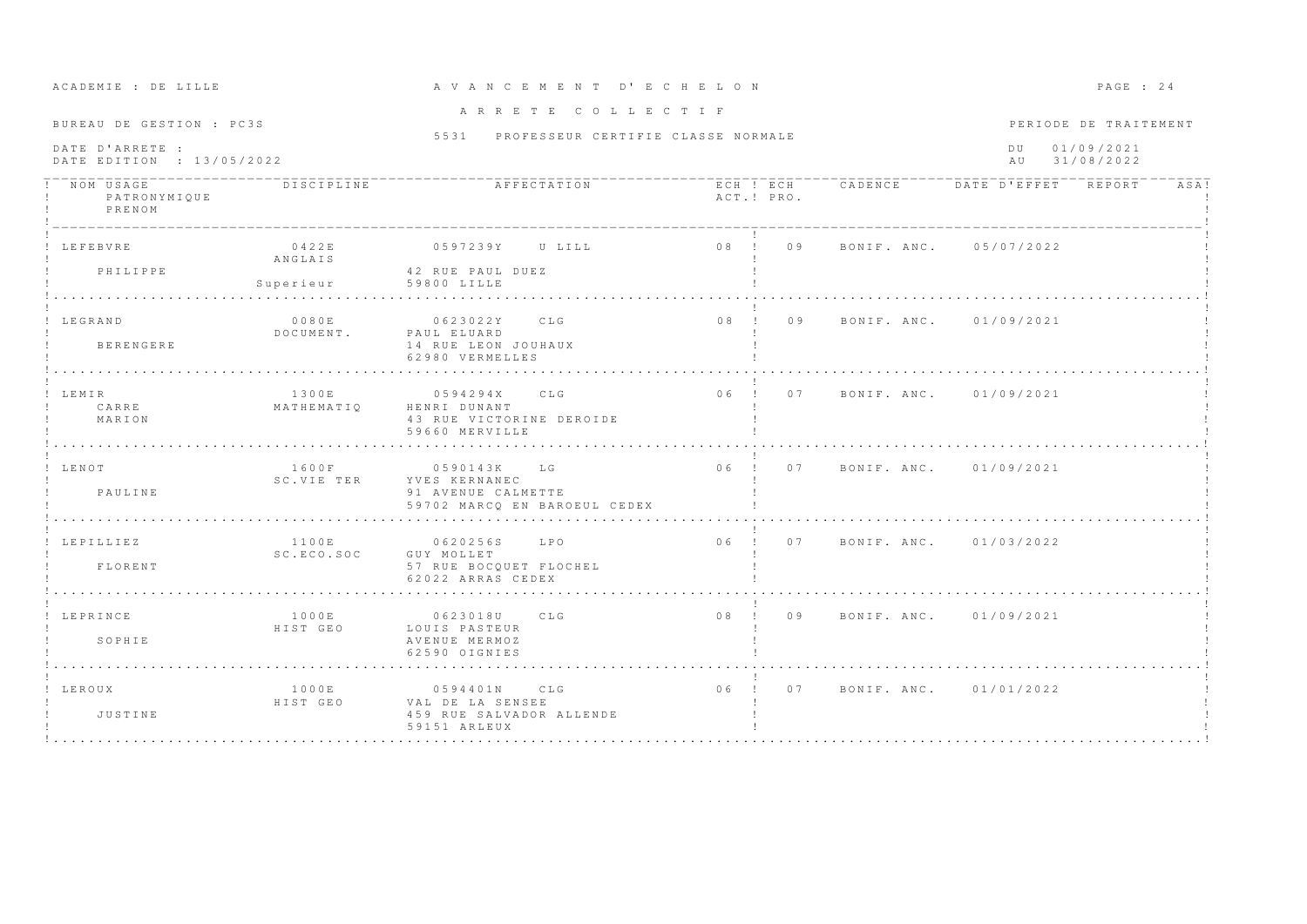| ACADEMIE . DE BIBBE                          |                               |                                                                                               |  |            |                                |                                   | trom . av             |        |
|----------------------------------------------|-------------------------------|-----------------------------------------------------------------------------------------------|--|------------|--------------------------------|-----------------------------------|-----------------------|--------|
| BUREAU DE GESTION : PC12                     |                               | ARRETE COLLECTIF                                                                              |  |            |                                |                                   | PERIODE DE TRAITEMENT |        |
|                                              |                               | 5531 PROFESSEUR CERTIFIE CLASSE NORMALE                                                       |  |            |                                |                                   |                       |        |
| DATE D'ARRETE :<br>DATE EDITION : 13/05/2022 |                               |                                                                                               |  |            |                                | DU 01/09/2021<br>31/08/2022<br>AU |                       |        |
| NOM USAGE<br>PATRONYMIQUE<br>PRENOM          | DISCIPLINE                    |                                                                                               |  | ACT.! PRO. |                                |                                   |                       | ASA!   |
| ! LEROY<br>VIRGINIE MARIE                    | 0422E<br>ANGLAIS              | 0622087G CLG<br>BLAISE PASCAL<br>RUE DU CHAT NOIR<br>62670 MAZINGARBE                         |  |            | 08 ! 09 BONIF. ANC. 01/01/2022 |                                   |                       |        |
| ! LESAGE-NOIRET<br>LESAGE<br>VIRGINIE        | 0422E<br>ANGLAIS<br>Superieur | 0597132G UPHF<br>UNIV POLYTECHNIQUE HAUTS DE FR<br>LE MONT HOUY<br>59313 VALENCIENNES CEDEX 9 |  |            | 08 ! 09 BONIF. ANC. 01/03/2022 |                                   |                       |        |
| ! LESAIN<br>AUDE                             | 0080E<br>DOCUMENT.            | 0593474F CLG<br>PROFESSEUR ALBERT DEBEYRE<br>RUE DU TOUQUET<br>59520 MARQUETTE LEZ LILLE      |  |            | 08 ! 09 BONIF ANC. 01/03/2022  |                                   |                       |        |
| ! LESENNE<br>CHRISTOPHE                      | 0426E<br>ESPAGNOL             | 0624141P LPO<br>LEONARD DE VINCI<br>RUE PASTEUR MARTIN LUTHER KING<br>62228 CALAIS CEDEX      |  |            | 06 ! 07 BONIF. ANC. 01/01/2022 |                                   |                       |        |
| LIENARD<br>LUC                               | 1600F<br>SC.VIE TER           | 0590223X LT<br>DU HAINAUT<br>1 AVENUE VILLARS<br>59322 VALENCIENNES CEDEX                     |  |            | 06 ! 07 BONIF. ANC. 01/09/2021 |                                   |                       |        |
| LOOCK-BECART<br>LOOCK<br>SARAH               | 0202E<br>LET MODERN           | 0620120U LGT<br>ANATOLE FRANCE<br>64 BOULEVARD DE PARIS<br>62193 LILLERS CEDEX                |  |            | 06 ! 07 BONIF. ANC. 01/09/2021 |                                   |                       |        |
| ! LOPEZ<br>ELISABETH                         | 0426E<br>ESPAGNOL             | 0596833G CLG<br>NINA SIMONE<br>53 BOULEVARD MONTEBELLO<br>59000 LILLE                         |  |            | 08 ! 09 BONIF. ANC. 01/10/2021 |                                   |                       | 0.5 m! |

# A CA DREATH A C E M E N T D'E C H E LON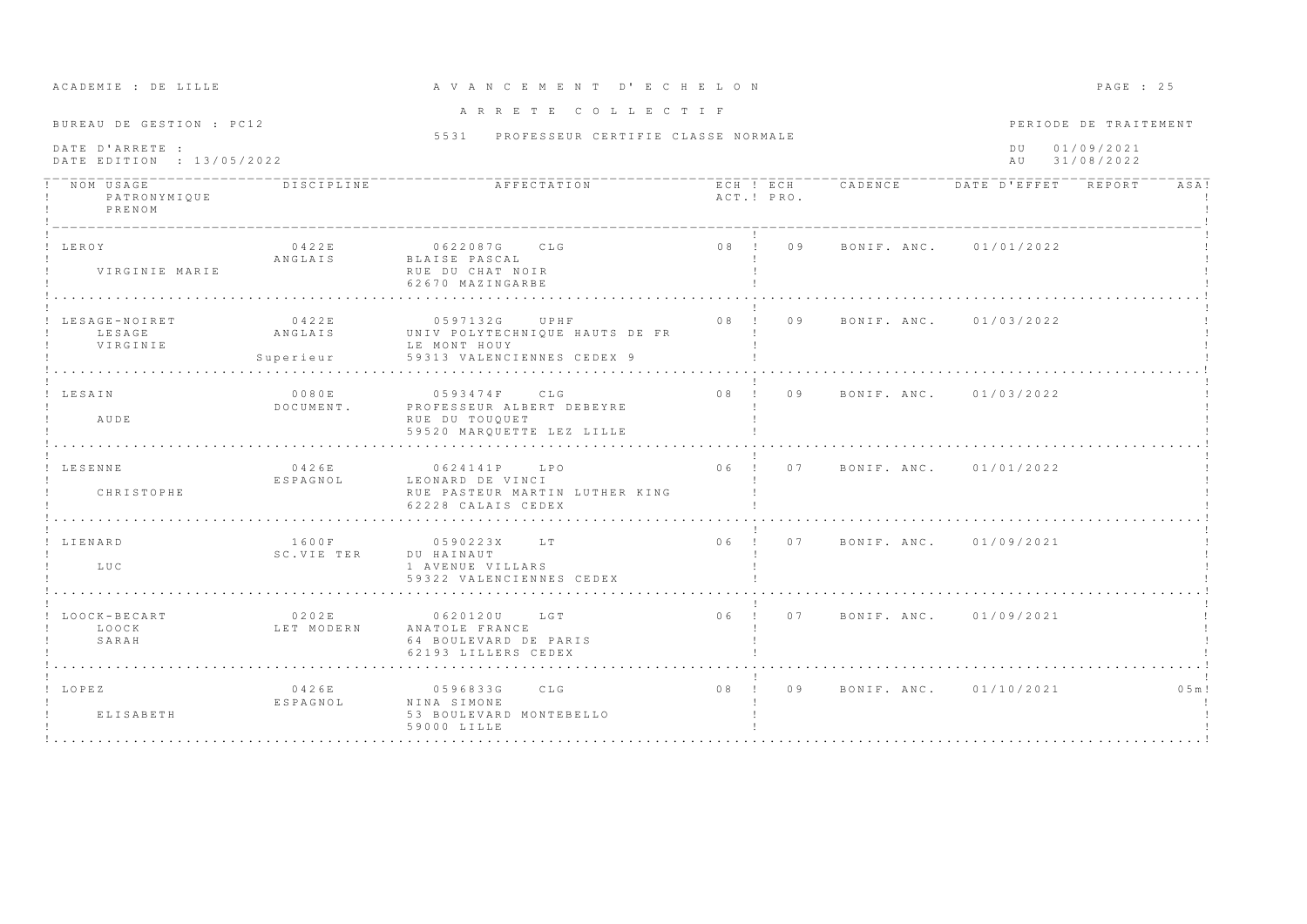| ACADEMIE : DE LILLE                                                      |                                | A V A N C E M E N T D' E C H E L O N                                                          |            |                                                         |                        | PAGE : 26                                         |
|--------------------------------------------------------------------------|--------------------------------|-----------------------------------------------------------------------------------------------|------------|---------------------------------------------------------|------------------------|---------------------------------------------------|
| BUREAU DE GESTION : PC22<br>DATE D'ARRETE :<br>DATE EDITION : 13/05/2022 |                                | ARRETE COLLECTIF<br>5531 PROFESSEUR CERTIFIE CLASSE NORMALE                                   |            |                                                         | D U<br>AU              | PERIODE DE TRAITEMENT<br>01/09/2021<br>31/08/2022 |
| ! NOM USAGE<br>PATRONYMIQUE<br>PRENOM                                    | <b>DISCIPLINE</b>              | AFFECTATION                                                                                   | ACT.! PRO. | - ECH T ECH - - - CADENCE - - - - DATE D'EFFET - REPORT |                        | ASA!                                              |
| ! LORTOT<br>COLINE                                                       | 1600F                          | 0623018U CLG<br>SC.VIE TER LOUIS PASTEUR<br>AVENUE MERMOZ<br>62590 OIGNIES                    | 06 ! 07    |                                                         | BONIF. ANC. 01/01/2022 |                                                   |
| ! LORTHIOS<br>NICOLAS                                                    | 0202E<br>LET MODERN            | 0590034S LGT<br>PAUL DUEZ<br>1 BOULEVARD PAUL BEZIN<br>59407 CAMBRAI CEDEX                    | 08 ! 09    |                                                         | BONIF, ANC. 01/09/2021 |                                                   |
| ! LOTTY<br>DORTNE                                                        | 1600F<br>SC.VIE TER            | 0590006L<br>CLG<br>LES ROCHAMBELLES<br>247 AV ANATOLE FRANCE BP 90029<br>59416 ANZIN CEDEX    |            | 06 ! 07 BONIF, ANC. 01/03/2022                          |                        |                                                   |
| ! LUSSO<br>BRUNO                                                         | 1000E<br>HIST GEO              | 0623322Z CLG<br>ANNE FRANK<br>RUE DU 8 MAI 1945<br>62119 DOURGES                              |            | 06 ! 07 BONIF. ANC. 01/03/2022                          |                        |                                                   |
| ! MALVACHE<br>AURELIEN                                                   | 0426E<br>ESPAGNOL<br>Superieur | 0597132G UPHF<br>UNIV POLYTECHNIQUE HAUTS DE FR<br>LE MONT HOUY<br>59313 VALENCIENNES CEDEX 9 |            | 08 ! 09 BONIF. ANC. 01/03/2022                          |                        |                                                   |
| ! MAMZA<br>HALIMA                                                        | 0422E<br>ANGLAIS               | 0622579S CLG<br>JEAN VILAR<br>11 RUE DU MARECHAL JOFFRE<br>62143 ANGRES                       |            | 06 ! 07 BONIF ANC. 01/03/2022                           |                        |                                                   |
| ! MARCELOT<br>FRANCOIS-MAURIC                                            | 1700E<br>EDUC MUSIC            | 0590007M CLG<br>PIERRE GILLES DE GENNES<br>282 AVENUE DES SPORTS<br>59494 PETITE FORET        |            | 06 ! 07 BONIF. ANC. 01/03/2022                          |                        |                                                   |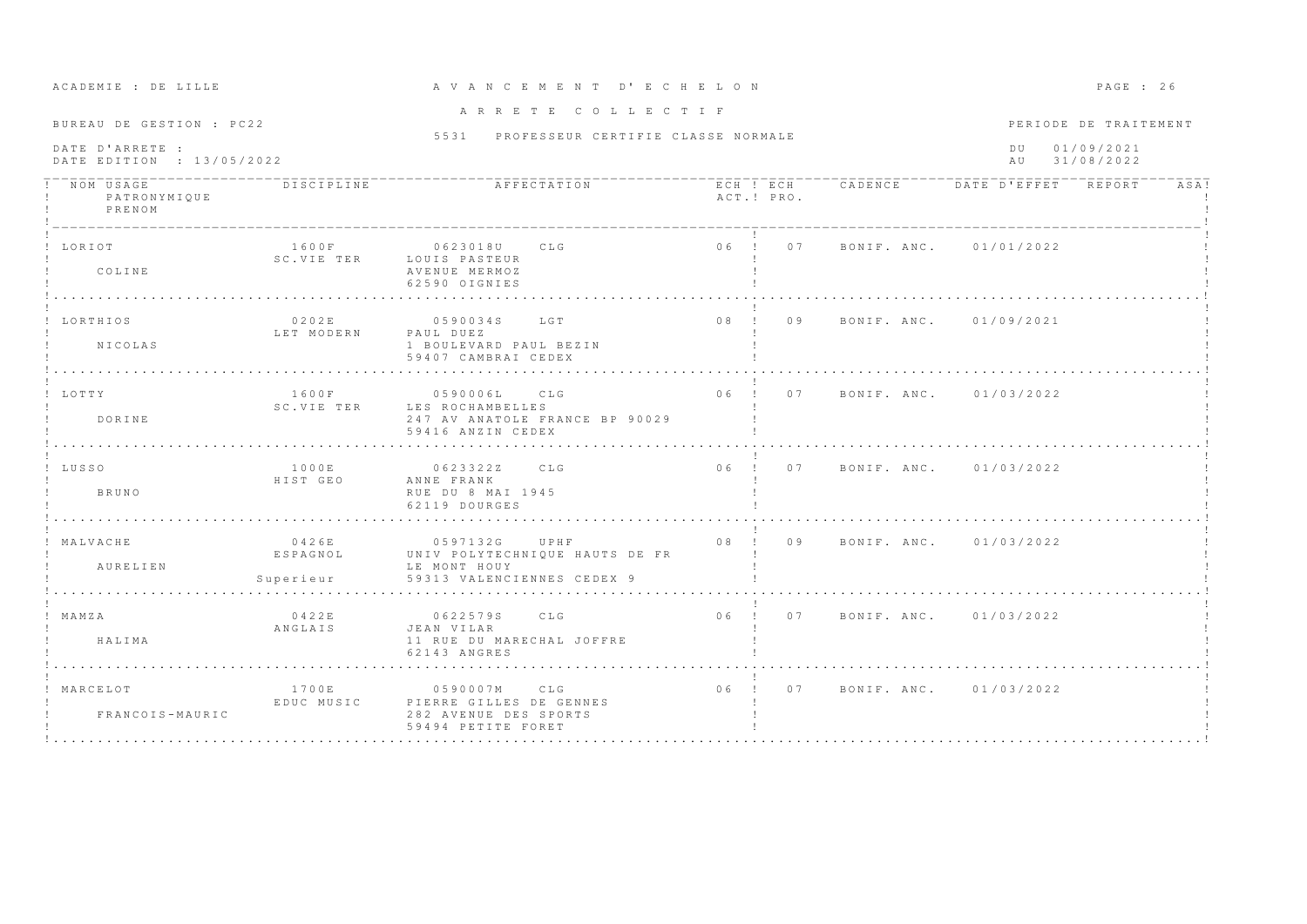| ACADEMIE : DE LILLE                          |                               | A V A N C E M E N T D' E C H E L O N                                               |                                |                               |                                       | $PAGE$ : 27              |
|----------------------------------------------|-------------------------------|------------------------------------------------------------------------------------|--------------------------------|-------------------------------|---------------------------------------|--------------------------|
| BUREAU DE GESTION : PC12                     |                               | ARRETE COLLECTIF<br>5531 PROFESSEUR CERTIFIE CLASSE NORMALE                        |                                |                               |                                       | PERIODE DE TRAITEMENT    |
| DATE D'ARRETE :<br>DATE EDITION : 13/05/2022 |                               |                                                                                    |                                |                               | D U<br>AU                             | 01/09/2021<br>31/08/2022 |
| NOM USAGE<br>PATRONYMIQUE<br>PRENOM          | DISCIPLINE                    | AFFECTATION                                                                        | ACT.! PRO.                     |                               | ECH ! ECH CADENCE DATE D'EFFET REPORT | ASA!                     |
| ! MARCHAND<br>NATACHA                        | 0426E<br>ESPAGNOL             | 0594632P CLG<br>RAYMOND DEVOS<br>20 RUE JULES GUESDE<br>59510 HEM                  | 06 ! 07 BONIF. ANC. 01/01/2022 |                               |                                       |                          |
| ! MARCOIN<br>ADRIENNE                        | 0422E<br>ANGLAIS<br>Superieur | 0623957P U ARTO<br>UNIVERSITE ARTOIS<br>9 RUE DU TEMPLE<br>62030 ARRAS CEDEX       | $06$ !<br>07                   |                               | BONIF, ANC. 07/11/2021                |                          |
| ! MARTIGNY<br>LOIC                           | 1300E<br>MATHEMATIO           | CLG<br>0622581U<br>GERARD PHILIPE<br>199 PLACE WAGON<br>62251 HENIN BEAUMONT CEDEX |                                | 06 ! 07 BONIF ANC. 01/09/2021 |                                       |                          |
| ! MASOUELEIN<br>MAXIME                       | 1000E<br>HIST GEO             | 0622090K CLG<br>ALBERT DEBEYRE<br>RUE JEAN ZAY<br>62660 BEUVRY                     |                                |                               | 08 ! 09 BONIF. ANC. 08/03/2022        |                          |
| $MASSART - WALK$<br>MASSART<br>HELENE        | 0422E<br>ANGLAIS              | 0622951W CLG<br>DU BRAS D'OR<br>160 R DU BRAS D'OR ECUIRES<br>62170 MONTREUIL      | 06 ! 07 BONIF. ANC. 19/11/2021 |                               |                                       |                          |
| ! MASSIN<br>GODON<br>LUCIE                   | 1300E<br>MATHEMATIQ           | 0593235W CLG<br>BORIS VIAN<br>260 BIS RUE PIERRE LEGRAND<br>59800 LILLE            | 08 ! 09                        |                               | BONIF, ANC, 21/09/2021                | 0 4 m!                   |
| ! MATON<br>SYLVAIN                           | 1300E<br>MATHEMATIO           | 0623915U LGT<br>VOLTAIRE<br>PLACE BERTIN LEDOUX<br>62410 WINGLES                   | 06 ! 07                        |                               | BONIF. ANC. 01/09/2021                |                          |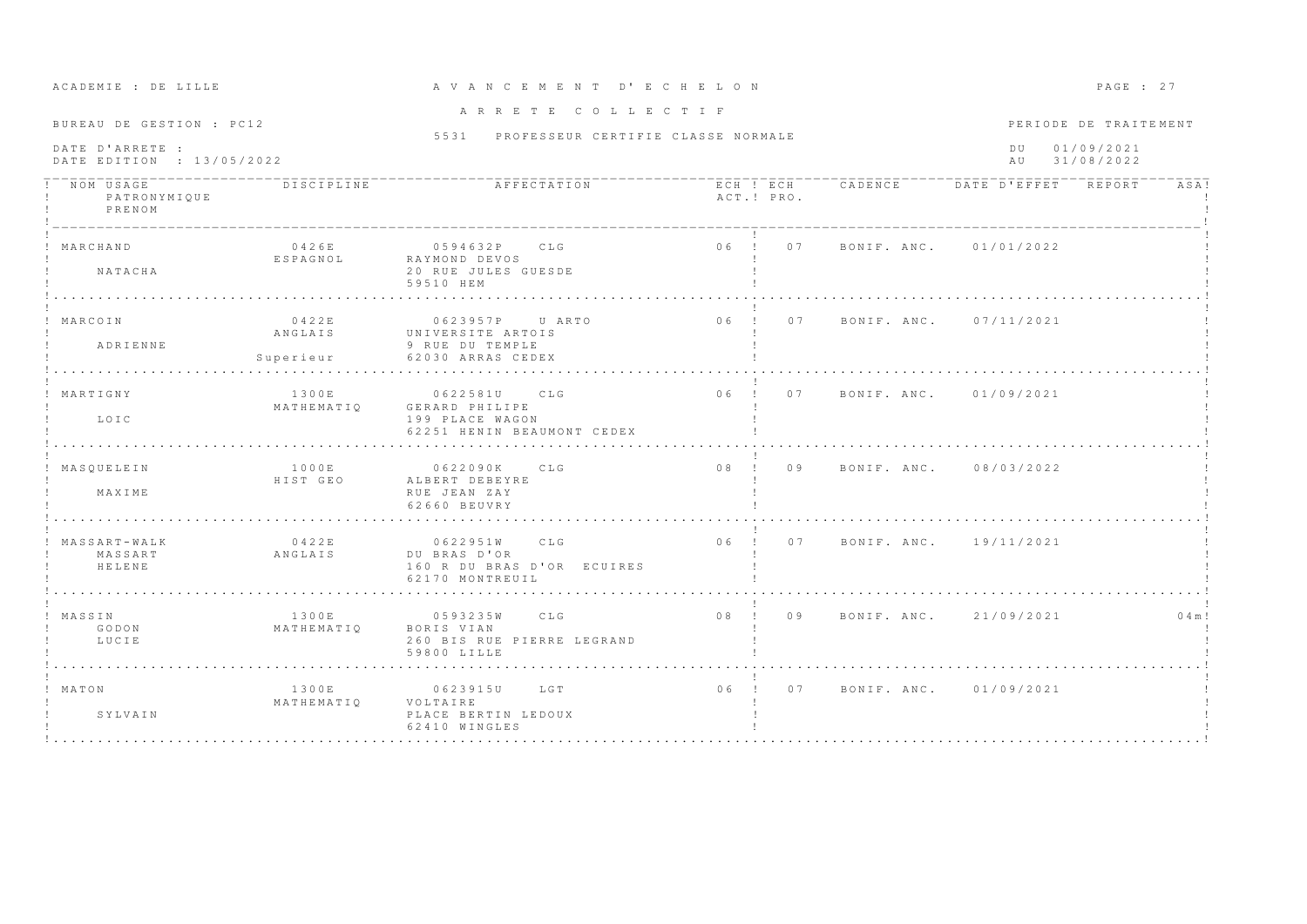| ACADEMIE : DE LILLE                                                      |                               | A V A N C E M E N T D' E C H E L O N                                                        |            |                                | PAGE : 28                                                       |           |
|--------------------------------------------------------------------------|-------------------------------|---------------------------------------------------------------------------------------------|------------|--------------------------------|-----------------------------------------------------------------|-----------|
| BUREAU DE GESTION : PC12<br>DATE D'ARRETE :<br>DATE EDITION : 13/05/2022 |                               | ARRETE COLLECTIF<br>5531 PROFESSEUR CERTIFIE CLASSE NORMALE                                 |            |                                | PERIODE DE TRAITEMENT<br>01/09/2021<br>D U<br>31/08/2022<br>A U |           |
| NOM USAGE<br>PATRONYMIQUE<br>PRENOM                                      | <b>DISCIPLINE</b>             | AFFECTATION                                                                                 | ACT.! PRO. |                                | ECH ! ECH CADENCE DATE D'EFFET REPORT                           | ASA!      |
| ! MATOUT<br>AURELIE                                                      | 0422E<br>ANGLAIS              | 0594309N CLG<br>PIERRE DE RONSARD<br>17 RUE DU VELODROME<br>59330 HAUTMONT                  |            | 06 ! 07 BONIF. ANC. 01/06/2021 |                                                                 | $0.4$ m ! |
| MAUFROY<br>SABRINA                                                       | 0202E<br>LET MODERN           | 0590050J CLG<br>JOSOUIN DES PRES<br>AVENUE LOUIS FRANQUET<br>59163 CONDE SUR L ESCAUT       |            | 06 ! 07 BONIF. ANC. 25/03/2022 |                                                                 |           |
| ! MAURY<br>DESIRE                                                        | 0422E<br>ANGLAIS<br>Superieur | 0597239Y<br>U LILL<br>42 RUE PAUL DUEZ<br>59800 LILLE                                       | 08 ! 09    |                                | BONIF, ANC. 10/06/2022                                          |           |
| ! MELON<br>AUDREY                                                        | 0202E<br>LET MODERN           | 0622272H CLG<br>EMILE ZOLA<br>RUE DE CRACOVIE<br>62540 MARLES LES MINES                     |            | 06 ! 07 BONIF. ANC. 01/03/2022 |                                                                 |           |
| ! MELONI<br>CORALIE                                                      | 1800E                         | 0593185S CLG<br>ARTS PLAST ANATOLE FRANCE<br>242 RUE GAMBETTA<br>59450 SIN LE NOBLE         |            | 06 ! 07 BONIF. ANC. 01/09/2021 |                                                                 |           |
| ! MONIOT<br>THOMAS                                                       | 0426E<br>ESPAGNOL             | 0590018Z LPO<br>JESSE DE FOREST<br>15 AVENUE DU PONT ROUGE<br>59363 AVESNES SUR HELPE CEDEX |            | 08 ! 09 BONIF. ANC. 01/09/2021 |                                                                 |           |
| ! MOREAU<br>LUCIE                                                        | 0202E<br>LET MODERN           | 0594650J CLG<br>JACQUES PREVERT<br>80 ROUTE DE MILLAM<br>59143 WATTEN                       | 06 ! 07    |                                | BONIF, ANC. 01/09/2021                                          |           |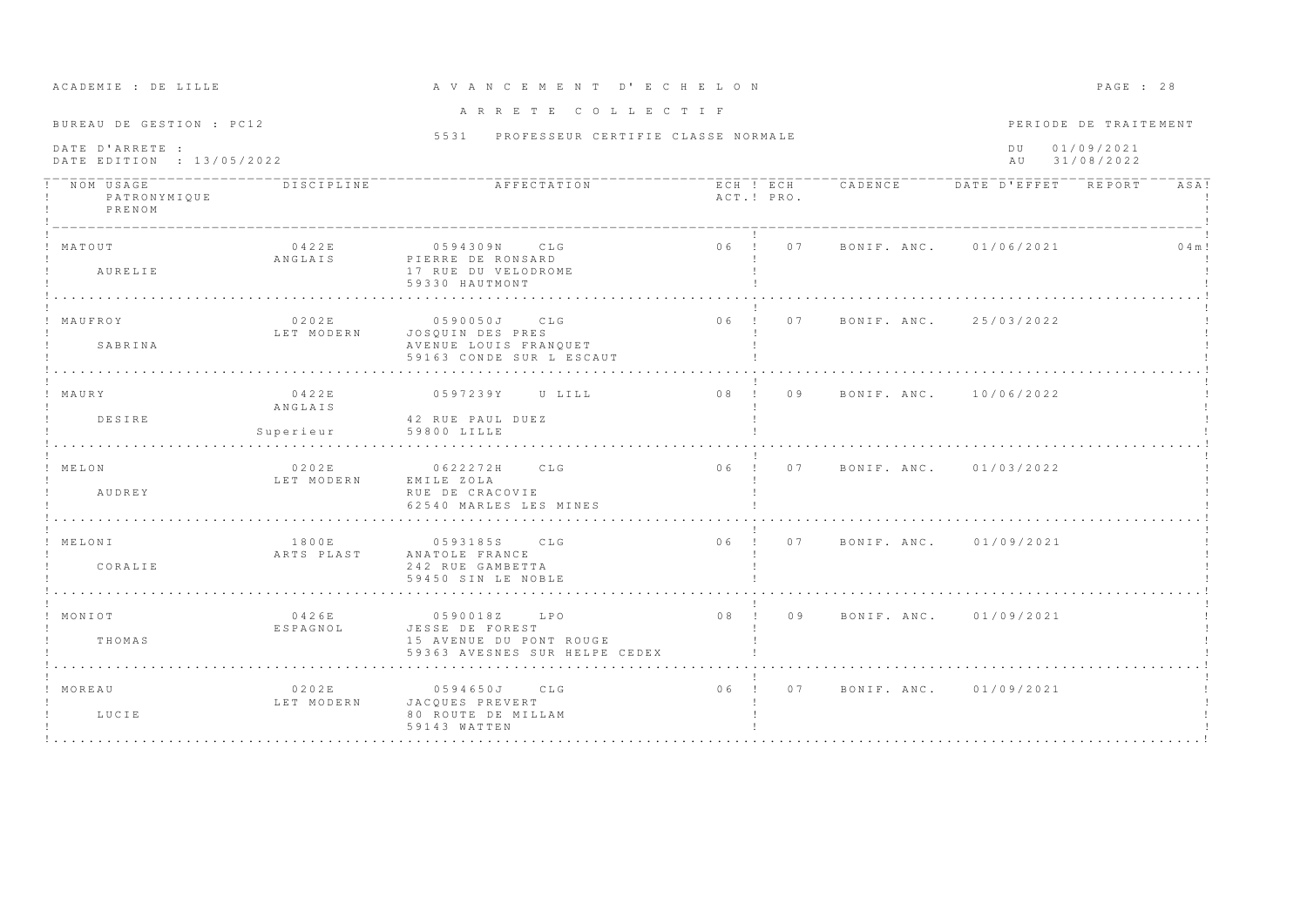| ACADEMIE : DE LILLE                                                      |                     | A V A N C E M E N T D' E C H E L O N                                                   |                 |                                |                                       | PAGE : 29                                         |         |
|--------------------------------------------------------------------------|---------------------|----------------------------------------------------------------------------------------|-----------------|--------------------------------|---------------------------------------|---------------------------------------------------|---------|
| BUREAU DE GESTION : PC12<br>DATE D'ARRETE :<br>DATE EDITION : 13/05/2022 |                     | ARRETE COLLECTIF<br>5531 PROFESSEUR CERTIFIE CLASSE NORMALE                            |                 |                                | D U<br>AU                             | PERIODE DE TRAITEMENT<br>01/09/2021<br>31/08/2022 |         |
| NOM USAGE<br>PATRONYMIQUE<br>PRENOM                                      | DISCIPLINE          | AFFECTATION                                                                            | ACT.! PRO.      |                                | ECH ! ECH CADENCE DATE D'EFFET REPORT |                                                   | ASA!    |
| ! MOUQUET<br>AURELIE                                                     | 0202E<br>LET MODERN | 0594638W CLG<br>ROGER SALENGRO<br>140 RUE ROGER SALENGRO<br>59116 HOUPLINES            | 08 ! 09         |                                | BONIF, ANC. 01/03/2022                |                                                   |         |
| MOURONVAL<br>EMMANUEL                                                    | 1400E<br>TECHNOLOGI | 0623759Z CLG<br>LES ARGOUSIERS<br>ROUTE DU PONT D'OYE<br>62215 OYE PLAGE               | $0.8$ $1$ $0.9$ |                                | BONIF, ANC. 01/09/2021                |                                                   |         |
| ! NANNINI<br>FREDERIC                                                    | 0429E<br>ITALIEN    | 0596854E<br>L P O<br>DU PAYS DE CONDE<br>2 RUE JEAN MONNET<br>59163 CONDE SUR L ESCAUT | 06 ! 07         |                                | BONIF. ANC. 12/12/2021                |                                                   |         |
| NEDELCOUX<br>DIANA                                                       | 1500F<br>SC.PHY.CH  | 0590093F LGT<br>BEAUPRE<br>AVENUE DE BEAUPRE<br>59481 HAUBOURDIN CEDEX                 |                 | 08 ! 09 BONIF. ANC. 01/09/2021 |                                       |                                                   |         |
| ! NEFNAF<br>MALIK                                                        | 1000E<br>HIST GEO   | 0590143K LG<br>YVES KERNANEC<br>91 AVENUE CALMETTE<br>59702 MARCQ EN BAROEUL CEDEX     |                 | 06 ! 07 BONIF. ANC. 01/03/2022 |                                       |                                                   |         |
| ! NINNI<br>ORNELLA                                                       | 0202E<br>LET MODERN | 0592714E CLG<br>MENDES-FRANCE<br>19 RUE DE SOISSONS<br>59203 TOURCOING CEDEX           |                 |                                | 06 ! 07 BONIF. ANC. 01/06/2021        |                                                   | 0 4 m ! |
| OBREMBSKI<br>YANNICK                                                     | SC.VIE TER          | 1600F 0593672W CLG<br>DE L'OSTREVANT<br>RUE EMMANUEL CHABRIER<br>59111 BOUCHAIN        |                 | 08 ! 09 BONIF. ANC. 01/03/2022 |                                       |                                                   |         |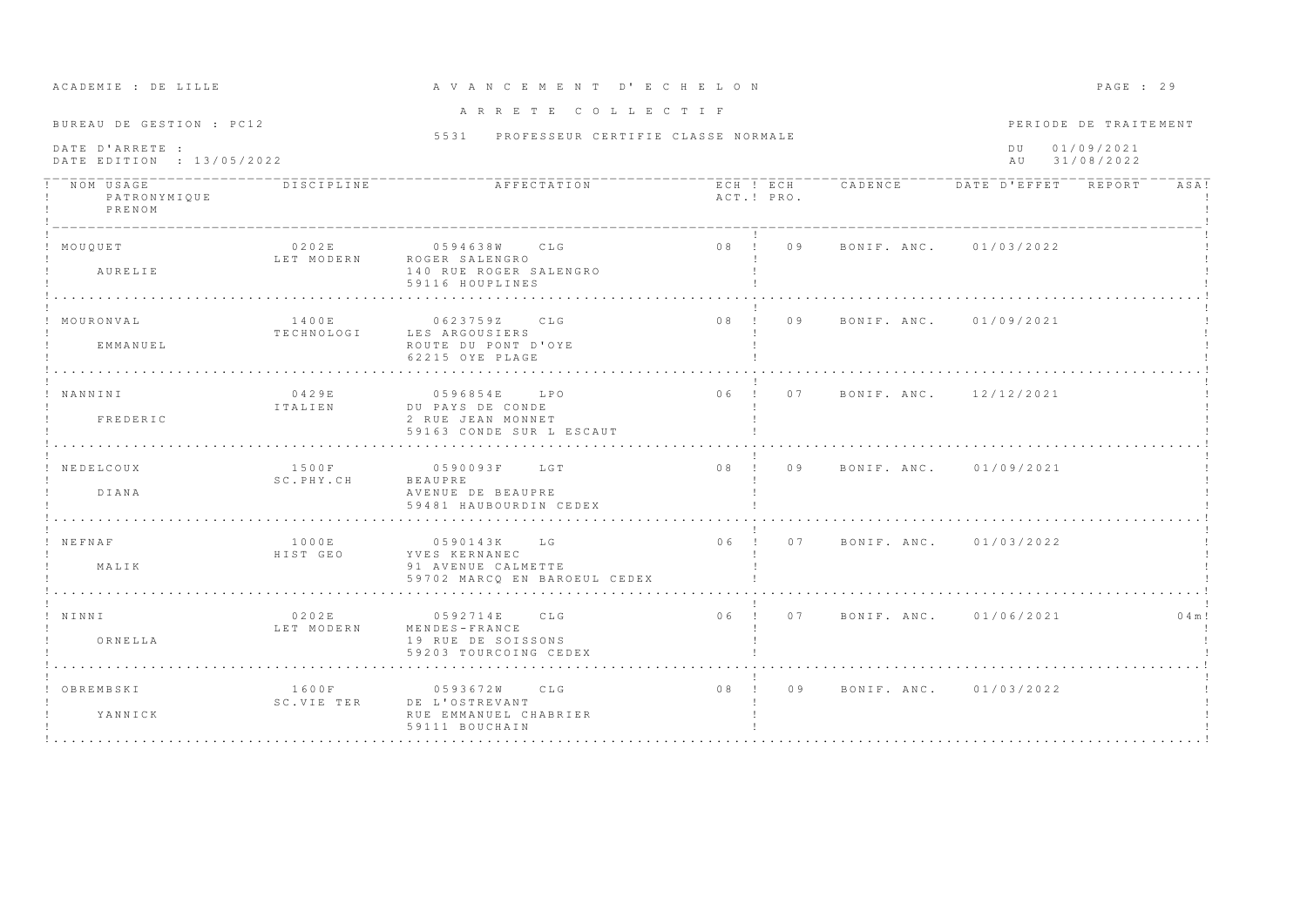| ACADEMIE : DE LILLE                                                      |                     | A V A N C E M E N T D' E C H E L O N                                             |              |                                |                        | PAGE : 30                                         |
|--------------------------------------------------------------------------|---------------------|----------------------------------------------------------------------------------|--------------|--------------------------------|------------------------|---------------------------------------------------|
| BUREAU DE GESTION : PC22<br>DATE D'ARRETE :<br>DATE EDITION : 13/05/2022 |                     | ARRETE COLLECTIF<br>5531 PROFESSEUR CERTIFIE CLASSE NORMALE                      |              |                                | D U<br>A U             | PERIODE DE TRAITEMENT<br>01/09/2021<br>31/08/2022 |
| NOM USAGE<br>PATRONYMIQUE<br>PRENOM                                      | DISCIPLINE          | AFFECTATION                                                                      | ACT.! PRO.   | ECH ! ECH CADENCE              | DATE D'EFFET REPORT    | ASA!                                              |
| OBRITIN<br>AUDREY                                                        | 1300E<br>MATHEMATIO | 0592634T CLG<br>ANTOINE DE SAINT EXUPERY<br>140 AVENUE HEBBURN<br>59330 HAUTMONT | 08 ! 09      |                                | BONIF. ANC. 01/04/2021 | $0.5 m$ !                                         |
| OLIVIER<br>MATHILDE                                                      | 1000E<br>HIST GEO   | CLG<br>0594394F<br>MARIE CURIE<br>70 RUE DES URSULINES<br>59203 TOURCOING        | $06$ !<br>07 |                                | BONIF, ANC, 17/03/2022 | 0.2 m!                                            |
| ! OUICI<br>FATIHA                                                        | 0422E<br>ANGLAIS    | 0620195A<br>CLG<br>BERNARD CHOCHOY<br>44 ROUTE NATIONALE<br>62120 NORRENT FONTES |              | 06 ! 07 BONIF. ANC. 01/05/2022 |                        |                                                   |
| PACHURKA<br>JONATHAN                                                     | 1600F<br>SC.VIE TER | 0622087G<br>CLG<br>BLAISE PASCAL<br>RUE DU CHAT NOIR<br>62670 MAZINGARBE         |              | 06 ! 07 BONIF. ANC. 01/01/2022 |                        |                                                   |
| PARMENTIER<br>MYTKO<br>DOMINIQUE                                         | 1300E<br>MATHEMATIQ | 0620180J CLG<br>LEON BLUM<br>RUE ALBERT CAMUS<br>62410 WINGLES                   | 08 ! 09      | BONIF. ANC. 09/03/2022         |                        |                                                   |
| ! PAVAGEAU<br>JOEL                                                       | 0062E<br>INGEN FORM | 0595852R S.RECT<br>DE L'ACADEMIE DE LILLE<br>7 RUE DE THIONVILLE<br>59800 LILLE  | 08 ! 09      | BONIF, ANC, 01/08/2022         |                        |                                                   |
| ! PECOUEUR<br>MATHILDE                                                   | 1800E<br>ARTS PLAST | 0590164H CLG<br>JEAN ZAY<br>50 RUE JEAN ZAY<br>59640 DUNKEROUE                   | 06 ! 07      |                                | BONIF. ANC. 11/09/2021 |                                                   |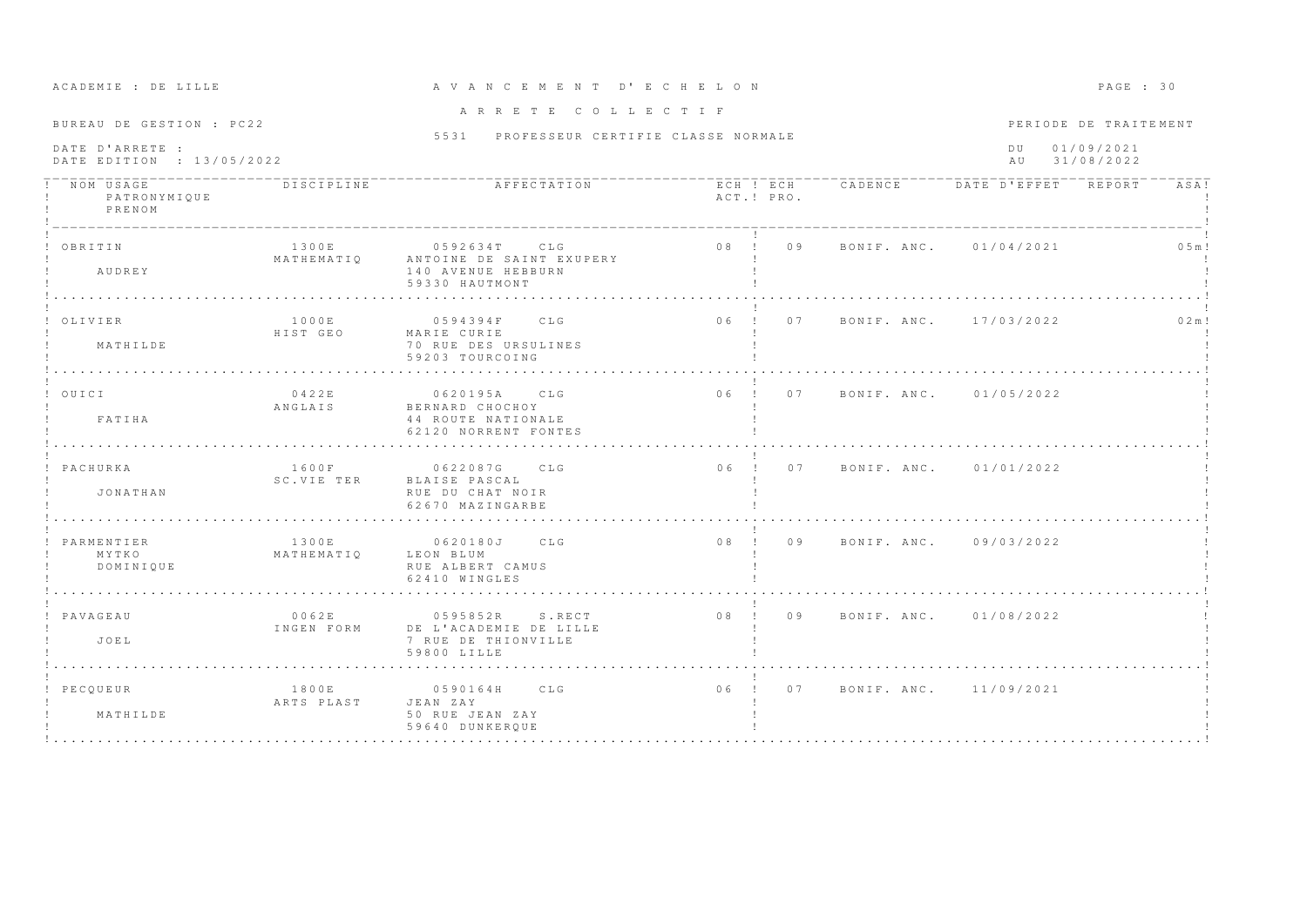| BUREAU DE GESTION : PC12                     |                     | ARRETE COLLECTIF                                                                   |                       |                                       |                        | PERIODE DE TRAITEMENT    |
|----------------------------------------------|---------------------|------------------------------------------------------------------------------------|-----------------------|---------------------------------------|------------------------|--------------------------|
|                                              |                     | 5531 PROFESSEUR CERTIFIE CLASSE NORMALE                                            |                       |                                       |                        |                          |
| DATE D'ARRETE :<br>DATE EDITION : 13/05/2022 |                     |                                                                                    |                       |                                       | D U<br>A U             | 01/09/2021<br>31/08/2022 |
| NOM USAGE<br>PATRONYMIQUE<br>PRENOM          | DISCIPLINE          | AFFECTATION                                                                        | ACT.! PRO.            | ECH ! ECH CADENCE DATE D'EFFET REPORT |                        | ASA!                     |
| PILLET<br>TRISTAN                            | 0202E<br>LET MODERN | 0594299C CLG<br>TURGOT<br>1 RUE SCHEURER KESTNER<br>59220 DENAIN                   |                       | 06 ! 07 BONIF. ANC. 01/03/2022        |                        |                          |
| ! PILLOT<br>MATHIEU                          | 1500F<br>SC.PHY.CH  | CLG<br>0620197C<br>ANITA CONTI<br>RUE JULES VERNE<br>62160 BULLY LES MINES         | 08 ! 09               |                                       | BONIF, ANC. 01/10/2021 |                          |
| ! PLATEL<br>SYLVAIN                          | 1100E<br>SC.ECO.SOC | 0624440P LPO<br>D'ARTOIS<br>RUE JULES MOUSSERON<br>62290 NOEUX LES MINES           |                       | 06 ! 07 BONIF ANC. 01/03/2022         |                        |                          |
| POTET<br>LESLIE                              | 1000E<br>HIST GEO   | 0596694F CLG<br>FELIX DEL MARLE<br>62 RUE HENRI BARBUSSE<br>59620 AULNOYE AYMERIES |                       | 06 ! 07 BONIF. ANC. 01/09/2021        |                        |                          |
| POTIER<br><b>VIRGINIE</b>                    | 0422E<br>ANGLAIS    | 0597005U LPO<br>DU VAL DE LYS<br>RUE JACOUEMINEMARS<br>59940 ESTAIRES              | 08 <sub>1</sub><br>09 | BONIF, ANC, 01/03/2022                |                        |                          |
| PREUD'HOMME<br>MARTE                         | 0426E<br>ESPAGNOL   | 0590002G CLG<br>THEODORE MONOD<br>5 R BICENTENAIRE DE REVOLUTIO<br>59580 ANICHE    |                       | 06 ! 07 BONIF. ANC. 01/09/2021        |                        |                          |
| PROUVEUR<br>LUDOVIC                          | 0422E<br>ANGLAIS    | 0594300D CLG<br>BAYARD<br>RUE DU STADE BAYARD<br>59723 DENAIN CEDEX                | $06$ !                | 07 BONIF, ANC. 01/03/2022             |                        |                          |

A CADEMIE : DE LILLE NE SOLO A V A N C E M E N T D'E C H E L O N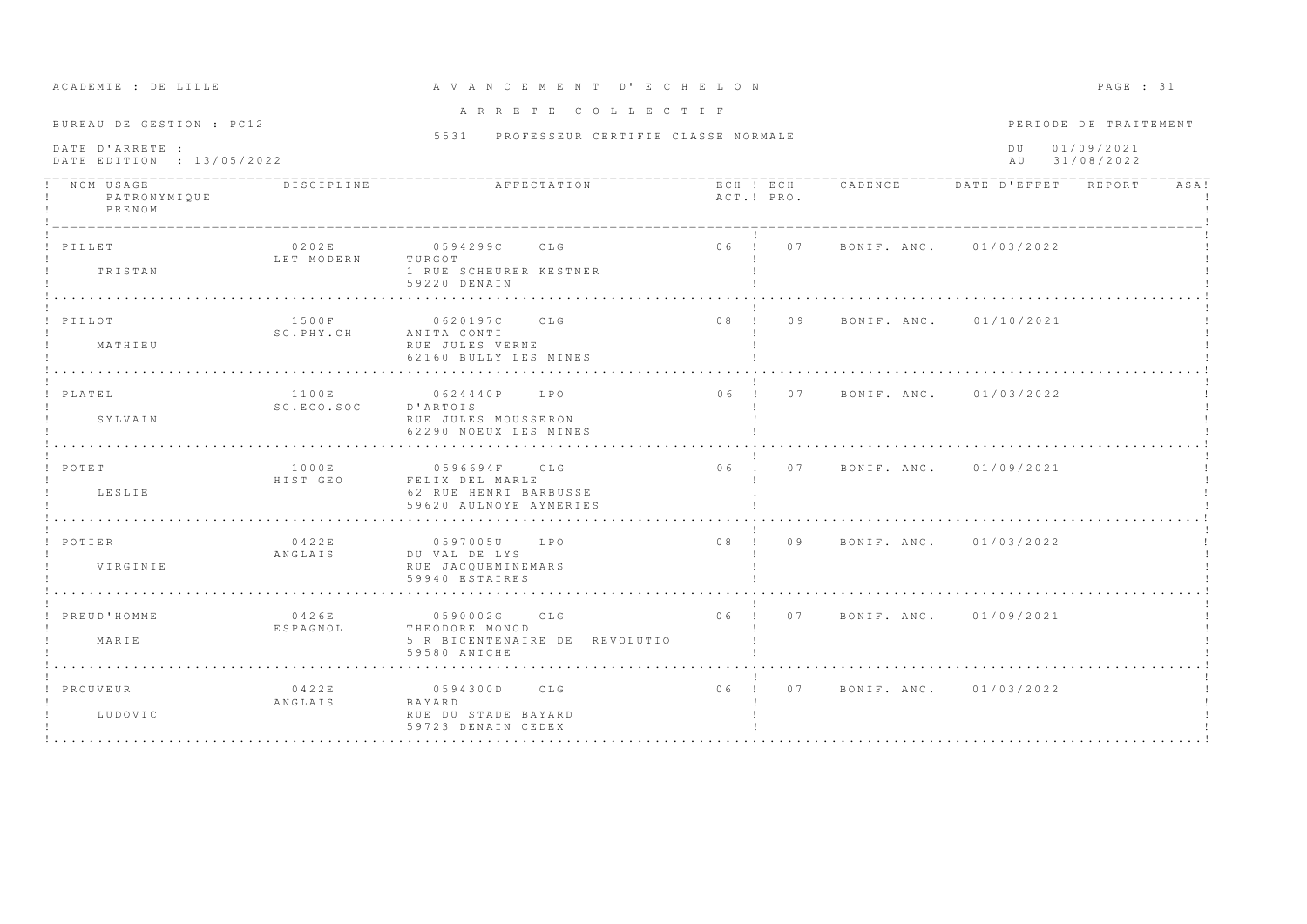| ACADEMIE ; DE BIBBE                          |                                 | AVANCEMENI                                                                 | B C H B B U N                  |                                       | raga : jz                      |      |
|----------------------------------------------|---------------------------------|----------------------------------------------------------------------------|--------------------------------|---------------------------------------|--------------------------------|------|
| BUREAU DE GESTION : PC12                     |                                 | ARRETE COLLECTIF                                                           |                                |                                       | PERIODE DE TRAITEMENT          |      |
| DATE D'ARRETE :<br>DATE EDITION : 13/05/2022 |                                 | 5531 PROFESSEUR CERTIFIE CLASSE NORMALE                                    |                                |                                       | DU 01/09/2021<br>AU 31/08/2022 |      |
| NOM USAGE<br>PATRONYMIQUE<br>PRENOM          | DISCIPLINE                      |                                                                            | ACT.! PRO.                     | ECH ! ECH CADENCE DATE D'EFFET REPORT |                                | ASA! |
| QUETSTROEY<br>FLAVIE                         | 0202E<br>LET MODERN JULES VERNE | 0590088A CLG<br>RUE SALVADOR ALLENDE<br>59760 GRANDE SYNTHE                |                                | 06 ! 07 BONIF ANC. 01/09/2021         |                                |      |
| ! RABEL<br>JONATHAN                          | 0202E<br>LET MODERN             | 0594415D CLG<br>GILLES DE CHIN<br>RUE DE KLOTTEN<br>59145 BERLAIMONT       | 06 ! 07 BONIF. ANC. 01/09/2021 |                                       |                                |      |
| ! RACZEK<br>DELPHINE                         | 1300E<br>MATHEMATIO             | 0622262X CLG<br>HENRI WALLON<br>9 AVENUE JEANNETTE PRIN<br>62680 MERICOURT | 08 ! 09 BONIF. ANC. 01/12/2021 |                                       |                                |      |
| ! RAUX<br>F A C H E<br>VALERIE               | 04225<br>ANGLAIS                | 0593234V CLG<br>ALBERT BALL<br>BOULEVARD LEON BLUM<br>59112 ANNOEULLIN     | 08 ! 09 BONIF. ANC. 01/03/2022 |                                       |                                |      |
| ! RAYET<br>JOHANNE                           | 0422E<br>ANGLAIS                | 0620017G LG<br>LAVOISIER<br>99 RUE JEAN JAURES<br>62260 AUCHEL             | 06 ! 07 BONIF ANC 01/11/2021   |                                       |                                |      |
| ! REDER<br>JULIE                             | 1700E<br>EDUC MUSIC             | 0622431F CLG<br>REPUBLIQUE<br>PLACE DE LA REPUBLIQUE<br>62107 CALAIS CEDEX | 08 ! 09 BONIF. ANC. 01/03/2022 |                                       |                                |      |
| ! REINHARDT<br>ALEXANDER                     | 0080E<br>DOCUMENT.              | 0590217R LP<br>SEVIGNE<br>151 RUE DE LA MALCENSE<br>59208 TOURCOING CEDEX  | 06 ! 07 BONIF ANC. 01/03/2022  |                                       |                                |      |

### A CA DE VAN CE MENT, ON A VAN CE MENT, ON A GE E E LO DACE : 32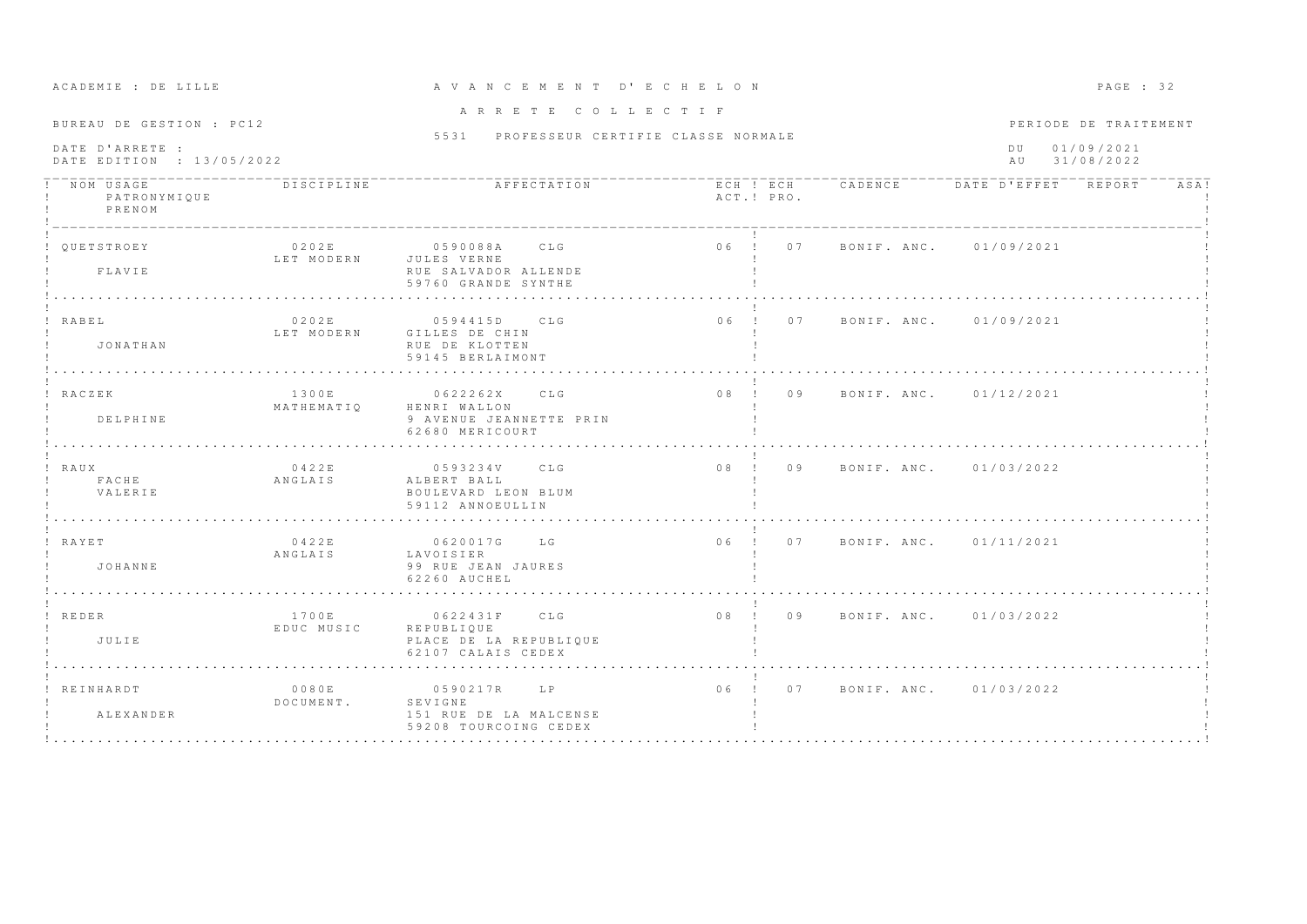| ACADEMIE : DE LILLE                                                      |                     | A V A N C E M E N T D' E C H E L O N                                              |                                |                   |                                | PAGE : 33                                         |
|--------------------------------------------------------------------------|---------------------|-----------------------------------------------------------------------------------|--------------------------------|-------------------|--------------------------------|---------------------------------------------------|
| BUREAU DE GESTION : PC12<br>DATE D'ARRETE :<br>DATE EDITION : 13/05/2022 |                     | ARRETE COLLECTIF<br>5531 PROFESSEUR CERTIFIE CLASSE NORMALE                       |                                |                   | D U<br>AU                      | PERIODE DE TRAITEMENT<br>01/09/2021<br>31/08/2022 |
| NOM USAGE<br>PATRONYMIQUE<br>PRENOM                                      | DISCIPLINE          | AFFECTATION                                                                       | ACT.! PRO.                     | ECH ! ECH CADENCE | DATE D'EFFET REPORT            | ASA!                                              |
| <b>RTBERY</b><br>VANHILLE<br>AUDREY                                      | 0422E<br>ANGLAIS    | 0622431F CLG<br><b>REPUBLIQUE</b><br>PLACE DE LA REPUBLIQUE<br>62107 CALAIS CEDEX | 08 ! 09                        |                   | BONIF. ANC. 01/01/2022         |                                                   |
| ! RINGO<br>ADELINE                                                       | 1600F<br>SC.VIE TER | 0590164H CLG<br>JEAN ZAY<br>50 RUE JEAN ZAY<br>59640 DUNKERQUE                    | $06$ !<br>07                   |                   | BONIF, ANC. 01/01/2022         |                                                   |
| ROHART<br>LIXON<br>FLORENCE                                              | 1000E<br>HIST GEO   | 0595884A<br>LPO<br>ANDRE LURCAT<br>113 RUE D'HAUMONT<br>59602 MAUBEUGE CEDEX      | 08 ! 09                        |                   | BONIF, ANC. 01/03/2022         |                                                   |
| ROUGEMONT<br>EMILIE                                                      | 0422E<br>ANGLAIS    | 0595178H CLG<br>DUPLEIX<br>10 BOULEVARD DES RESISTANTS<br>59550 LANDRECIES        |                                |                   | 06 ! 07 BONIF, ANC, 01/01/2022 |                                                   |
| ! ROUGERIE<br>FANNY                                                      | 1800E<br>ARTS PLAST | 0590200X CLG<br><b>ROBESPIERRE</b><br>RUE MAURICE THOREZ<br>59430 ST POL SUR MER  | 08 ! 09 BONIF, ANC, 01/09/2021 |                   |                                |                                                   |
| ROUTIER<br>RINGO<br>VIRGINIE                                             | 1300E<br>MATHEMATIO | 0620088J CLG<br>LES OUATRE VENTS<br>BOULEVARD DELANNOY<br>62340 GUINES            | 08 ! 09                        |                   | BONIF, ANC. 01/03/2022         |                                                   |
| ! ROUX<br>CLAIRE                                                         | 0080E<br>DOCUMENT.  | 0590183D CLG<br>SEVIGNE<br>20 RUE JULES DEREGNAUCOURT<br>59055 ROUBAIX CEDEX 1    | 08 ! 09                        |                   | BONIF. ANC. 01/01/2022         | 0.2 m!                                            |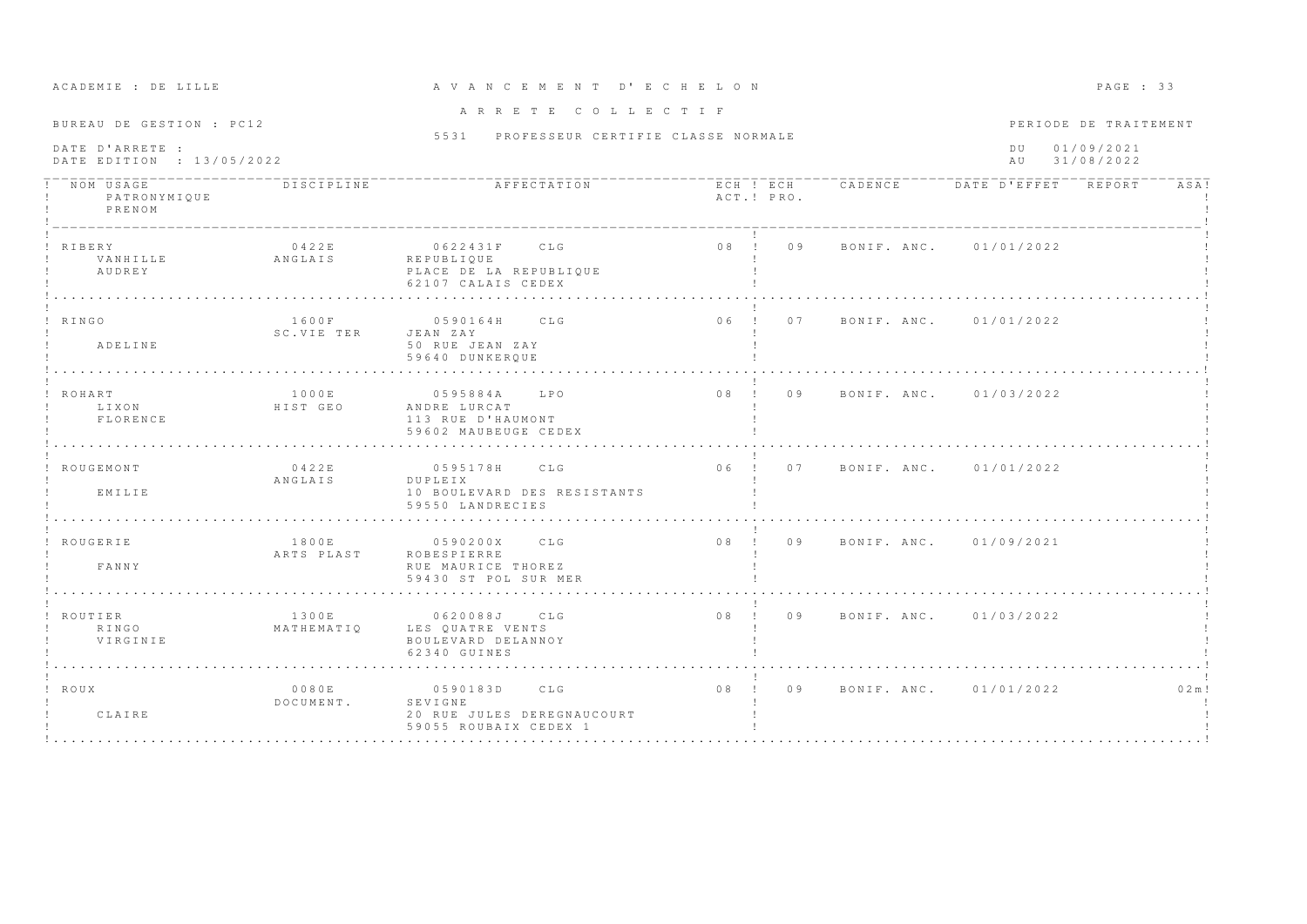| BUREAU DE GESTION : PC22                     |                     |                                                                                            | ARRETE COLLECTIF                        |                                       |        | PERIODE DE TRAITEMENT       |      |
|----------------------------------------------|---------------------|--------------------------------------------------------------------------------------------|-----------------------------------------|---------------------------------------|--------|-----------------------------|------|
| DATE D'ARRETE :<br>DATE EDITION : 13/05/2022 |                     |                                                                                            | 5531 PROFESSEUR CERTIFIE CLASSE NORMALE |                                       | $D$ II | 01/09/2021<br>AU 31/08/2022 |      |
| NOM USAGE<br>PATRONYMIQUE<br>PRENOM          | DISCIPLINE          | AFFECTATION                                                                                | ACT.! PRO.                              | ECH ! ECH CADENCE DATE D'EFFET REPORT |        |                             | ASA! |
| SALINGUE<br>VIRGINIE                         | 1300E<br>MATHEMATIO | 0594297A CLG<br>VICTOR HUGO<br>RUE CALMETTE<br>59950 AUBY                                  |                                         | 08 ! 09 BONIF. ANC. 01/03/2022        |        |                             |      |
| SALVARY<br>AUDREY                            | 1300E<br>MATHEMATIQ | CLG<br>0622096S<br>JEAN ROSTAND<br>70 RUE PASTEUR<br>62250 MAROUISE                        | 06 ! 07                                 | BONIF. ANC. 01/09/2021                |        |                             |      |
| SCARAMUZZINO<br>ANTONINO                     | 1412E<br>SII.ING.EL | 0594304H CLG<br>MARIE CURIE<br>51 RUE DES VIVIERS DU CLOS<br>59734 ST AMAND LES EAUX CEDEX |                                         | 06 ! 07 BONIF. ANC. 16/12/2021        |        |                             |      |
| SCHRODER<br>CORALIE                          | 0422E<br>ANGLAIS    | 0593658F CLG<br>YVONNE ABBAS<br>64 BIS RUE DES GANTOIS<br>59562 LA MADELEINE CEDEX         |                                         | 08 ! 09 BONIF ANC. 01/01/2022         |        |                             |      |
| ! SMIS<br>ANTOINE                            | 1700E<br>EDUC MUSIC | 0620165T CLG<br>ESPLANADE<br>18 RUE GENERAL LECLERC<br>62505 ST OMER CEDEX                 |                                         | 06 ! 07 BONIF ANC. 01/03/2022         |        |                             |      |
| STEELANDT<br>SOPHIE                          | 1600F<br>SC.VIE TER | 0620055Y CLG<br>PAUL LANGEVIN<br>51 RUE ARISTIDE BRIAND<br>62200 BOULOGNE SUR MER          |                                         | 06 ! 07 BONIF. ANC. 01/09/2021        |        |                             |      |
| ! SUEL<br>DEGEUSE<br>EMMANUELLE              | 0201E<br>LET CLASSI | 0620198D<br>CLG<br>ALBERT CAMUS<br>PLACE HENRI BODELOT<br>62702 BRUAY LA BUISSIERE CEDEX   | 08 ! 09                                 | BONIF, ANC, 01/03/2022                |        |                             |      |

A CADEMIE : DE LILLE ET A V A N C E M E N T D'E C H E L O N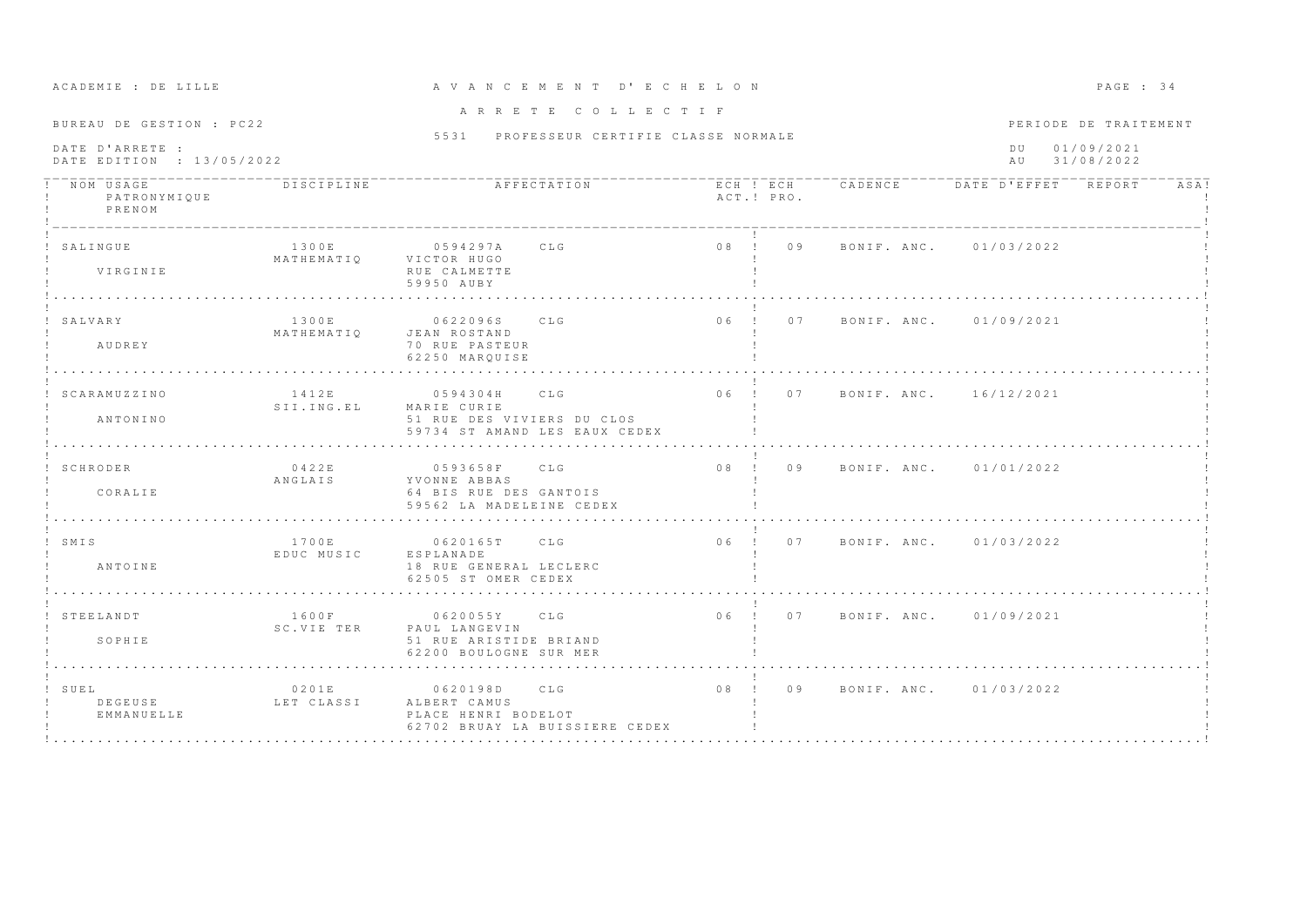| BUREAU DE GESTION : PC22                     |                     | ARRETE COLLECTIF                                                                          |            |                                | PERIODE DE TRAITEMENT          |      |
|----------------------------------------------|---------------------|-------------------------------------------------------------------------------------------|------------|--------------------------------|--------------------------------|------|
| DATE D'ARRETE :<br>DATE EDITION : 13/05/2022 |                     | 5531 PROFESSEUR CERTIFIE CLASSE NORMALE                                                   |            |                                | DU 01/09/2021<br>AU 31/08/2022 |      |
| NOM USAGE<br>PATRONYMIQUE<br>PRENOM          | <b>DISCIPLINE</b>   |                                                                                           | ACT.! PRO. |                                |                                | ASA! |
| SWIALKOWSKI<br>MICKAEL                       | 1600F               | 0594401N CLG<br>SC.VIE TER VAL DE LA SENSEE<br>459 RUE SALVADOR ALLENDE<br>59151 ARLEUX   |            | 06 ! 07 BONIF. ANC. 29/12/2021 |                                |      |
| ! SZYPURA<br>CASTEL<br>CAROLINE              | 1300E               | 0622264Z CLG<br>MATHEMATIQ CLAUDE DEBUSSY<br>3 CHEMIN DE DOUAI<br>62710 COURRIERES        |            | 08 ! 09 BONIF. ANC. 01/06/2022 |                                |      |
| ! TAVERNIER<br>SYLVAIN                       | LET MODERN          | $0 2 0 2 E$ 0620113L LGT<br>HENRI DARRAS<br>CHEMIN DES MANUFACTURES<br>62803 LIEVIN CEDEX |            | 08 ! 09 BONIF ANC 01/03/2022   |                                |      |
| ! TELLIER<br>CYRIL                           | 1300E<br>MATHEMATIO | 0620158K CLG<br>PAUL LANGEVIN<br>8 RUE DU 8 MAI 1945<br>62320 ROUVROY                     |            | 06 ! 07 BONIF. ANC. 01/03/2022 |                                |      |
| ! THIVEL<br><b>NICOLAS</b>                   | 1000E<br>HIST GEO   | 0596854E LPO<br>DU PAYS DE CONDE<br>2 RUE JEAN MONNET<br>59163 CONDE SUR L ESCAUT         |            | 06 ! 07 BONIF. ANC. 01/10/2021 |                                |      |
| ! TISSELIN<br>LOIC                           | 1300E<br>MATHEMATIO | 0593664M CLG<br>LUCIE AUBRAC<br>17 RUE DE CAHORS<br>59640 DUNKERQUE                       |            | 06 ! 07 BONIF. ANC. 01/09/2021 |                                |      |
| ! TKACZYK<br>CARINE                          | 1300E<br>MATHEMATIQ | 0622581U CLG<br>GERARD PHILIPE<br>199 PLACE WAGON<br>62251 HENIN BEAUMONT CEDEX           |            | 08 ! 09 BONIF. ANC. 28/05/2022 |                                |      |

## A CA DREATH A C E M E N T D'E C H E LON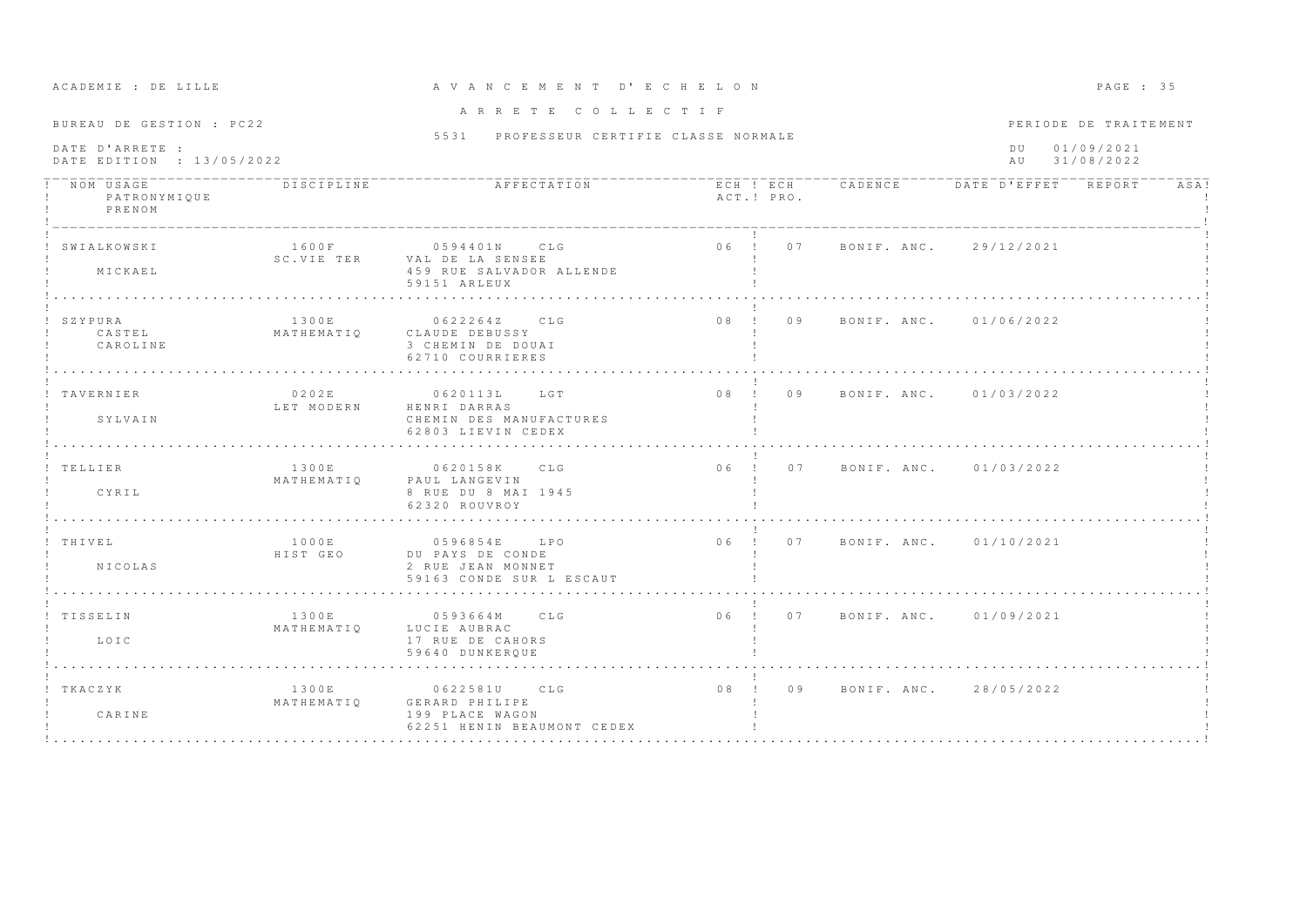|                                                              |                              | ARRETE COLLECTIF                                                                 |            |  |                                |  |                       |      |
|--------------------------------------------------------------|------------------------------|----------------------------------------------------------------------------------|------------|--|--------------------------------|--|-----------------------|------|
| BUREAU DE GESTION : PC12                                     |                              | 5531 PROFESSEUR CERTIFIE CLASSE NORMALE                                          |            |  |                                |  | PERIODE DE TRAITEMENT |      |
| DATE D'ARRETE :<br>DATE EDITION : 13/05/2022                 |                              |                                                                                  |            |  | DU 01/09/2021<br>AU 31/08/2022 |  |                       |      |
| ! NOM USAGE<br>! PATRONYMIQUE<br>PRENOM                      | <b>DISCIPLINE</b>            |                                                                                  | ACT.! PRO. |  |                                |  |                       | ASA! |
| ! TOMALAK<br>CECILE                                          | 0202E<br>LET MODERN JEAN ZAY | 0592830F CLG<br>22 RUE JEAN BAPTISTE CLEMENT<br>59155 FACHES THUMESNIL           |            |  | 08 ! 09 BONIF. ANC. 01/09/2021 |  |                       |      |
|                                                              |                              |                                                                                  |            |  |                                |  |                       |      |
| ! TOURNEMINE<br>EMILIE LAETITIA                              | 1300E                        | 0622264Z CLG<br>MATHEMATIO CLAUDE DEBUSSY<br>3 CHEMIN DE DOUAI                   |            |  | 06 ! 07 BONIF. ANC. 01/09/2021 |  |                       |      |
|                                                              |                              | 62710 COURRIERES                                                                 |            |  |                                |  |                       |      |
| ! TREDEZ<br>SKRZYNIARZ LET MODERN<br>WENDY                   |                              | 0202E 0622087G CLG<br>BLAISE PASCAL<br>RUE DU CHAT NOIR<br>62670 MAZINGARBE      |            |  | 06 ! 07 BONIF. ANC. 01/09/2021 |  |                       |      |
|                                                              |                              |                                                                                  |            |  |                                |  |                       |      |
| ! TRUOUI<br>MAGALIE                                          | 0201E<br>LET CLASSI          | 0593168Y CLG<br>INTERNATIONAL CARNOT<br>43 BOULEVARD CARNOT<br>59002 LILLE CEDEX |            |  | 06 ! 07 BONIF. ANC. 01/03/2022 |  |                       |      |
|                                                              |                              |                                                                                  |            |  |                                |  |                       |      |
| ! URIER<br>URIER CATTEAU SC.VIE TER GUSTAVE EIFFEL<br>THOMAS | 1600F                        | 0590011S LT<br>96 RUE JULES LEBLEU<br>59427 ARMENTIERES CEDEX                    |            |  | 08 ! 09 BONIF. ANC. 01/09/2021 |  |                       |      |
| ! VANBESSELAERE<br>MAXIME                                    | 1000E<br>HIST GEO            | 0595616J LGT<br>DU NOORDOVER<br>26 AVENUE DE SUWALKI                             |            |  | 06 ! 07 BONIF. ANC. 01/01/2022 |  |                       |      |
|                                                              |                              | 59760 GRANDE SYNTHE                                                              |            |  |                                |  |                       |      |
| ! VANRENTERGHEM                                              | 0202E                        | 0620068M CLG                                                                     |            |  | 06 ! 07 BONIF ANC 01/03/2022   |  |                       |      |
| ANGELIQUE                                                    |                              | LET MODERN FREDERIC JOLIOT CURIE<br>9 RUE DU MARAIS<br>62470 CALONNE RICOUART    |            |  |                                |  |                       |      |

# A CA DREATH A C E M E N T D'E C H E LO N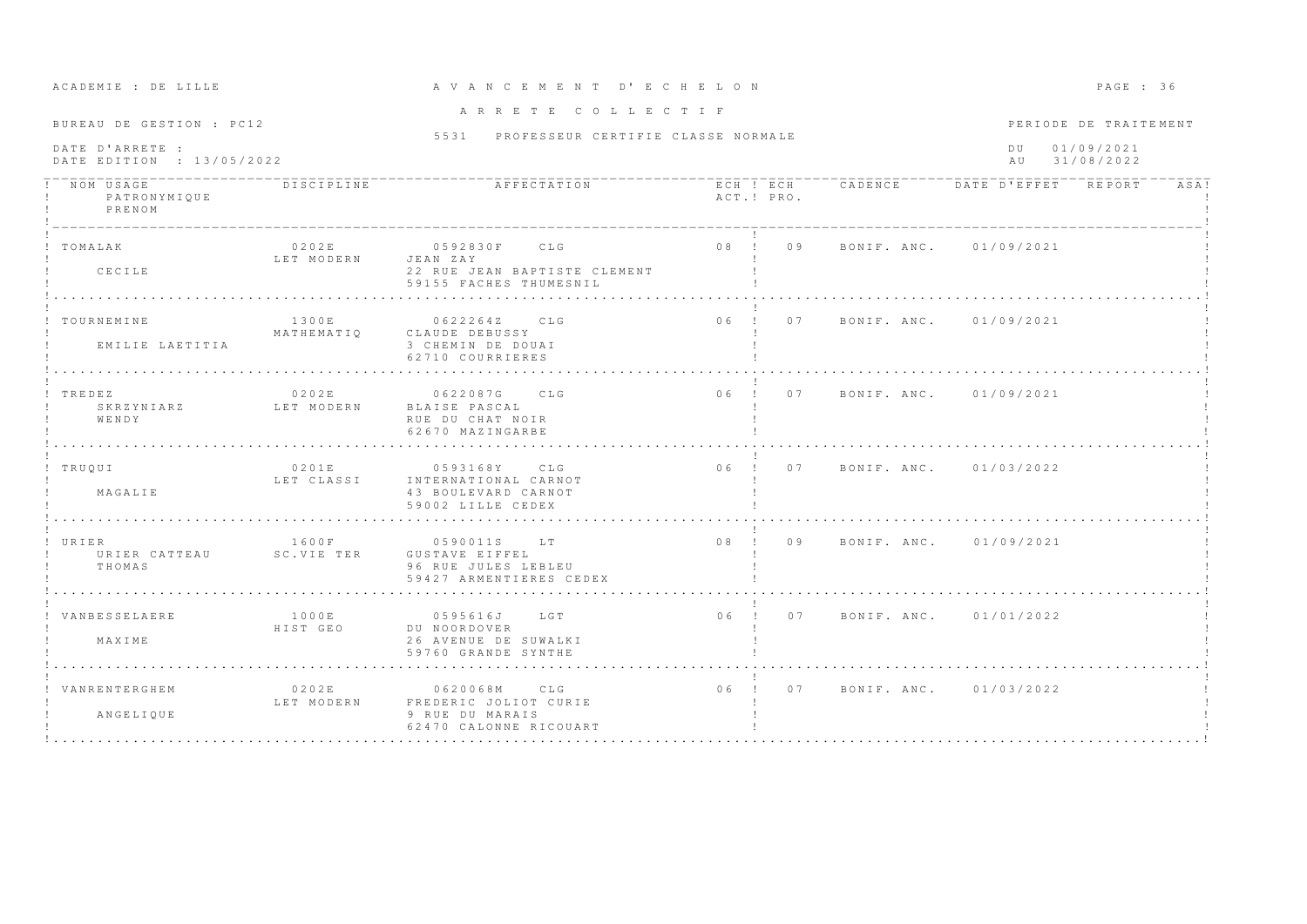| ACADEMIE : DE LILLE                                                      |                         | A V A N C E M E N T D' E C H E L O N                                                      |              |                                | PAGE : 37                                                   |      |  |
|--------------------------------------------------------------------------|-------------------------|-------------------------------------------------------------------------------------------|--------------|--------------------------------|-------------------------------------------------------------|------|--|
| BUREAU DE GESTION : PC12<br>DATE D'ARRETE :<br>DATE EDITION : 13/05/2022 |                         | ARRETE COLLECTIF<br>5531 PROFESSEUR CERTIFIE CLASSE NORMALE                               |              |                                | PERIODE DE TRAITEMENT<br>01/09/2021<br>D U<br>AU 31/08/2022 |      |  |
| PATRONYMIQUE<br>PRENOM                                                   |                         | AFFECTATION                                                                               | ACT.! PRO.   |                                | ECH ! ECH CADENCE DATE D'EFFET REPORT                       | ASA! |  |
| VANSTAVEL<br>LUDOVIC                                                     | 0422E<br>ANGLAIS        | 0590072H LGT<br>DE L'EUROPE<br>809 RUE DU BANC VERT<br>59640 DUNKEROUE                    |              | 06 ! 07 BONIF. ANC. 01/03/2022 |                                                             |      |  |
| VAREZ<br><b>BENOIT</b>                                                   | 1000E<br>HIST GEO       | 0595177G CLG<br>CAMILLE CLAUDEL<br>CITE SCOLAIRE RUE PAUL LAFARGU<br>59613 FOURMIES CEDEX | 08 ! 09      |                                | BONIF, ANC. 28/07/2022                                      |      |  |
| VERDIER<br>CARINE                                                        | 1700 F.<br>EDUC MUSIC   | 0622418S CLG<br>JEAN ZAY<br>3 RUE ROBERT SCHUMAN<br>62335 LENS CEDEX                      |              | 08 ! 09 BONIF. ANC. 19/07/2022 |                                                             |      |  |
| VERMEERSCH<br>ELODIE                                                     | 0202E<br>LET MODERN     | 0590164H CLG<br>JEAN ZAY<br>50 RUE JEAN ZAY<br>59640 DUNKEROUE                            |              | 06 ! 07 BONIF. ANC. 01/03/2022 |                                                             |      |  |
| ! VERNIER<br>JACOBS<br>DOMINIQUE                                         | 1300E<br>MATHEMATIQ     | 0595163S CLG<br>LAVOISIER<br>RUE EDOUARD VAILLANT<br>59130 LAMBERSART                     |              | 08 ! 09 BONIF. ANC. 01/03/2022 |                                                             |      |  |
| ! VERVLIET<br>ANNE-CHRISTINE                                             | ARTS PLAST              | 1800E 0596172N CLG<br>HENRI MATISSE<br>18 ROUTE DE HAUTEVALLE<br>59497 LINSELLES CEDEX    |              | 06 ! 07 BONIF. ANC. 01/09/2021 |                                                             |      |  |
| WAYMEL<br>MANUELA                                                        | 0 2 0 2 E<br>LET MODERN | 0622420U CLG<br>PAUL LANGEVIN<br>2 RUE PAUL ELUARD<br>62210 AVION                         | $06$ !<br>07 |                                | BONIF, ANC. 01/09/2021                                      |      |  |